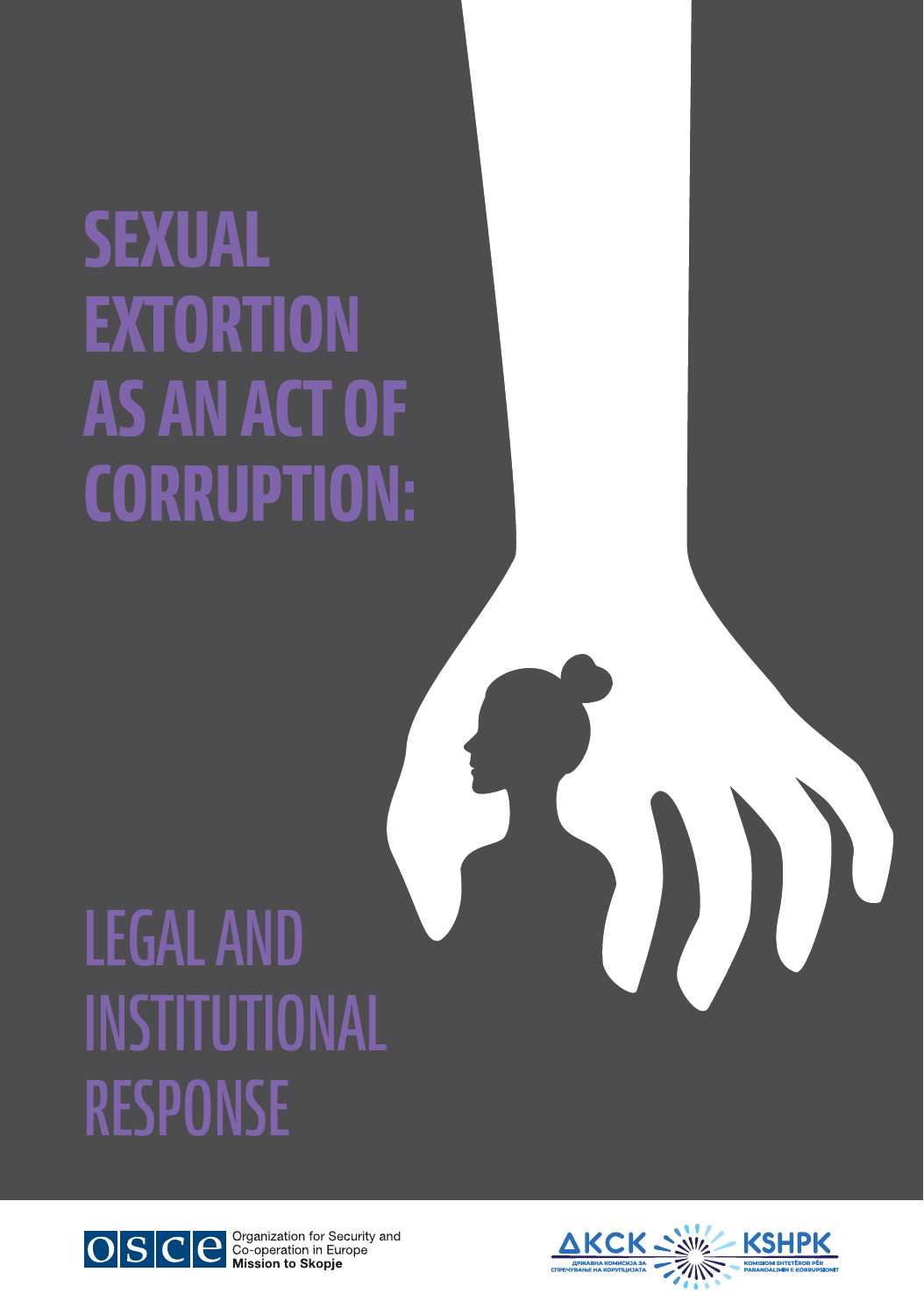ISBN: 978-92-9271-008-8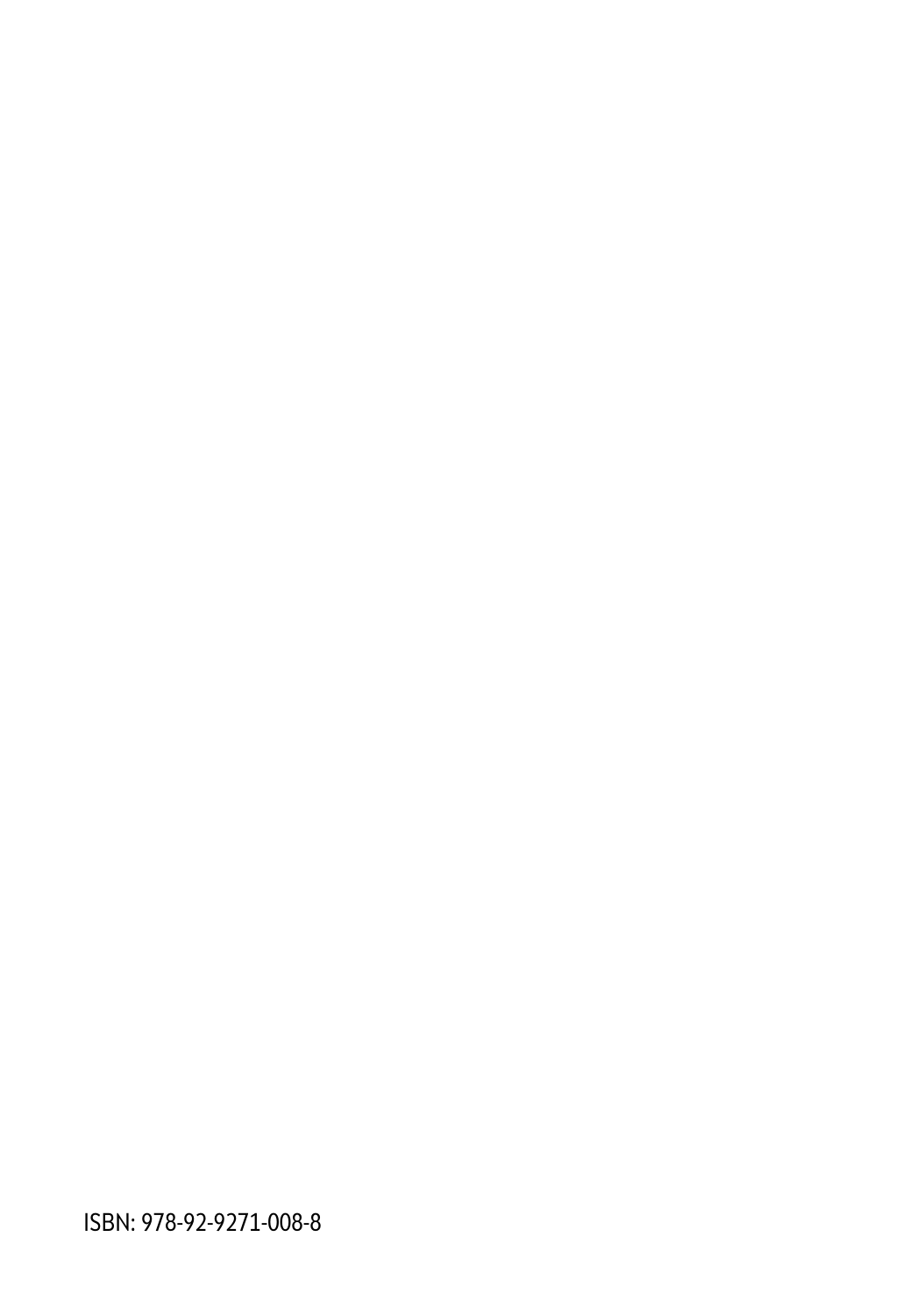**SEXUAL EXTORTION AS AN ACT OF CORRUPTION:** LEGAL AND INSTITUTIONAL RESPONSE

December 2021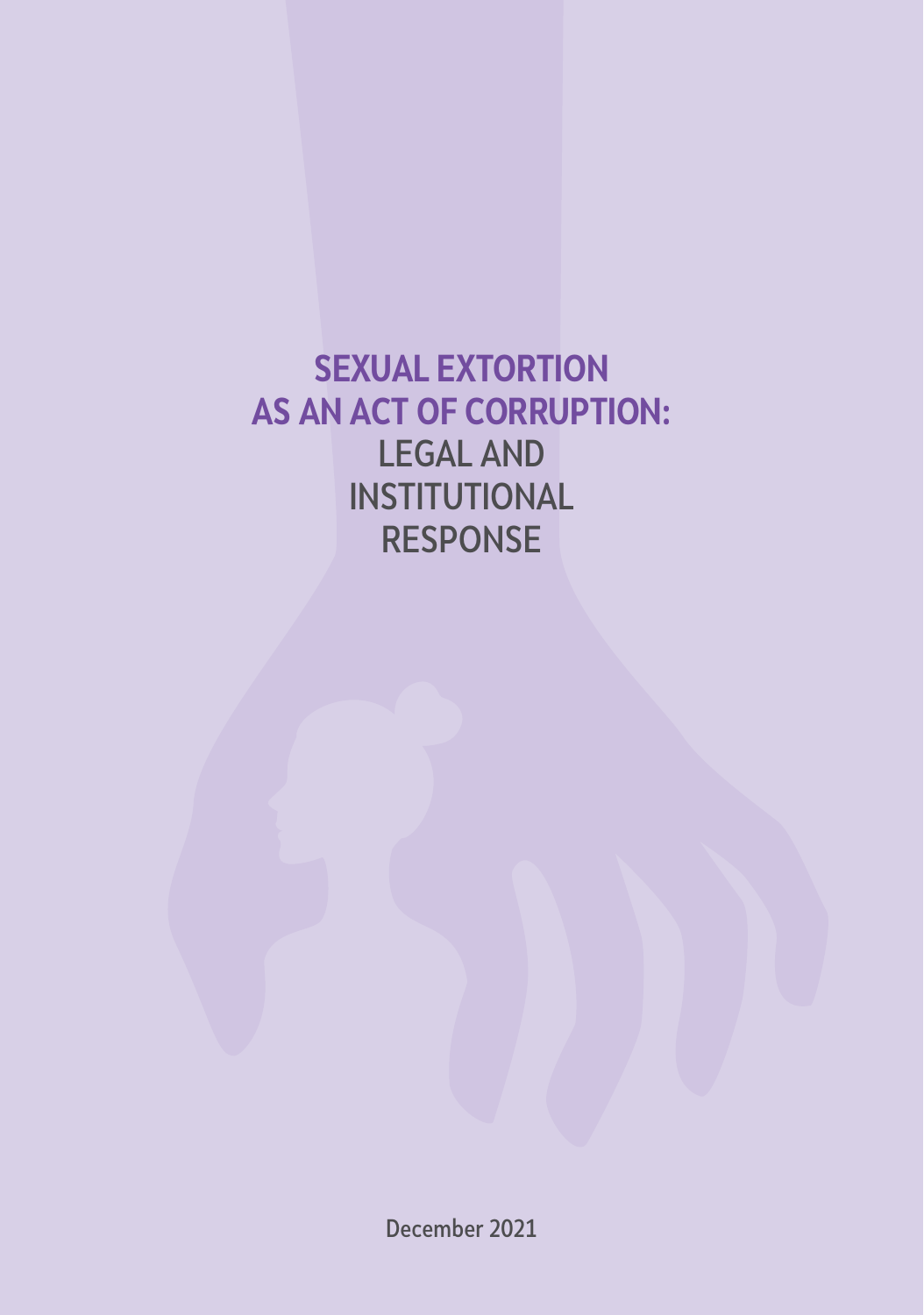

**TITLE:** Sexual Extortion as an Act of Corruption: Legal and Institutional Response

**Authors:** Marija Risteska PhD. Ljupka Trajanovska MA

**Translation and proofreading:**

BESTEL DOOEL Skopje

www.osce.org/skopje © OSCE Mission to Skopje 2021



OSCE Scoperation for Security and

All rights reserved. The contents of this publication may be freely used and reproduced for educational and other non-commercial purposes, provided that the OSCE Mission to Skopje is cited as a source in any such reproduction.

The materials in this publication are for easier reference only. Although the OSCE Mission to Skopje has taken utmost care in their development, it does not accept any responsibility for the accuracy and completeness of the information, instructions and advice provided or for any typographical errors. The contents of this publication, the views, opinions, findings, interpretations and conclusions expressed herein do not necessarily reflect the official policy or position of the OSCE. For these reasons, there can be no claims filed against the OSCE regarding the potential consequences of relying on the information and conclusions contained in this publication.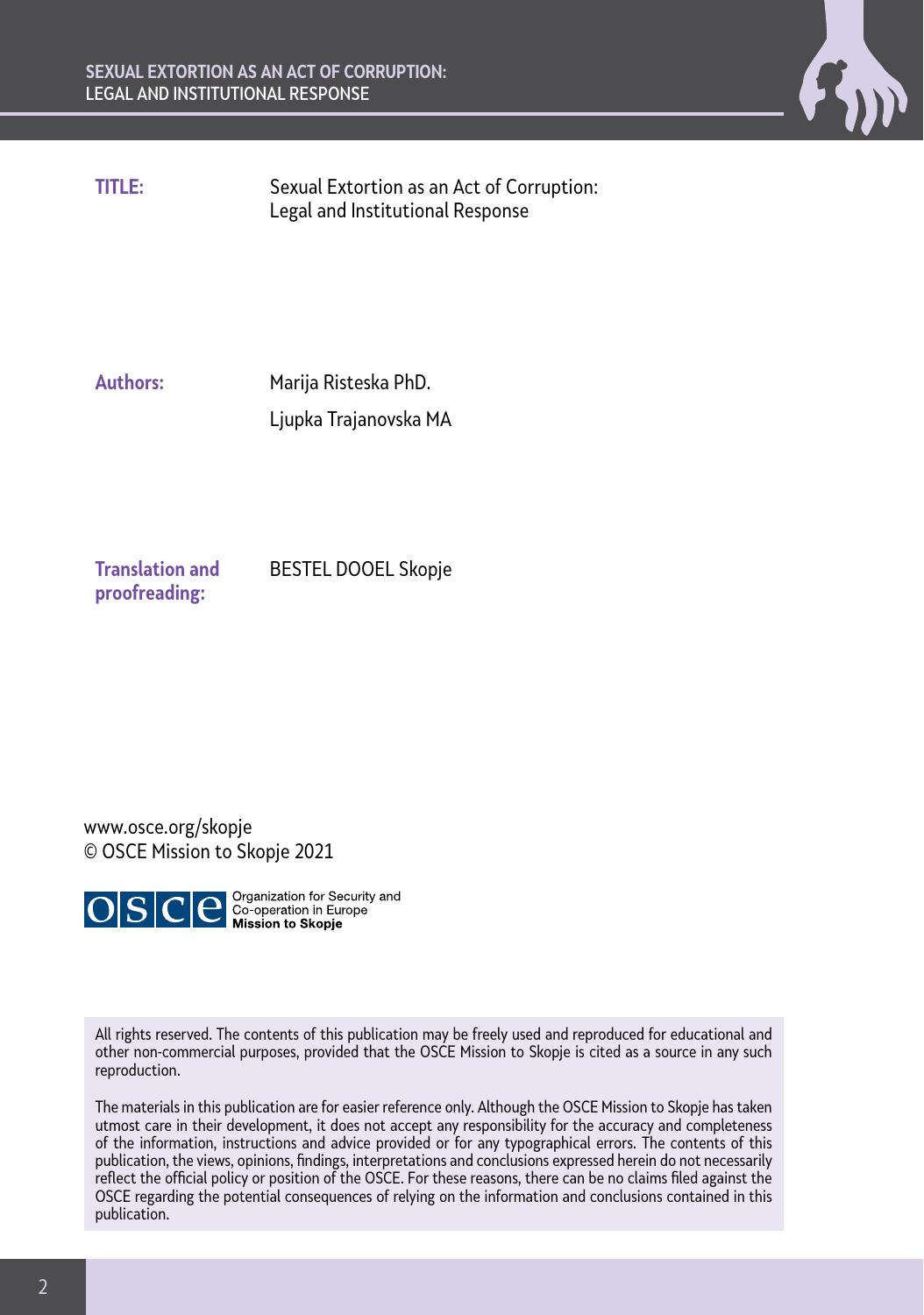## Contents:

| <b>INTRODUCTION</b>                                                                                                                                                                                                            |    |
|--------------------------------------------------------------------------------------------------------------------------------------------------------------------------------------------------------------------------------|----|
|                                                                                                                                                                                                                                |    |
| What conditions should be met for sexual extortion to be an act of corruption?7                                                                                                                                                |    |
|                                                                                                                                                                                                                                |    |
| Methodological approach in the research manual content content and all all all and the research manual content                                                                                                                 |    |
|                                                                                                                                                                                                                                |    |
| LEGAL ANALYSIS 23                                                                                                                                                                                                              |    |
|                                                                                                                                                                                                                                |    |
|                                                                                                                                                                                                                                |    |
|                                                                                                                                                                                                                                |    |
| Procedure for reporting and acting <b>Election Controller and Action</b> 23                                                                                                                                                    |    |
| INTERNATIONAL CONTEXT Executional context and a set of the set of the set of the set of the set of the set of t                                                                                                                |    |
|                                                                                                                                                                                                                                |    |
|                                                                                                                                                                                                                                |    |
|                                                                                                                                                                                                                                |    |
|                                                                                                                                                                                                                                |    |
|                                                                                                                                                                                                                                |    |
| Council of Europe Convention on preventing and combating violence against                                                                                                                                                      |    |
|                                                                                                                                                                                                                                | 29 |
| COMPARATIVE LEGAL ANALYSIS MARKET AND AND THE STATE STATE AND STATE AND STATE AND STATE AND STATE AND STATE AN                                                                                                                 |    |
| Western Balkan countries Electron Countries 21                                                                                                                                                                                 |    |
| Montenegro matematica mentionalism and all proportional contracts and all proportional mentions and all matematic mentions and all proportions and all proportions and all proportions and all proportions and all proportions |    |
|                                                                                                                                                                                                                                |    |
|                                                                                                                                                                                                                                |    |
|                                                                                                                                                                                                                                |    |
|                                                                                                                                                                                                                                |    |
|                                                                                                                                                                                                                                |    |
|                                                                                                                                                                                                                                |    |
|                                                                                                                                                                                                                                |    |
|                                                                                                                                                                                                                                |    |
|                                                                                                                                                                                                                                |    |
|                                                                                                                                                                                                                                |    |
|                                                                                                                                                                                                                                |    |
|                                                                                                                                                                                                                                |    |
|                                                                                                                                                                                                                                |    |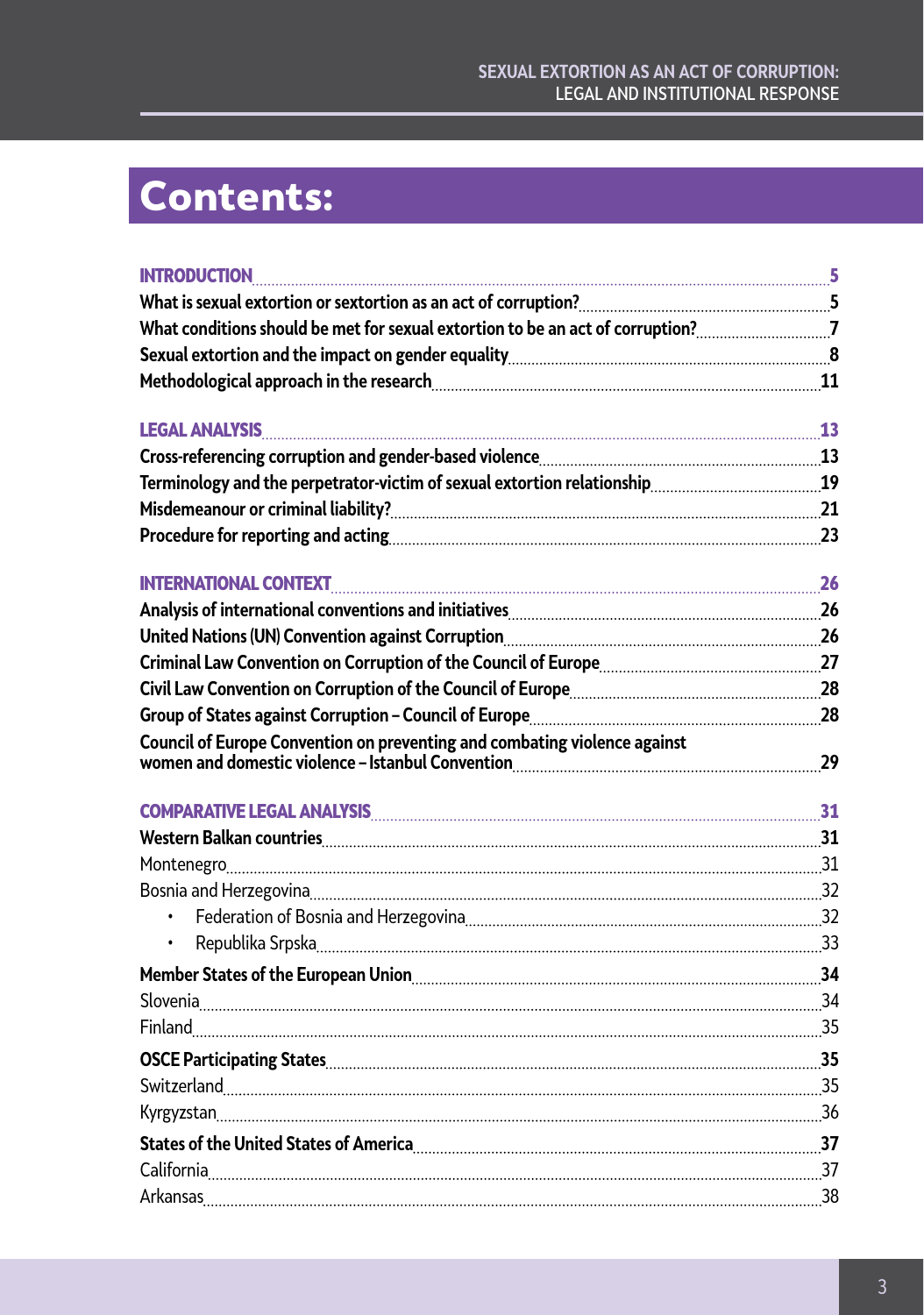

| MAIN FINDINGS FROM THE INTERVIEWS AND FOCUS GROUPS <b>COMPLETED ASSESS</b>                                                                                   | 40          |  |  |
|--------------------------------------------------------------------------------------------------------------------------------------------------------------|-------------|--|--|
| The main findings obtained from the interviews with an announcement and the main findings obtained from the interviews with an announcement and the main flo |             |  |  |
|                                                                                                                                                              |             |  |  |
|                                                                                                                                                              |             |  |  |
|                                                                                                                                                              |             |  |  |
|                                                                                                                                                              |             |  |  |
|                                                                                                                                                              |             |  |  |
| The main findings obtained from the focus group with representatives of                                                                                      |             |  |  |
|                                                                                                                                                              | 42          |  |  |
|                                                                                                                                                              |             |  |  |
|                                                                                                                                                              |             |  |  |
|                                                                                                                                                              |             |  |  |
|                                                                                                                                                              |             |  |  |
|                                                                                                                                                              |             |  |  |
| The main findings obtained from the focus groups with representatives of                                                                                     |             |  |  |
|                                                                                                                                                              |             |  |  |
|                                                                                                                                                              |             |  |  |
|                                                                                                                                                              |             |  |  |
|                                                                                                                                                              |             |  |  |
|                                                                                                                                                              |             |  |  |
|                                                                                                                                                              | 46          |  |  |
| CULTURE AND AWARENESS ENTERTAINMENT AND THE RESERVE AND ARREST AND THE RESERVE AND ARRENESS ENTERTAINMENT AND                                                | 47          |  |  |
| <b>RECOMMENDATIONS</b>                                                                                                                                       | 50          |  |  |
| Recommendations for legal regulation of sexual extortion as a form of corruption mass assequently 50                                                         |             |  |  |
| Recommendations for efficient institutional response in cases of sexual extortion50                                                                          |             |  |  |
| Legislative recommendation for regulation of sexual extortion in the Criminal Code                                                                           | $\ldots$ 51 |  |  |
|                                                                                                                                                              |             |  |  |
|                                                                                                                                                              |             |  |  |
| Draft provisions for regulating sexual extortion in the Law on Prevention of                                                                                 |             |  |  |
|                                                                                                                                                              | 53          |  |  |
| Draft provisions for regulating sexual extortion in the Law on Prevention and                                                                                | 54          |  |  |
|                                                                                                                                                              |             |  |  |
|                                                                                                                                                              |             |  |  |
| List of relevant stakeholders interviewed with an announcemman contract to the state of relevant stakeholders                                                |             |  |  |
| List of representatives of the local self-government units with                                                                                              |             |  |  |
|                                                                                                                                                              | 56          |  |  |
| List of representatives of the civil sector with whom focus groups were held                                                                                 | 56          |  |  |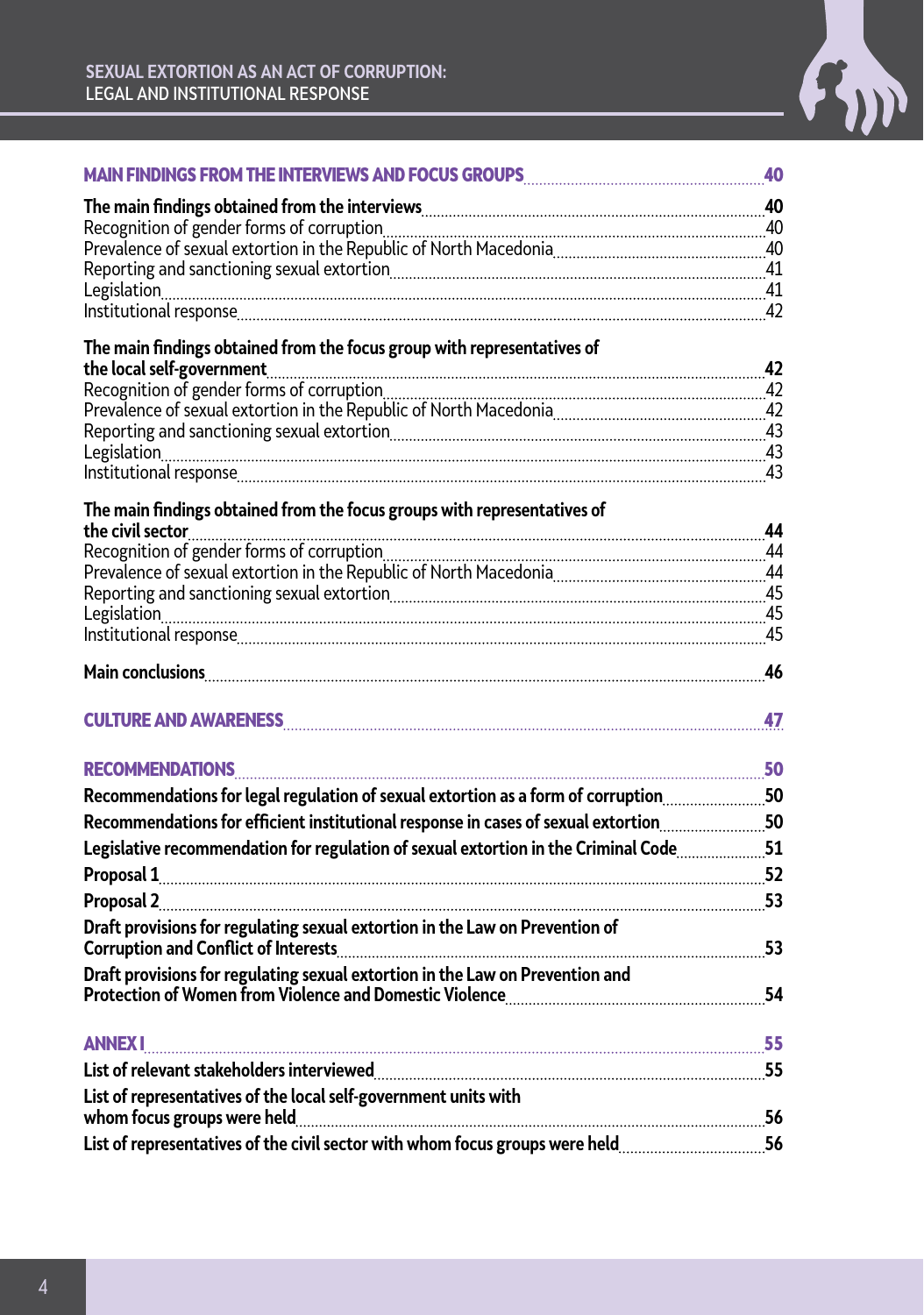## Introduction

## **What is sexual extortion or sextortion as an act of corruption?**

Sexual extortion or sextortion occurs when people are extorted sexual favours in exchange for performing a function entrusted to someone. Due to the fact that the perpetrators abuse their office for personal gain, the act qualifies as corruption. There are studies, such as that of Bullock and Jenkins (2020) showing that corruption in general has a greater negative effect on marginalized groups, which is due to the asymmetry that exists in relation to positions of power in decision-making or at work**<sup>1</sup>** . The number of women victims of sexual extortion is proportionately higher than that of men.

There are two types of corruption:

- **(i)** contractual corruption where the parties involved in corruption have a prior agreement and thus the act of corruption is committed with the mutual will of the parties; and
- **(ii)** extorted corruption where one of the parties is involved in direct, open or indirect, covert extortion of the other party, the victim**<sup>2</sup>** .

Extortion can mean money, gifts, or even sex in exchange for access to the services, goods or procedures that the first person who makes the extortion manages, leads or makes decisions in relation thereto. The first type, or contractual corruption involves "insiders" and their clients who jointly agree to derive a benefit or advantage over other competitors on the market. This type of corruption involves powerful figures in the political and economic life, while the second type, or extorted corruption includes more marginalized groups that do not have access to power, and in many cases, involve women. Some women are forced to perform sexual services in order to be provided with basic public services, including health care or education. Gender stereotypes and the expectations of male and female behaviour based thereon, put women in a more vulnerable position and force them to use sex as a "currency" for bribery/obtaining a service, access to a public good or a job position; which they are entitled to if the system was not corrupt. Studies also show that women and other marginalized groups are at a greater risk of extorted corruption because they have less access to justice and protection against exploitation**<sup>3</sup>** .

**<sup>1</sup>** Bullock, Jessie and Matthew Jenkins (2020). Corruption and marginalization, Transparency international, available online: [https://knowledgehub.transparency.org/assets/uploads/helpdesk/Corruption-and](https://knowledgehub.transparency.org/assets/uploads/helpdesk/Corruption-and-marginalisation.pdf)[marginalisation.pdf](https://knowledgehub.transparency.org/assets/uploads/helpdesk/Corruption-and-marginalisation.pdf)

**<sup>2</sup>** Gabriela Camacho (2020) Corruption and gender equality: A summary of existing research, Transparency international, available online <https://www.u4.no/publications/corruption-and-gender-equality-hd.pdf>

**<sup>3</sup>** Bullock, Jessie and Matthew Jenkins (2020). Corruption and marginalization, Transparency international, available online: [https://knowledgehub.transparency.org/assets/uploads/helpdesk/Corruption-and](https://knowledgehub.transparency.org/assets/uploads/helpdesk/Corruption-and-marginalisation.pdf)[marginalisation.pdf](https://knowledgehub.transparency.org/assets/uploads/helpdesk/Corruption-and-marginalisation.pdf)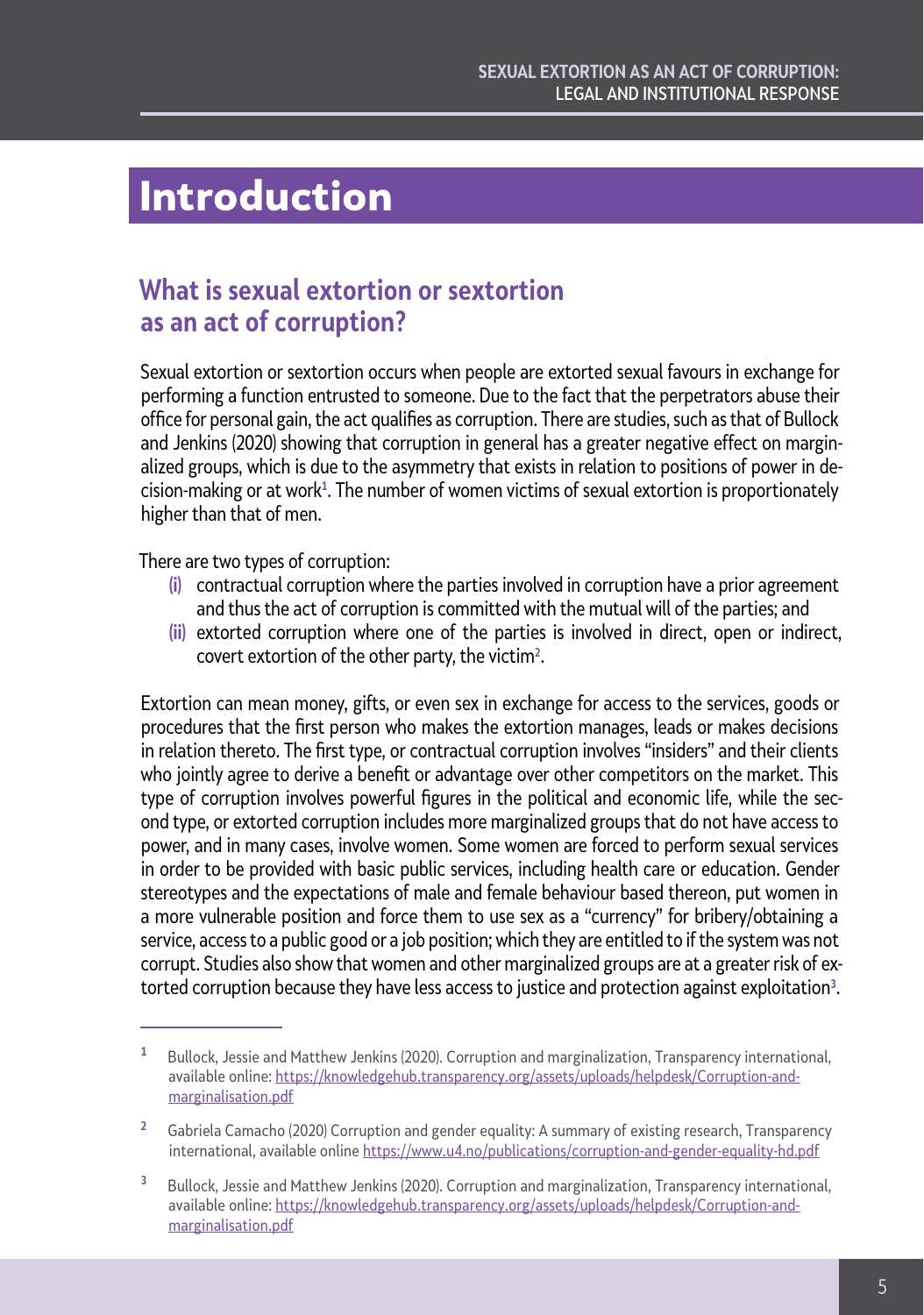

Sextortion is a form of sexual exploitation and extorted corruption where a person in a decision-making position or with authority abuses the position and power he/she has in order to extort an unwanted sexual activity from another person in exchange for the service, good, access to a resource which the former manages, leads or makes decisions in relation thereto**<sup>4</sup>** .

The term sextortion as a form of corruption was first used in 2008 by the International Association of Women Judges (IAWJ), when the members noticed and the judges from different regions reported recognizing a specific type of corruption that was rarely discussed**<sup>5</sup>** . Since then, the term "sextortion" has been adopted by some organizations and can be found in literature. However, the phenomenon is still most often mentioned in the literature under other terms, such as "transactional sex", "sexual harassment" or "sexual services".**<sup>6</sup>** In this study, instead of sextortion, the term "sexual extortion" will be used as it covers the essence of the act and it is a coinage made of terms used in the Macedonian language instead of the foreign word, sextortion.

**<sup>4</sup>** The International Bar Association defines sextortion as the exchange of sex rather than money in order to obtain access to a certain advantage/benefit that the victim of sextortion could have obtained legally, i.e., a benefit to which the victim was entitled (see International Bar Association - IBA. 2019. Sextortion: A crime of corruption and sexual exploitation).

**<sup>5</sup>** Maja Lazarova (2020), Gender Aspects of Corruption with an Overview of the Republic of North Macedonia, OSCE Mission to Skopje, available online: [https://www.osce.org/files/f/](https://www.osce.org/files/f/documents/c/4/480937.pdf) [documents/c/4/480937.pdf](https://www.osce.org/files/f/documents/c/4/480937.pdf)

**<sup>6</sup>** Hazel Feigenblatt (2020), Breaking the silence around sextortion: The links between power, sex and corruption, Transparency International, available online: [https://www.transparency.org/en/publications/](https://www.transparency.org/en/publications/breaking-the-silence-around-sextortion) [breaking-the-silence-around-sextortion](https://www.transparency.org/en/publications/breaking-the-silence-around-sextortion)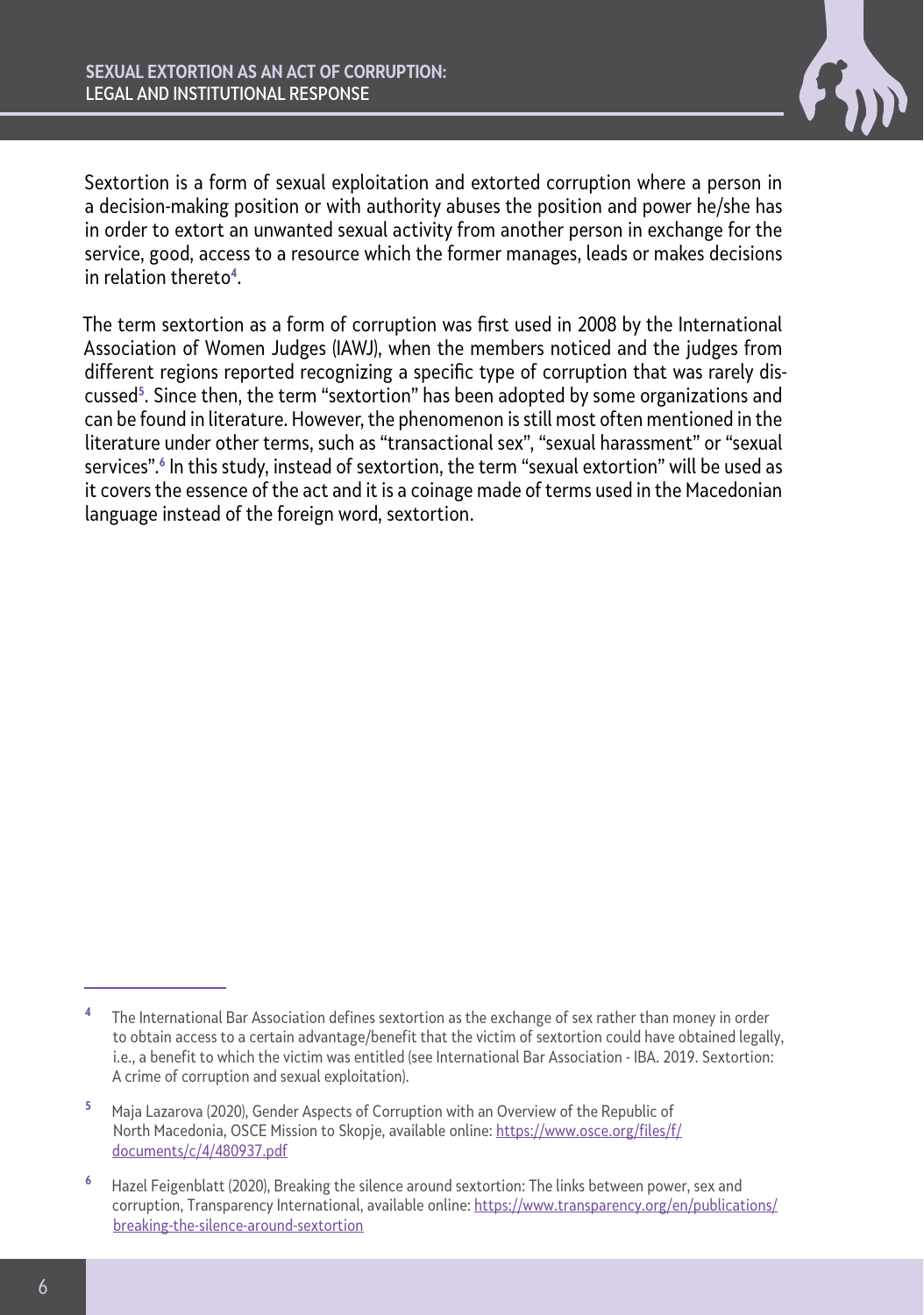## **What conditions should be met for sexual extortion to be an act of corruption?**

In order for sexual extortion to be considered an act of corruption, it should have two elements:

| <b>Sexual</b><br>activity | Includes an implicit or explicit request for engagement in some form of<br>unwanted sexual activity, which may range from sexual intercourse to<br>exposure of body parts                                                                                                    |
|---------------------------|------------------------------------------------------------------------------------------------------------------------------------------------------------------------------------------------------------------------------------------------------------------------------|
| <b>Corruption</b>         | The person requesting sexual activity must be in a position of authority,<br>which he/she abuses by requesting or accepting a sexual act in exchange<br>for performing the function entrusted to him/her - i.e., the perpetrators<br>abuse their function for personal gain. |

And in order for the act to be considered an act of corruption, the following three conditions must be met:



**The imbalance in the power between the perpetrator and the victim allows the perpetrator to exert coercive pressure.**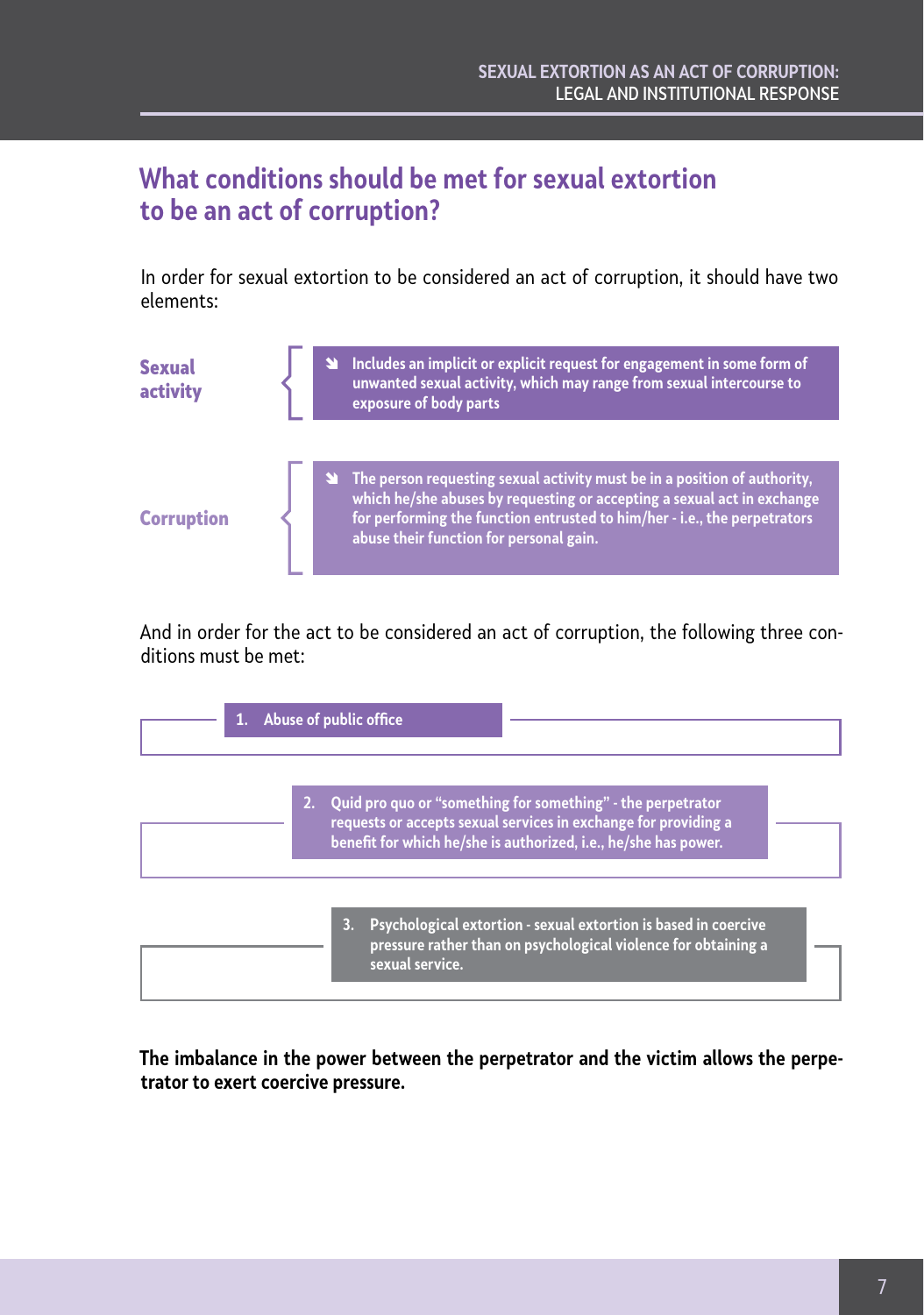

## **Sexual extortion and the impact on gender equality**

The gender perspective in corruption has been scarcely researched and therefore it is not yet known to what extent sexual extortion is used as an act of corruption, nor what is the impact of this phenomenon on gender equality. However, there are studies that identify four areas where women are more susceptible and can fall victim to this type of corruption:

- **1)** when accessing public services, markets and loans;
- **2)** political participation;
- **3)** gender-based crimes (such as sexual exploitation, human trafficking, etc.); and
- **4)** negligence or mismanagement**<sup>7</sup>** .

Because of the gender system in which women have equal rights; however, due to the traditions, customs, prevailing gender roles and stereotypes, they do not fully exercise their rights and are de facto economically, politically and socially unequal to men. Women are more vulnerable due to their historical discrimination, i.e., because they were less educated, did not have their own bank accounts, property in their own name and this prevented them from accessing public services, markets and loans. Goetz 2007**<sup>8</sup>** ; IAWJ 2012**<sup>9</sup>** ; Transparency International 2019**10**; UNDP-Huairou Commission 2012**11** note that women are more likely to be exposed to corruption in the sectors of education, health care, access to water and sanitation, housing, and obtaining personal documents (including visas). According to the Director of the Academy for Judges and Public Prosecutors in the Republic of North Macedonia, this phenomenon "mostly occurs when a woman demands certain rights which she is entitled to, and they depend on a certain holder of power, authority, position, where it is at his discretion whether to grant those rights or

**<sup>11</sup>** UNDP-Huairou Commission (2012) Seeing beyond the state: Grassroots women's perspectives on corruption and anti-corruption, https://www.undp.org/content/dam/undp/library/Democratic%20Go vernance/Anti-corruption/Grassroots%20women%20and%20anticorruption.pdf

**<sup>7</sup>** SIDA. 2015. Gender and Corruption Brief

**<sup>8</sup>** Goetz, Anne Marie (2007). "Political Cleaners: women as the New AntiCorruption Force?" Development and Change 38(1):

**<sup>9</sup>** International Association of Women Judges (IAWJ) (2012) Stopping the Abuse of Power through Sexual Exploitation. Naming, shaming and ending sextortion. A Tool Kit. Washington. [http://www.iawj.org/](http://www.iawj.org/wpcontent/uploads/2017/04/Corruption-and-Sextortion-Resource-1.pdf) [wpcontent/uploads/2017/04/Corruption-and-Sextortion-Resource-1.pdf](http://www.iawj.org/wpcontent/uploads/2017/04/Corruption-and-Sextortion-Resource-1.pdf)

**<sup>10</sup>** Transparency International (2019) Global Corruption Barometer for Latin America and the Caribbean, URL: https://www.transparency.org/files/content/pages/2019\_GCB\_LatinA merica\_Caribbean\_Full\_ Report.pdf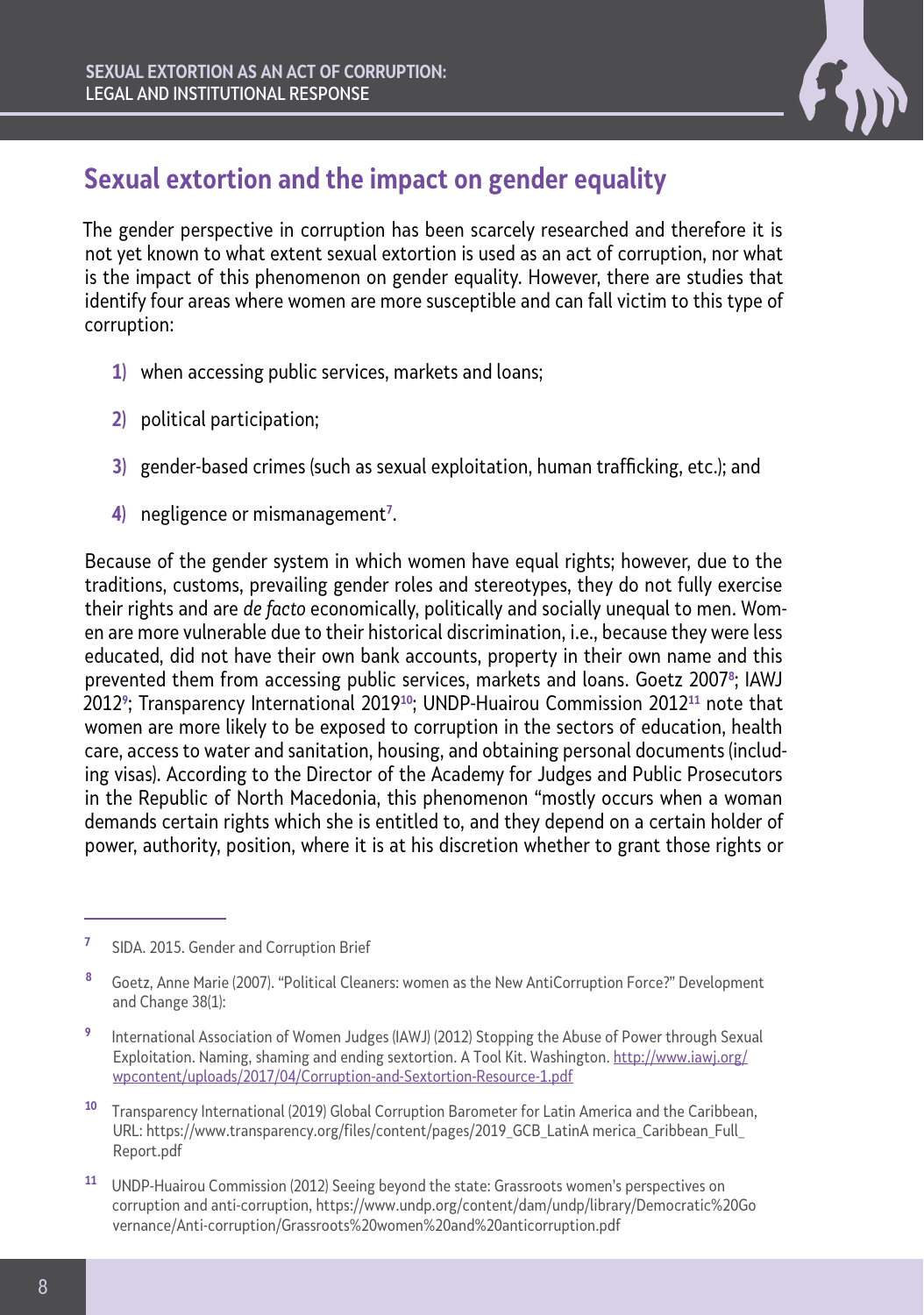not."**12** Goetz (2007) argues, for example, that "women face various forms of abuse and corrupt behaviour on the part of public officials because the exchange currency demanded of them compared to that demanded of men, is invisible"**13**.

"If men are in key positions, they choose people similar to themselves. The identification is usually with the one holding the power. If you do not have a woman president, a woman speaker of parliament, a woman prime minister, if there are only 4 women ministers from among 22-23 ministries, if you have only two women deputy ministers, if you do not have a woman dean of the Faculty of Law, the identification with the law and the justice is more difficult. That is why I say that corruption in the Republic of North Macedonia is male, especially in politics, state and public administration because if the majority of the key officials are men – they are corrupt."**<sup>14</sup>**

In countries where there are no quotas for guaranteed participation of women in politics, studies show that sexual extortion is used to obtain a position on party electoral lists**15**. As in all gender issues, the initial premise is that corruption, and especially sexual extortion as an act of corruption, has a different impact on men and women, and thus on their status and gender relationship. Women are impacted by gossip, rumours (even if untrue) about a sexual activity in a different manner than men, precisely because of the patriarchal family system and the unacceptability of the free sexual behaviour of women, which is not the case with men. Rumours are stigmatized and contribute to making sexual extortion invisible as a form of corruption**16**.

In countries where there is no rule of law, the rules are not respected, where "expertise and competence are not key criteria, the professional path of women is more difficult than that of men". In societies with high levels of corruption, with men in top positions, "in order to achieve certain positions or if you get them, in order to advance or survive, you are sometimes doomed to be a victim of sexual extortion."**<sup>17</sup>**

- **<sup>14</sup>** Gordana Siljanovska, President of the EOC in the Assembly of the Republic of North Macedonia (Interview 07.10.2021)
- **<sup>15</sup>** See Bjarnegård 2013; Sundström & Wängnerud 2016
- **<sup>16</sup>** Åsa Eldén, Dolores Calvo, Elin Bjarnegård, Silje Lundgren and Sofia Jonsson (2020) SEXTORTION: CORRUPTION AND GENDER-BASED VIOLENCE, available online:
- **<sup>17</sup>** Gordana Siljanovska, President of the EOC in the Assembly of the Republic of North Macedonia (Interview 07.10.2021)

**<sup>12</sup>** Natasha Gaber-Damjanovska, Director of the Academy for Judges and Public Prosecutors (Interview 13.09.2021)

**<sup>13</sup>** Goetz, Anne Marie (2007). "Political Cleaners: women as the New Anti-Corruption Force?" Development and Change 38(1):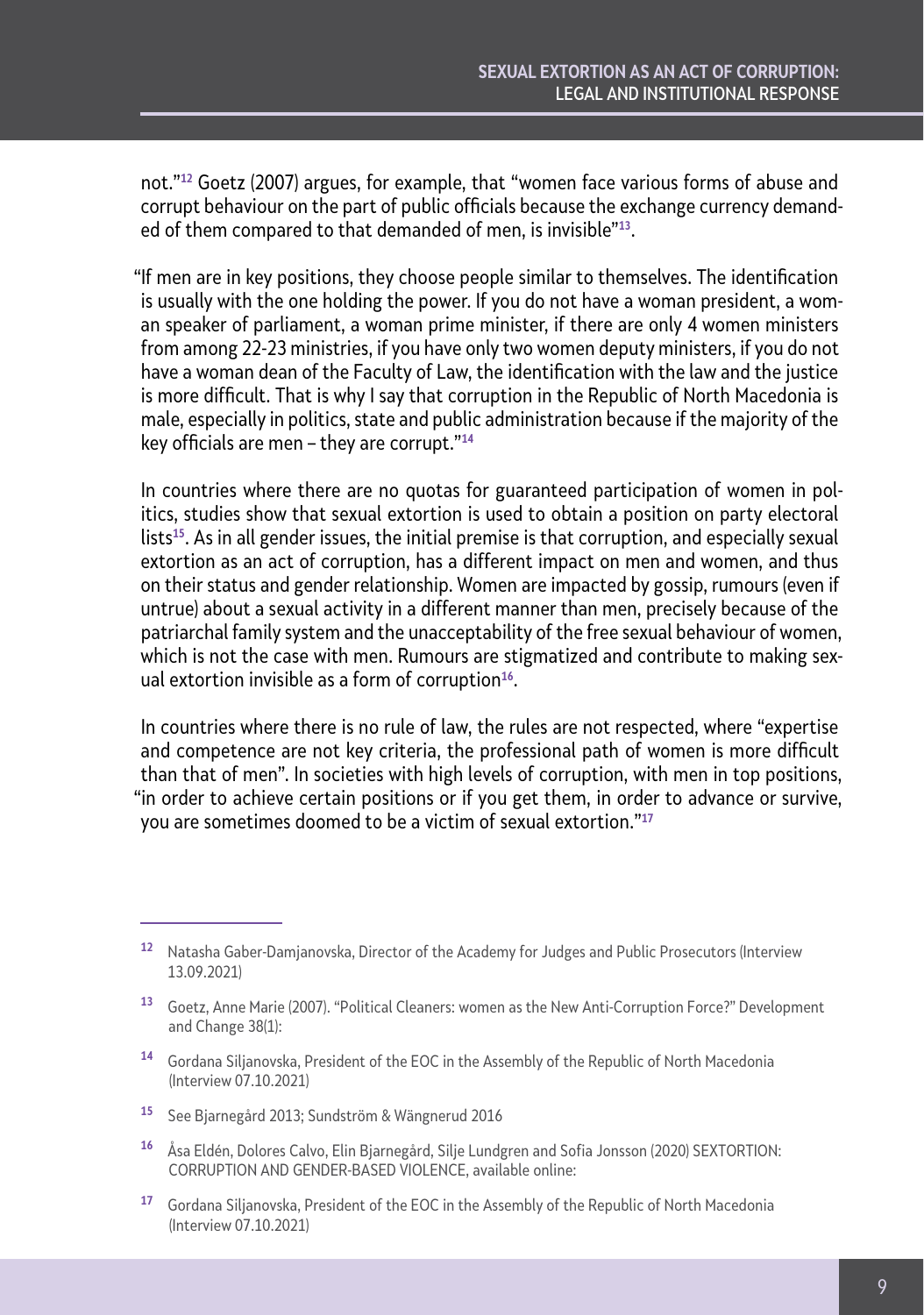

Sexual extortion has two types of impact:

- **(i)** indirectly on the quality and quantity of the services provided in the country and
- **(ii)** directly on the victim of sexual extortion, which may result in the exclusion of girls from education, unwanted pregnancies, impoverishment, and even psychological consequences that are similar to those of victims of sexual violence.

When sex is used as a currency for bribery in exchange for a favour, "the woman may experience the same kind of shame that is caused by rape or experiencing another type of sexual violence"**18**. "Much like the brutal forms of sexual violence, the statistics show that young girls are more vulnerable to sexual extortion."**<sup>19</sup>**

That is why it is very important to understand sexual extortion as a gender phenomenon. Despite the existing limited sources for this phenomenon, the vast majority thereof indicate that women are in most cases the victims who are abused by men. This does not mean that the perpetrators of this act of corruption are always men, nor that all victims are women. There are cases where both men and boys are victims of sexual extortion. However, in order to understand the phenomenon, it is necessary to have a structural understanding of the gender norms and relations, as well as the relations between gender and power.

**<sup>18</sup>** International Association of Women Judges (IAWJ) (2012) Stopping the Abuse of Power through Sexual Exploitation. Naming, shaming and ending sextortion. A Tool Kit. Washington. [http://www.iawj.org/](http://www.iawj.org/wpcontent/uploads/2017/04/Corruption-and-Sextortion-Resource-1.pdf) [wpcontent/uploads/2017/04/Corruption-and-Sextortion-Resource-1.pdf](http://www.iawj.org/wpcontent/uploads/2017/04/Corruption-and-Sextortion-Resource-1.pdf)

**<sup>19</sup>** Nikolina Kenig, Full-time professor, Faculty of Philosophy (Interview 19.08.2021)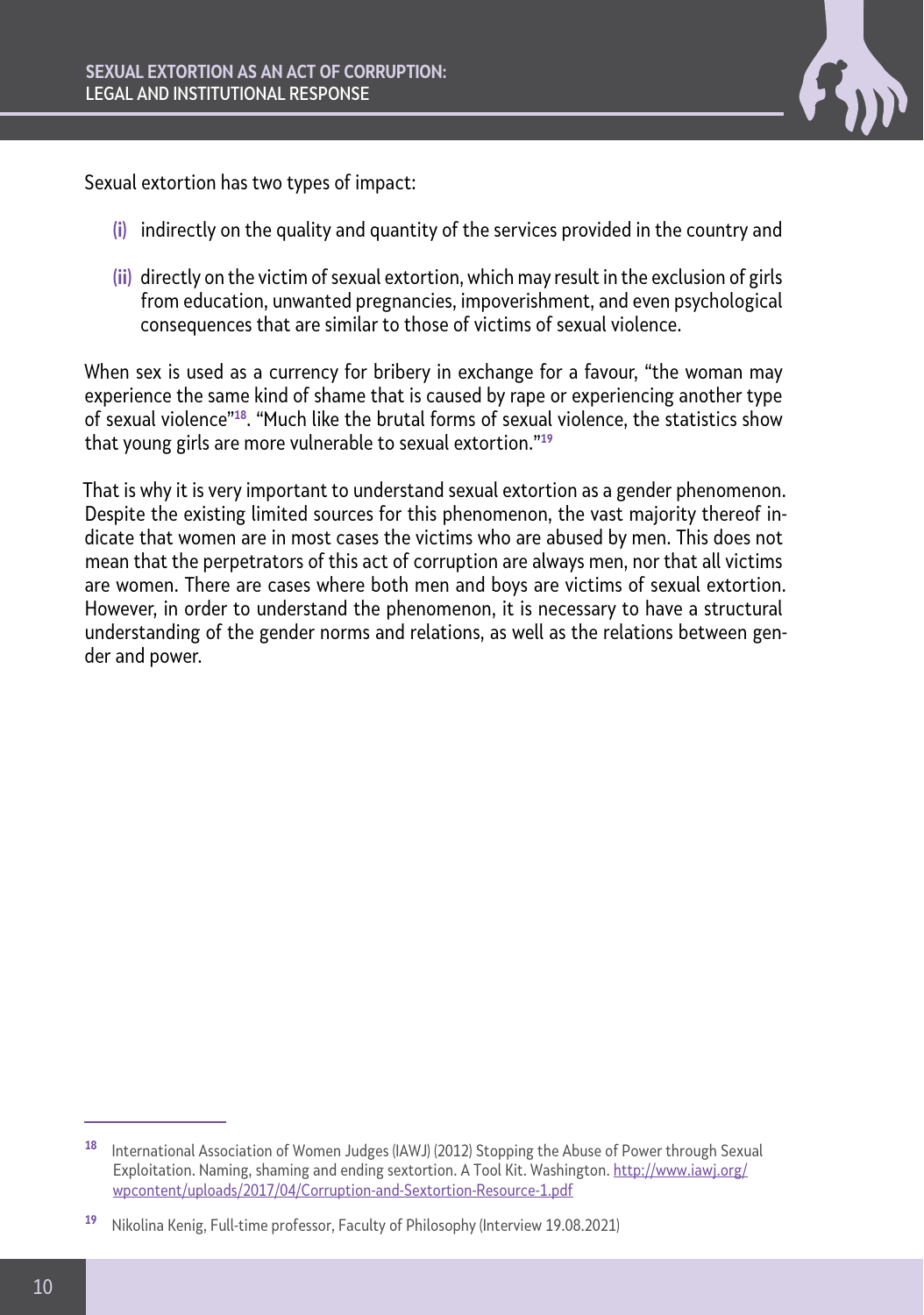## **Methodological approach in the research**

The analysis was made using triangulation of primary data obtained from interviews and focus group discussions, secondary data obtained through cabinet research of reports and analyses of other institutions, organizations and analysis of the international and domestic legal framework.

The analysis has several sub-chapters that deal with the main issues of regulating sexual extortion. It is the basis for defining the solutions presented as recommendations in the next chapter.

The research methodology consists of three stages:

- **(I)** analysis of the existing legislation,
- **(II)** comparative analysis of the international legal framework and
- **(III)** semi-structured interviews and focus groups.

The research was conducted in the period from June to October 2021, and the overall approach was in line with the recommendations for physical distancing during the pandemic caused by the Covid-19 virus.

#### **Stage I** – Analysis of the existing legislation

An analysis of the existing national legislation and the international conventions ratified in the country was conducted in order to determine whether and how gender-based forms of corruption, with a focus on sexual extortion, are regulated. The following national laws were analyzed:

- <sup>1</sup> Criminal Code of the Republic of North Macedonia
- <sup>1</sup> Law on Prevention of Corruption and Conflict of Interests
- <sup>1</sup> Law on Prevention and Protection of Women from Violence and Domestic Violence
- <sup>1</sup> Law on Equal Opportunities of Women and Men
- **Example 20 Law on Labour Relations**
- <sup>1</sup> Law on Protection from Harassment at the Workplace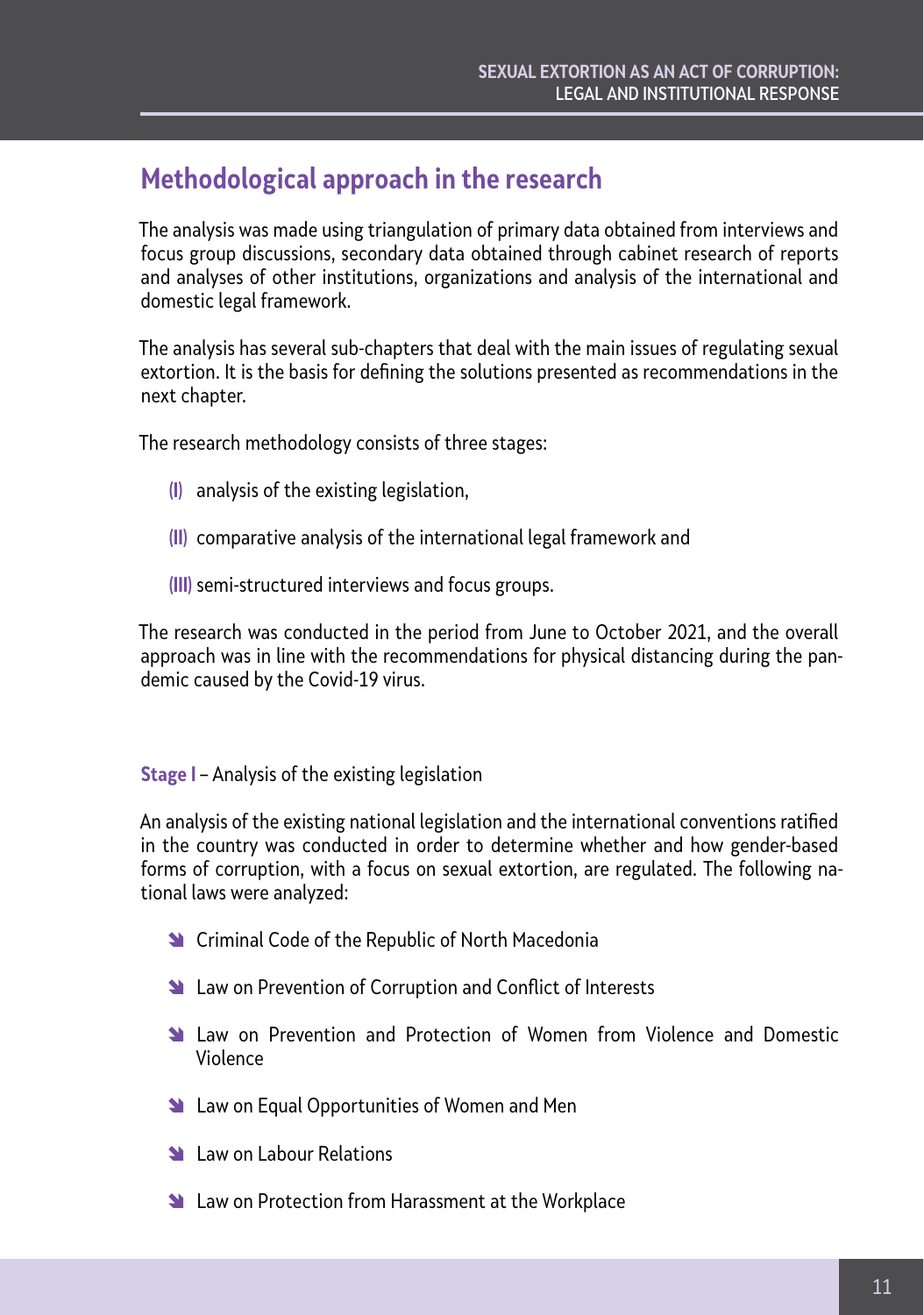- **Example 1** Law on Higher Education
- **EXT** Law on Whistleblower Protection

The following international conventions and initiatives were also analyzed for the needs of the research:

- **EXECUTE:** United Nations Convention against Corruption (UNCAC)
- **EXECT** Criminal Law Convention on Corruption Council of Europe (CoE)
- $\triangle$  Civil Law Convention on Corruption Council of Europe (CoE)
- <sup>1</sup> Council of Europe Convention on Preventing and Combating Violence against Women and Domestic Violence – Istanbul Convention
- $\triangleleft$  GRECO Group of States against Corruption

**Stage II** – Semi-structured interviews and focus groups

For the needs of the research, 16 interviews and three focus groups were conducted with relevant stakeholders and experts in the field of corruption, including judges, public prosecutors, lawyers, women MPs, representatives of the State Commission for Prevention of Corruption, representatives from the Government of the Republic of North Macedonia, academics and representatives of the civil society, prominent actors in the following areas: fight against corruption, protection of human rights, gender equality, prevention of violence against women.

The interviews and focus groups were conducted using the ZOOM platform, in accordance with the Government measures for protection against the spread of the Covid-19 virus. The list of interviewed stakeholders is given in Annex I to the report.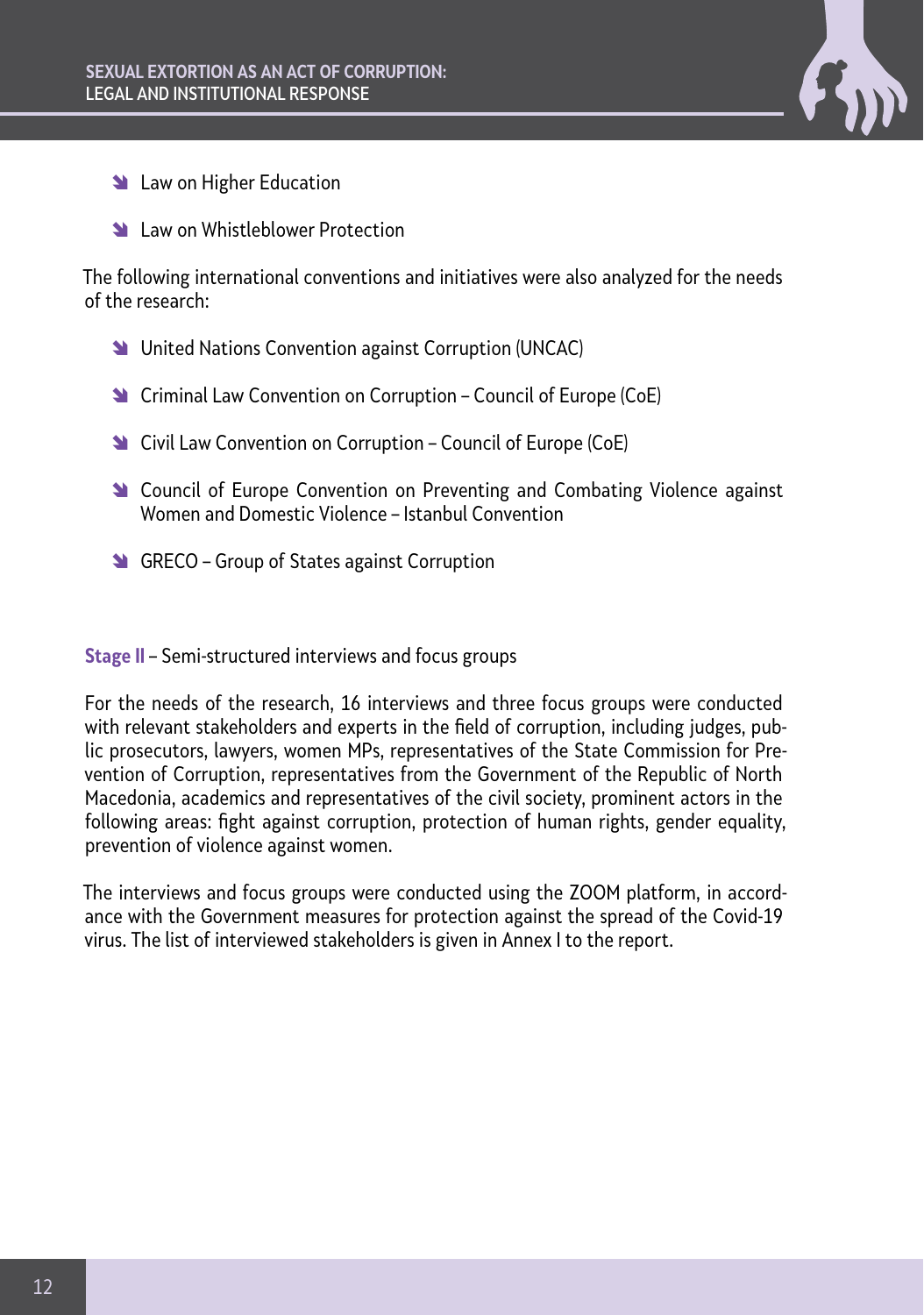## Legal analysis

The purpose of this study is to make a legal analysis of the existing national legal framework, the institutional set-up and the level of awareness about the regulation, prevention and protection from sexual extortion as a he purpose of this study is to make a legal analysis of the existing national legal framework, the institutional set-up and the level of awareness about the regulation, prevention and protection from sexual extortion as a form of corruption. However, as to distinguish between sexual extortion and other similar types of gender-based violence where the perpetrator uses coercive methods, such as threats or physical violence, to obtain sexual intercourse.

### **Cross-referencing corruption and gender-based violence**

"Sexual extortion is undoubtedly one of the most gruesome gender-specific forms of corruption. Our legal framework recognizes sexual harassment and mobbing as forms of abuse of office, through other legislation, but not through the Law on Prevention of Corruption and Conflict of Interests."**<sup>20</sup>**

It should first be clarified that sexual extortion cross-references corruption and forms of gender-based violence, such as sexual harassment, sexual exploitation and sexual abuse. If we take a look at the laws that specifically regulate corruption and gender-based violence, we will notice that none of them recognizes sexual extortion as a form of corruption.



**<sup>20</sup>** Ljupcho Nikolovski, Deputy Prime Minister responsible for the fight against corruption and crime, sustainable development and human resources (Interview 08.10.2021)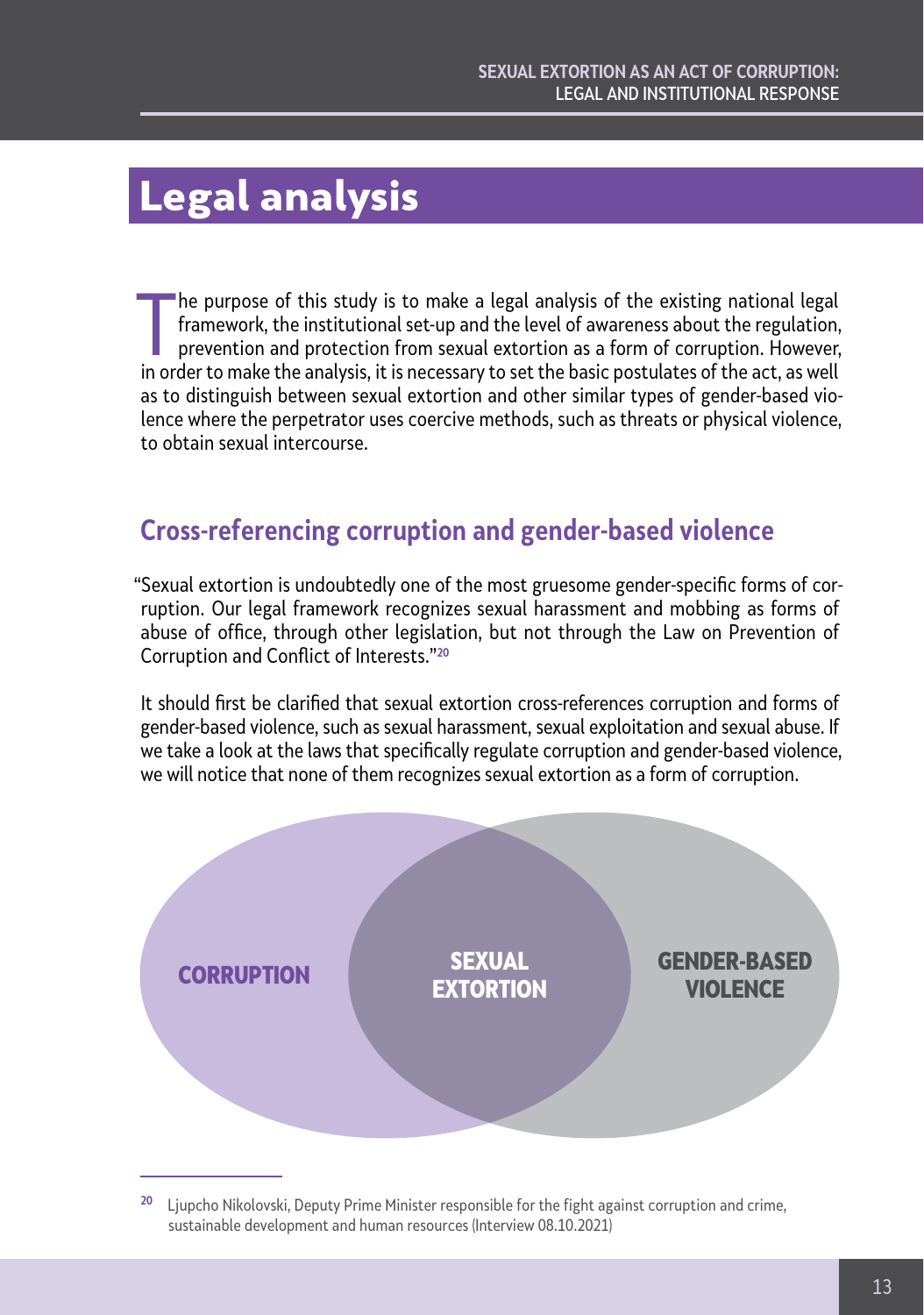

Namely, for the act of sexual extortion to be considered corruption, it is necessary for there to be a transaction, i.e., for the person to request or accept a sexual favour, and in return to offer something that is within his/her authorizations/official duty. Without the transaction, the act is considered sexual harassment or sexual abuse. The Law on Prevention and Protection of Women from Violence and Domestic Violence,**21** in the Glossary in Article 3, paragraph 1 regulates "violence against women" as a violation of human rights, discrimination against women and involves all acts of gender-based violence that result or are likely to result in physical, sexual, psychological or economic harm or suffering of women, including direct and indirect threats and intimidation with such acts, extortion, arbitrary restriction and/or deprivation of liberty, regardless of whether they occur in the public or private life. However, this law fails to regulate the transactional nature of sexual extortion, which makes it possible to define the act of sexual extortion as an act of corruption. Still, Article 3, paragraph 18 distinguishes sexual extortion from sexual violence, which exists even when another person is induced or forced to engage in acts of sexual nature with a third party without his/her consent.

In the essence of the act of sexual extortion as an act of corruption, consent is the basis for the act even though it is extorted by receiving a service in return. This is important because it has the effect to make the victim an accomplice. We assume that the transactional aspect to some extent justifies the sexual services received in the eyes of the perpetrator, and possibly in the eyes of the victim as well. The transaction can also be understood as a risk reduction strategy of the perpetrator. Taking into consideration the fact that the provider of sexual services will become an accomplice and that a quid pro quo argument is used instead of physical coercion, the risk of reporting is minimized. It is therefore important that the Law on Prevention and Protection of Women from Violence and Domestic Violence stipulates that "consent must be expressed voluntarily as a result of the free will of the person, assessed in the context of the circumstances". The assessment from that aspect depends on the will, awareness and readiness of the judges to determine that the act occurred with the abuse of power, official duty or public office, i.e., that the sexual favour is extorted in return for something that the public official was obliged to provide, enable, for exercising a right, etc. "The problem is not only in the legislation. It is primarily in the perception, normalization of this type of act. This means that it is not accepted by many people as inappropriate behaviour, but as something that might have to be tolerated because it is some kind of a tradition, folklore, norm."**<sup>22</sup>**

**<sup>21</sup>** Law on Prevention and Protection of Women from Violence and Domestic Violence, available at [https://](https://www.mtsp.gov.mk/content/pdf/2021/1a28a922f364401e94935d4d694b9d75.pdf) [www.mtsp.gov.mk/content/pdf/2021/1a28a922f364401e94935d4d694b9d75.pdf](https://www.mtsp.gov.mk/content/pdf/2021/1a28a922f364401e94935d4d694b9d75.pdf)

**<sup>22</sup>** Nikolina Kenig, Full-time professor, Faculty of Philosophy (Interview 19.08.2021)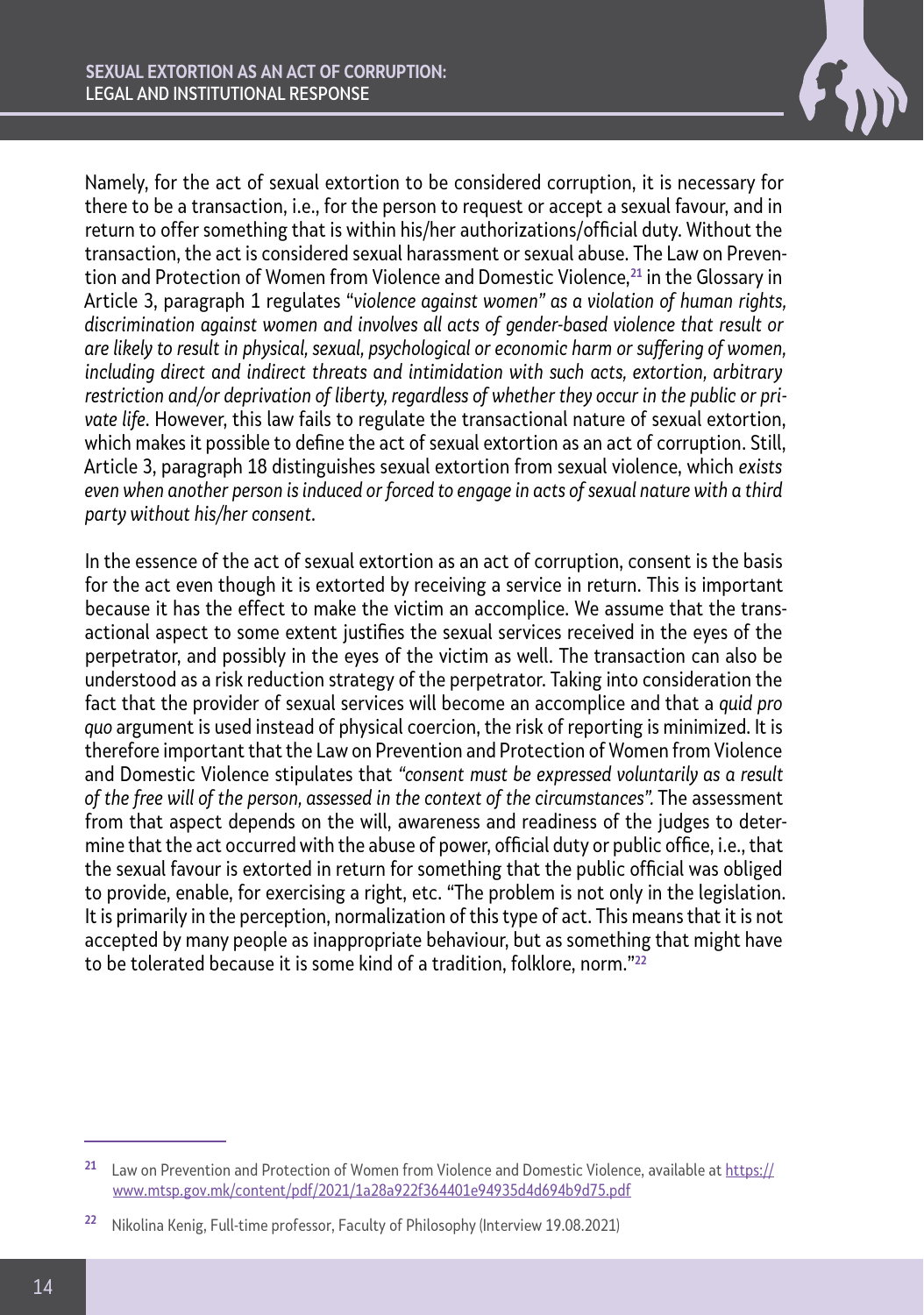Interestingly, the Law on Prevention and Protection of Women from Violence and Domestic Violence in Article 3, paragraph 25 attempts to define "coercive control over women as **abuse of power,** use of threats, force or other forms of coercion, fraud or misrepresentation in order to control the behaviour and life of women", but does not define the transaction as an element that makes it impossible to recognize the act of sexual extortion as an act of corruption in this lex specialis. This is confirmed by Article 4, paragraph 1, which regulates the due diligence of state authorities, legal entities exercising public powers determined by law, public servants, officials and other authorized persons performing activities on behalf of the state that they have an obligation to refrain from participating in acts of violence and to take all measures and activities to prevent any acts of gender-based violence against women and domestic violence, but does not prohibit sexual extortion in return for performing their duty, public office.

The Law on Prevention and Protection of Women from Violence and Domestic Violence regulates sexual or psychological harm or suffering of women, including direct and indirect threats and intimidation with such acts, extortion; but fails to regulate the transactional nature of sexual extortion, making it impossible to define the act as an act of corruption.

However, regulating consent as a result of the free will of the person, assessed in the context of the circumstances, provides proof that the sexual service was extorted in return for something that the public official was obliged to provide, enable, for exercising a right, etc.

Nevertheless, without a specific prohibition of sexual extortion, this lex specialis does not regulate it as a misdemeanour, does not provide for measures for prevention or protection from this type of abuse of women.

The Law on Prevention of Corruption and Conflict of Interests**23** lacks elements in the definition of corruption and conflict of interests in order to recognize sexual extortion as an act of corruption. Article 2, paragraph 1 stipulates that "corruption, in terms of this Law, shall mean abuse of office, public authorization, official duty or position for the purpose of gaining benefit, directly or by means of an intermediary, for oneself or others". Benefit is later in Article 8 paragraph 5 defined as "realization of any kind of tangible or intangible benefit, convenience or advantage for oneself or for another". Hence, although not specifically regulated, sex can be considered an intangible benefit. However, if we take a look at the articles of Chapter Five of the Law on Prevention of Corruption and Conflict of Interests, which refer to the prevention of corruption in the exercise of public authority, we will not be able to find a prohibition of receiving or extorting sexual services for the purpose of exerting influence or having the ability to influence the objective and impartial performance of functions, public authorizations or official duties. As a result, there are no misdemeanour provisions that would punish sexual extortion as an act of corruption. In fact, the Law on Prevention of Corruption and Conflict of Interests with

<sup>&</sup>lt;sup>23</sup> Law on Prevention of Corruption and Conflict of Interests, available at [https://www.dksk.mk/fileadmin/](https://www.dksk.mk/fileadmin/user_upload/Zakon_za_sprecuvanje_na_korupcija_i_sudirot_na_interesi.pdf) user\_upload/Zakon\_za\_sprecuvanie\_na\_korupcija\_i\_sudirot\_na\_interesi.pdf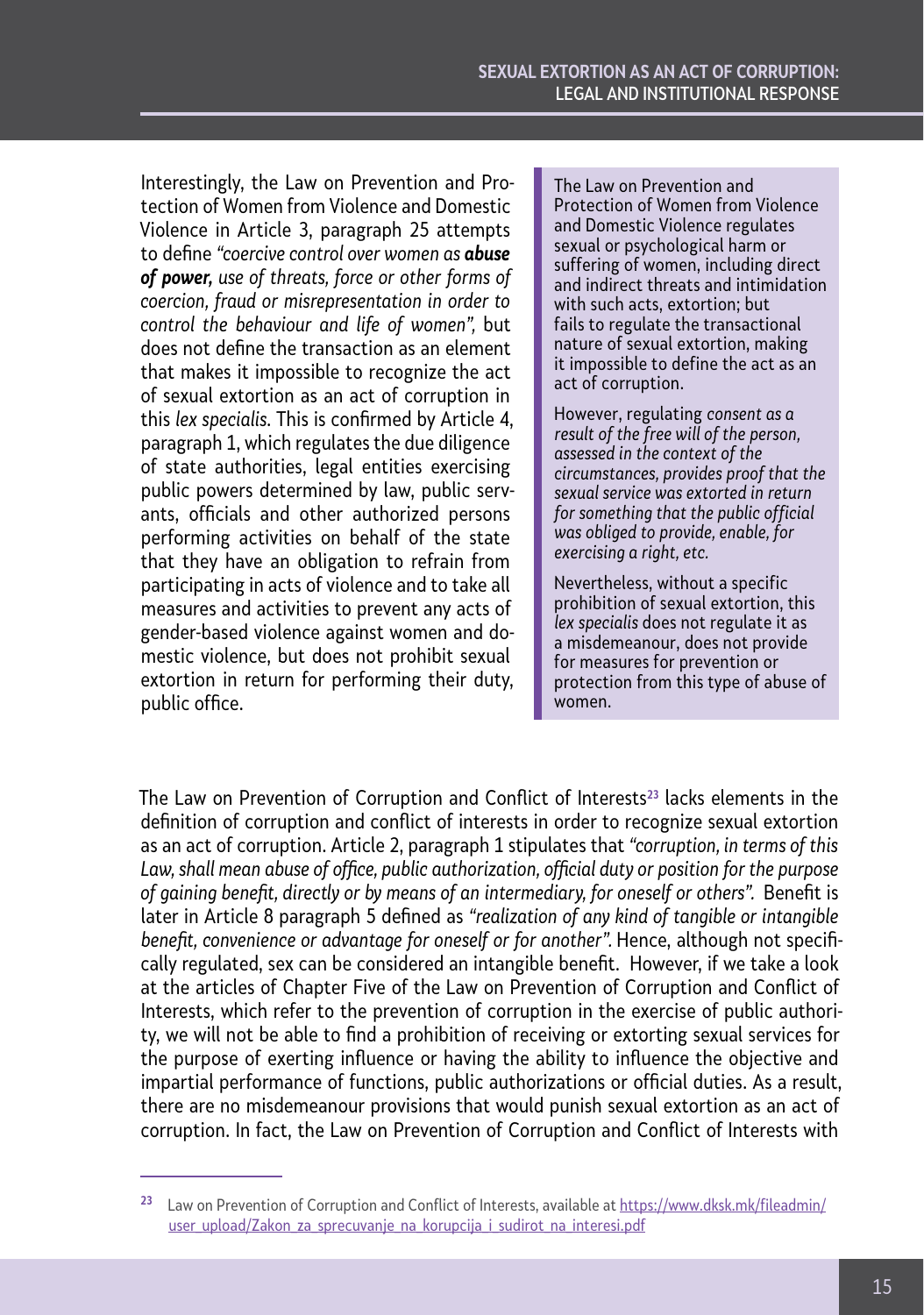

Article 3, which regulates the principle of legality, prevents the initiation of a procedure for prevention of corruption by sexual extortion because paragraph 3 stipulates that "no one can be held liable for corruption except in the cases and under the conditions stipulated by this Law, the Criminal Code and other law, and in a procedure set forth by law", given the fact that sexual extortion is not prohibited by this law.

Article 27 of the Law on Higher Education regulates the right of the student to protect his/ her rights and duties before the bodies of the higher education institutions and protect the personality of the student from abuse, as well

The Law on Prevention of Corruption and Conflict of Interests is written with broad enough terms that cover bribery in intangible form to obtain a convenience, benefit or advantage for oneself or another. However, the lack of a specific prohibition of sexual extortion as an act of corruption leaves too much room for interpretation in the procedure of reporting and proving corruption, sometimes depending on the understanding and the will of the members of the Commission for Protection and Prevention of Corruption and the courts.

as protect his/her dignity. The reporting is done with an authorized person for receiving reports of corruption, which are not determined as forms in Article 107 of the Law on Higher Education.

When this happens in the workplace, the dilemma is often whether if sexual extortion by a supervisor is reported, the complainant would be fired. This is further complicated by the insufficient discretion when reporting. The review of the national legislation that currently partially regulates sexual extortion as a form of corruption shows that the Law on Labour Relations**<sup>24</sup>** regulates the Prohibition of Discrimination in Article 6 on the basis of gender and age, stating that The employer must not treat the job seeker (hereinafter: job applicant) or the employee unequally (paragraph 1); i.e., women and men must be provided equal opportunities and treatment relating to: access to employment, including promotion and vocational and professional training; working conditions; equal pay for equal work; professional social insurance schemes; leave from work, hours of work, and termination of the employment contract (paragraph 2).

In the context of employment, quid pro quo sexual harassment occurs when the benefit or harm of employment is conditioned by the response of the employee to a sexual request. Sexual extortion/sextortion involves the same type of exchange, but is not limited to the workplace. Sexual service in exchange for some benefit that the person in a position of power does not grant or grants – that is the main factor for the existence of a corruption component of sextortion. Harassment and sexual harassment are regulated and prohibited in Article 9 of the Law on Labour Relations and are categorized as discrimination in

**<sup>24</sup>** Law on Labour Relations ("Official Gazette of the Republic of North Macedonia" no. 62/2005; 106/2008; 161/2008; 114/2009; 130/2009; 149/2009; 50/2010; 52/2010; 124/2010; 47/2011; 11/2012; 39/2012; 13/2013; 25/2013; 170/2013; 187/2013; 113/2014; 20/2015; 33/2015; 72/2015; 129/2015 and 27/2016, available online [https://mtsp.gov.mk/content/pdf/trud\\_2017/pravilnici/16,11-%D0%B0%D0%BA%D0%B](https://mtsp.gov.mk/content/pdf/trud_2017/pravilnici/16,11-%D0%B0%D0%BA%D0%BE%D0%BD%D0%A0%D0%B0%D0%B1%D0%9E%D0%B4%D0%BD%D0%BE%D1%81%D0%B8.pdf) [E%D0%BD%D0%A0%D0%B0%D0%B1%D0%9E%D0%B4%D0%BD%D0%BE%D1%81%D0%B8.pdf](https://mtsp.gov.mk/content/pdf/trud_2017/pravilnici/16,11-%D0%B0%D0%BA%D0%BE%D0%BD%D0%A0%D0%B0%D0%B1%D0%9E%D0%B4%D0%BD%D0%BE%D1%81%D0%B8.pdf)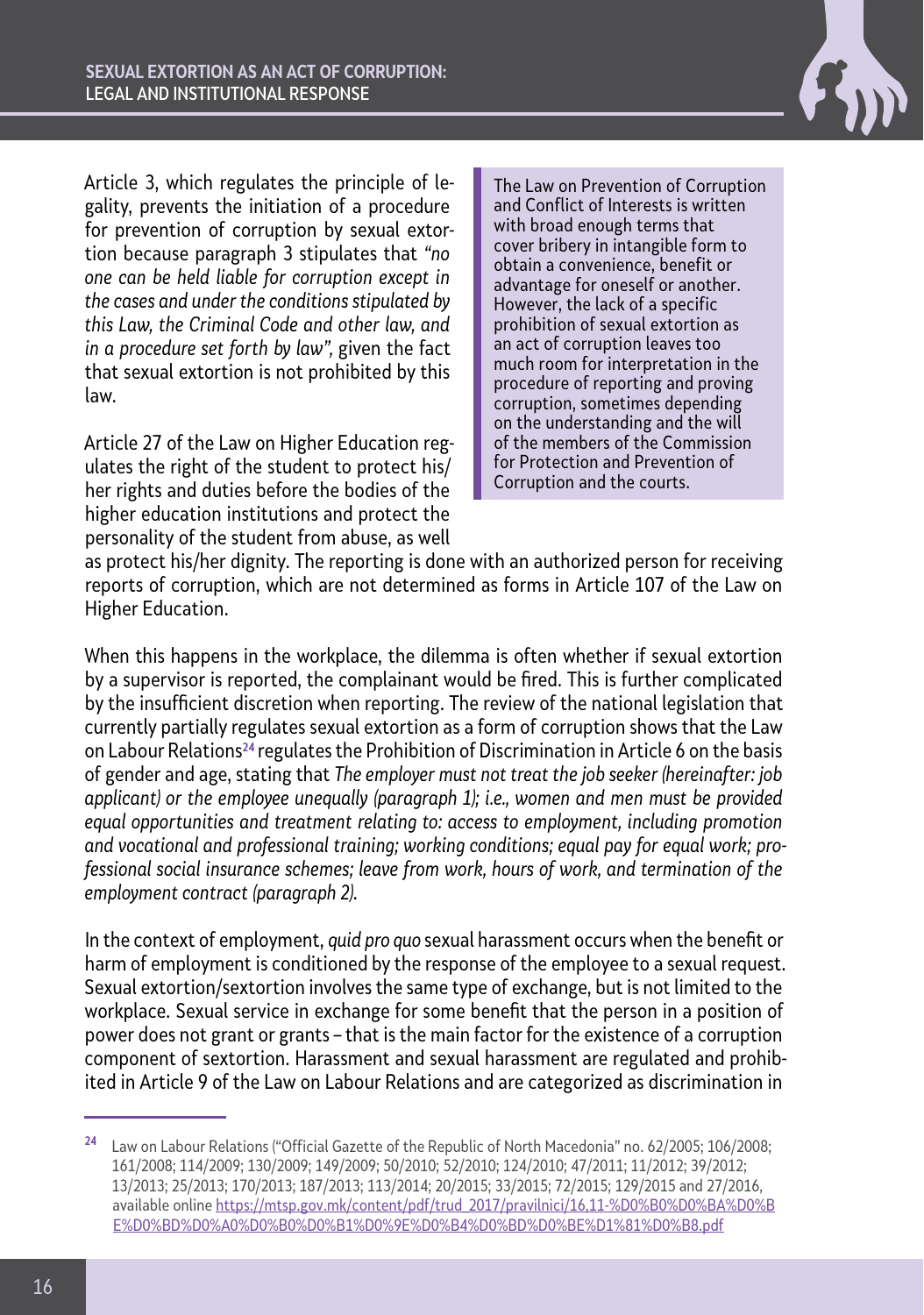the sense of Article 6 of the Law. However, defining harassment solely as an "unwelcome behaviour that aims at or amounts to a violation of the dignity of the job applicant or the employee, and which causes fear and creates a hostile, degrading or offensive conduct"; is not enough to cover the elements of sexual extortion.

The Convention 190**25** of the International Labour Organization concerning gender-based violence in the workplace and at work obliges signatory countries to identify, in consultation with the employees' and workers' organizations concerned and through other means, the sectors or occupations and work arrangements in which workers and other persons concerned are more exposed to violence and harassment; and to take measures to effectively protect such persons.

In the Republic of North Macedonia, there are laws that can be used to prosecute and prevent the abuse of power to extort sexual intercourse or favour. The Law on Labour Relations (LLR) is not one of them. The LLR needs to be harmonized with the Convention 190 of the International Labour Organization.

The Law on Protection from Harassment at the Workplace**26** in Article 5, paragraph 2 regulates sexual harassment as any verbal, non-verbal or physical behaviour of a sexual nature, which aims at or constitutes a violation of the dignity of the job applicant or the employee, and which causes a feeling of fear or creates discomfort, humiliation. Such behaviour is considered as psychological, i.e., sexual harassment at the workplace that has not stopped after the written warning by the harassed person that he/she is disturbed by the behaviour of perpetrator of the harassment and that he/she will consider it harassment at the workplace. In this sense, the Law is not a sufficient basis for sexual extortion as a means of committing corruption that is enough to happen once. Usually, the extorter gives such a condition once, so the victim accepts, does not accept or reports; while according to the Law on Protection from Harassment at the Workplace, in order for the act to qualify as sexual harassment, the act must be repeated and it should be accompanied by a written request for the act not to be repeated. It does not involve an attempt for sexual extortion, the offer can be repeated, but not necessarily.

**<sup>25</sup>** C190 – Violence and Harassment Convention, available online: [https://www.ilo.org/dyn/normlex/en/f?p=](https://www.ilo.org/dyn/normlex/en/f?p=NORMLEXPUB:12100:0::NO::P12100_ILO_CODE:C190) [NORMLEXPUB:12100:0::NO::P12100\\_ILO\\_CODE:C190](https://www.ilo.org/dyn/normlex/en/f?p=NORMLEXPUB:12100:0::NO::P12100_ILO_CODE:C190)

**<sup>26</sup>** Law on Protection from Harassment at the Workplace ("Official Gazette of the Republic of North Macedonia" no. 79/2013 and 147/2015), available online: [https://www.mtsp.gov.mk/content/pdf/](https://www.mtsp.gov.mk/content/pdf/trud_2017/pravilnici/16,,11-%D0%B7%D0%B0%D0%BA%D0%BE%D0%BD%D0%97%D0%B0%D1%88%D1%82%D0%B8%D1%82%D0%B0%D0%92%D0%BE%D0%B7%D0%A0%D0%B0%D0%B1%D0%9C%D0%B5%D1%81%D1%82%D0%BE.pdf) [trud\\_2017/pravilnici/16,,11-%D0%B7%D0%B0%D0%BA%D0%BE%D0%BD%D0%97%D0%B0%D1%88%D](https://www.mtsp.gov.mk/content/pdf/trud_2017/pravilnici/16,,11-%D0%B7%D0%B0%D0%BA%D0%BE%D0%BD%D0%97%D0%B0%D1%88%D1%82%D0%B8%D1%82%D0%B0%D0%92%D0%BE%D0%B7%D0%A0%D0%B0%D0%B1%D0%9C%D0%B5%D1%81%D1%82%D0%BE.pdf) [1%82%D0%B8%D1%82%D0%B0%D0%92%D0%BE%D0%B7%D0%A0%D0%B0%D0%B1%D0%9C%D0%B5](https://www.mtsp.gov.mk/content/pdf/trud_2017/pravilnici/16,,11-%D0%B7%D0%B0%D0%BA%D0%BE%D0%BD%D0%97%D0%B0%D1%88%D1%82%D0%B8%D1%82%D0%B0%D0%92%D0%BE%D0%B7%D0%A0%D0%B0%D0%B1%D0%9C%D0%B5%D1%81%D1%82%D0%BE.pdf) [%D1%81%D1%82%D0%BE.pdf](https://www.mtsp.gov.mk/content/pdf/trud_2017/pravilnici/16,,11-%D0%B7%D0%B0%D0%BA%D0%BE%D0%BD%D0%97%D0%B0%D1%88%D1%82%D0%B8%D1%82%D0%B0%D0%92%D0%BE%D0%B7%D0%A0%D0%B0%D0%B1%D0%9C%D0%B5%D1%81%D1%82%D0%BE.pdf)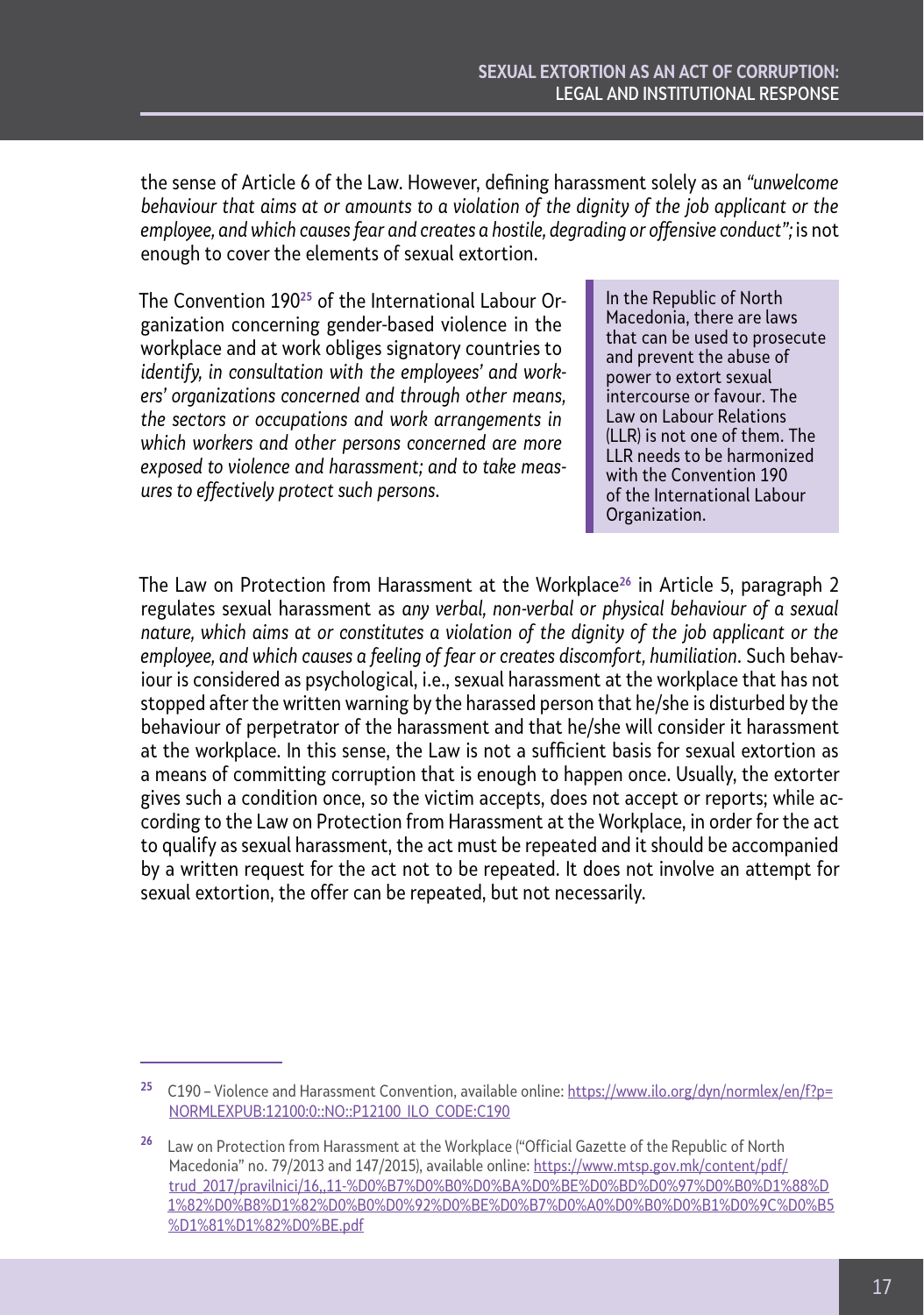

Furthermore, Article 7, paragraph 3 of the Law regulates that the time of performing psychological and sexual harassment at the workplace is considered the time within the working hours and the time of travel to and from the workplace, when the type and manner of behaviour considered as harassment at the workplace occurs. However, sexual extortion can also take place outside the workplace and outside of working hours, especially when it comes to employment. Hence, the Law on Protection from Harassment at the Workplace is not a good enough framework for recognition, prevention and protection against sexual extortion as an act of corruption. According to practitioners, this law only enumerates the cases in which harassment can be recognized, which makes the protection process completely dependent on the awareness of the judges and their capacity to recognize mobbing and discrimination. Lawyer Marta Gusar believes that "either the judges are not trained enough to see this or the law is not good. There needs to be something that can be realistically applied in practice. Sexual extortion needs to be explained in more detail and with a broader view in order for it to be tackled."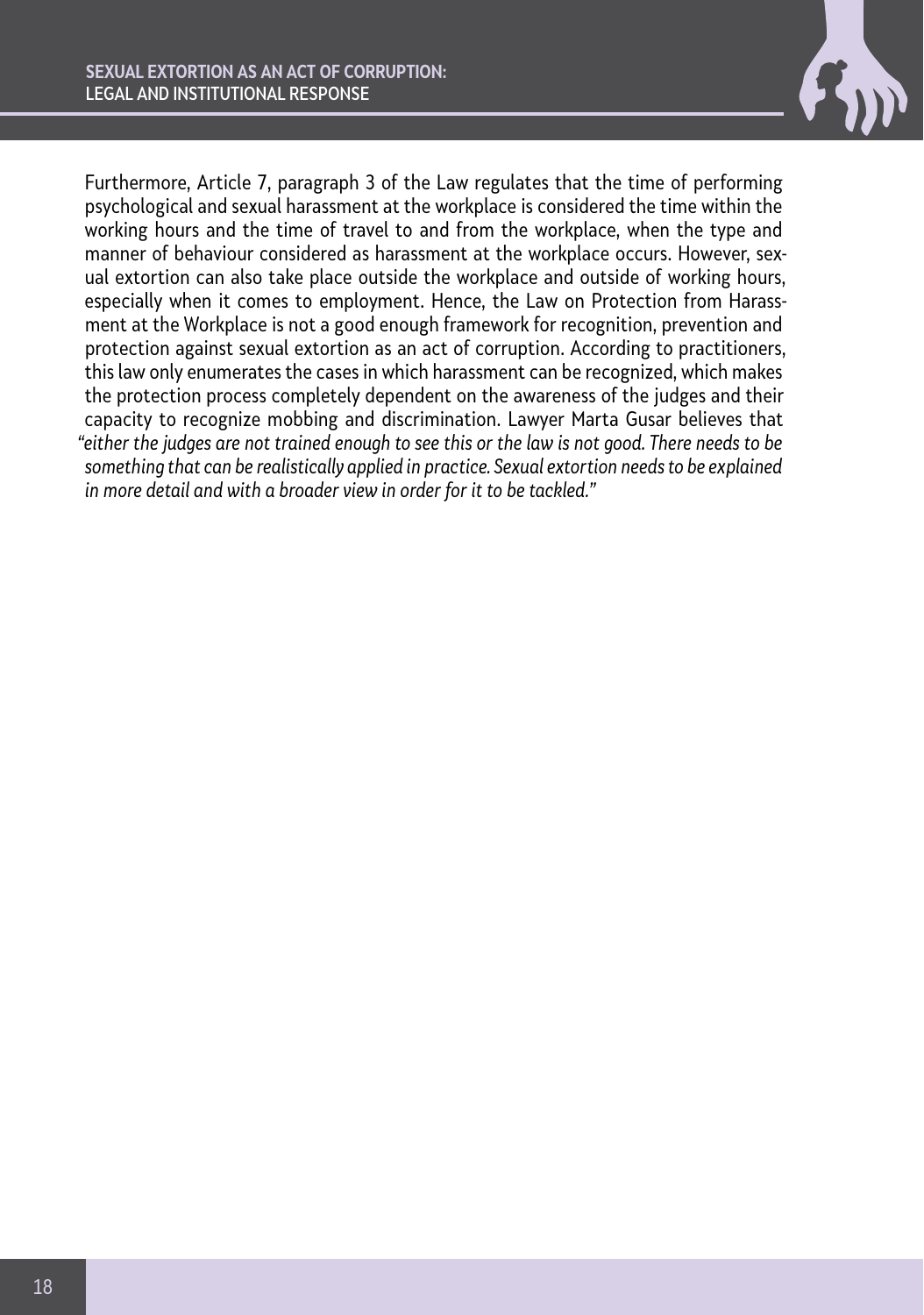### **Terminology and the perpetrator-victim of sexual extortion relationship**

In order for the act to be effectively regulated, it is very important to use the terms **perpetrator of sexual extortion** and **victim of corruption** in connection with this act, and not to replace them with other terms, such as recipient and giver of bribe, or patron and client; which will prevent confusing the act with other acts. Other not recommended terms are also abuser and victim of violence in order to make a distinction between the act and other similar acts of gender-based violence. The use of these terms – perpetrator of sexual extortion and victim of corruption – is also recommended in the reports of the International Association of Women Judges**27** and the International Bar Association**28**.

Thus, it should be taken into consideration that the terms perpetrator of sexual extortion and victim are used in a gender-neutral form and can be applied to both men and women in the role of perpetrators and victims. The victim should not be explicitly limited to being a woman. This is done in some legal systems, such as India, but it is a limitation. Research shows that most of the victims are women, but there are cases where the victim is a man. We must also not forget that the perpetrator of sexual extortion can be a woman from a position of power. The perpetrator of the act of sexual extortion exploits a relationship of power, often in relation to gender asymmetry, and always in relation to the entrusted authority of the position to which he/she is appointed i.e., which he/she performs as a civil servant. Due to the imbalance of power between the parties involved in the act of sexual extortion, the responsibility for the act must be placed on the person abusing his/her position and authority entrusted by the state**29**. This analogy for explicitly regulating the gender of the victim should also apply to the perpetrator.

The reason for this is to avoid criminalizing the victim as a sexual service provider, i.e., to avoid the victim being an accomplice in the act. Hence, a significant difference should be made between the acts of giving and receiving bribe and the act of sexual extortion, especially because in the Macedonian legislation, with the act of bribery, the role of the giver of the bribe is criminalized. Article 358, paragraph 1 of the Criminal Code**<sup>30</sup>** stipulates that "whosoever, directly or indirectly, gives, promises, or offers a gift or another

**<sup>27</sup>** International Association of Women Judges (IAWJ) (2012) Stopping the Abuse of Power through Sexual Exploitation. Naming, shaming and ending sextortion. A Tool Kit. Washington. [http://www.iawj.org/](http://www.iawj.org/wpcontent/uploads/2017/04/Corruption-and-Sextortion-Resource-1.pdf) [wpcontent/uploads/2017/04/Corruption-and-Sextortion-Resource-1.pdf](http://www.iawj.org/wpcontent/uploads/2017/04/Corruption-and-Sextortion-Resource-1.pdf)

**<sup>28</sup>** International Bar Association - IBA. 2019. Sextortion: A crime of corruption and sexual exploitation

**<sup>29</sup>** Åsa Eldén, Dolores Calvo, Elin Bjarnegård, Silje Lundgren and Sofia Jonsson (2020) SEXTORTION: CORRUPTION AND GENDER-BASED VIOLENCE, available online: [https://eba.se/wp-content/](https://eba.se/wp-content/uploads/2020/11/Sextortion_webb.pdf) [uploads/2020/11/Sextortion\\_webb.pdf](https://eba.se/wp-content/uploads/2020/11/Sextortion_webb.pdf)

**<sup>30</sup>** Criminal Code, available at [https://www.slvesnik.com.mk/Issues/6ed04b3db86643b297d84aa94513d055.](https://www.slvesnik.com.mk/Issues/6ed04b3db86643b297d84aa94513d055.pdf) [pdf](https://www.slvesnik.com.mk/Issues/6ed04b3db86643b297d84aa94513d055.pdf)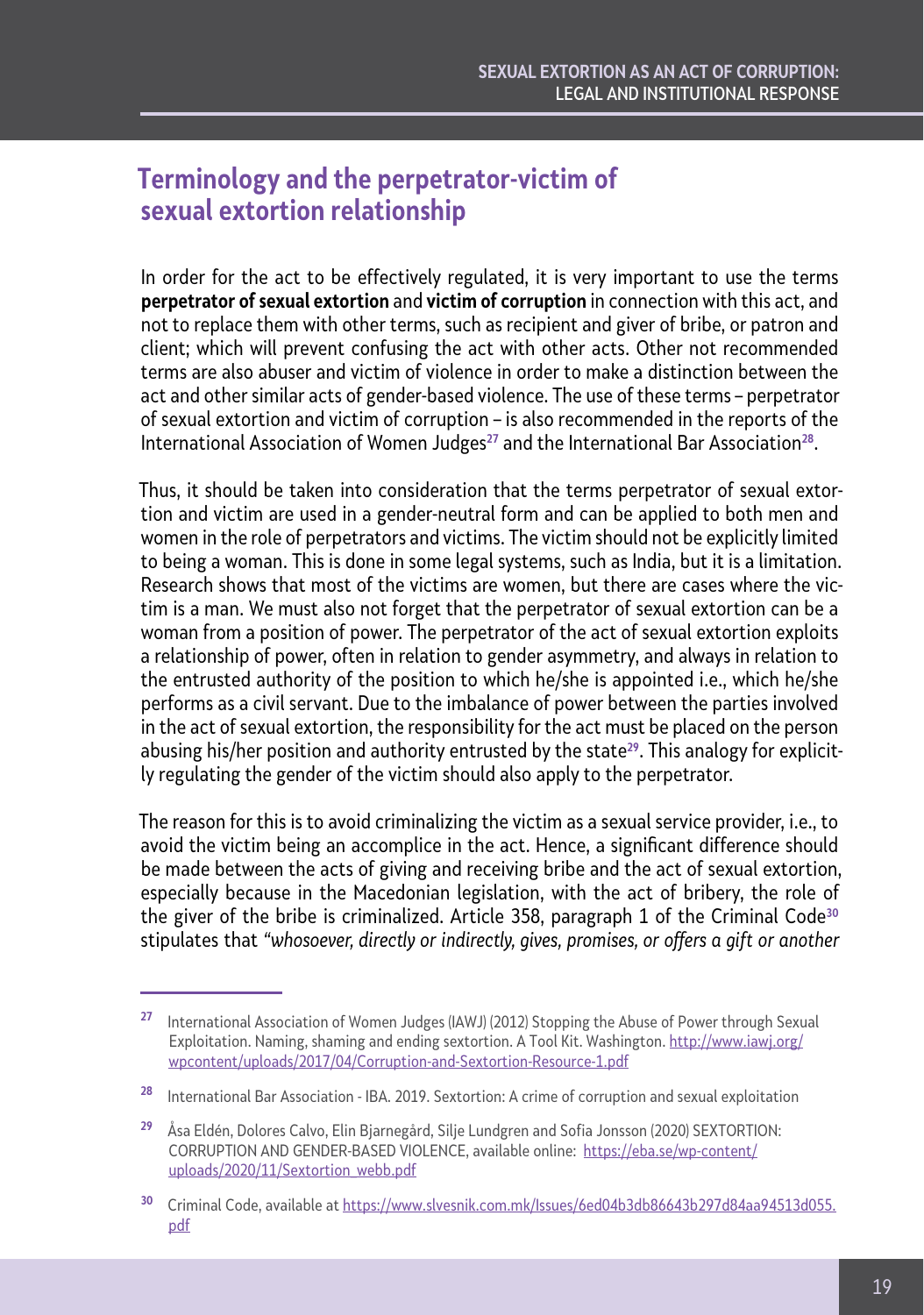

personal benefit to an official person, or benefit for another, in order for the official person to perform an official activity, which otherwise should not be performed, or not to perform an official activity which must be performed, or whosoever mediates in such relation, shall be sentenced to imprisonment of one to five years." Due to the fact that in theory, the laws analyzed above: the Law on Prevention and Protection of Women from Violence and Domestic Violence and the Law on Prevention of Corruption and Conflict of Interests provide a sufficiently broad basis for prosecution of this act, but also involve a risk for the victim of sexual extortion to be prosecuted, it is necessary to define a separate crime of sexual extortion and as a term to be defined in the Law on Prevention of Corruption and Conflict of Interests. If the victim is also prosecuted, there is a risk that sexual extortion will not be reported.

Of course, several aspects need to be considered. First, due to the existing legislation governing the existence of consent for the act to be performed by the perpetrator and the nature of the act, it will be difficult to prove the lack of consent in the quid pro quo exchange that characterizes the act. Second, since sexual extortion is based on psychological coercion and the position of power that the perpetrator uses in relation to the victim, and not on physical force, coercion, physical threats and the like, it will be difficult to prove that the victim feared for his/her life or that he/she might have been hurt. It is therefore important that legislation regulates the power relationship between the perpetrator of sexual extortion and the victim.

"Sexual extortion or sextortion as such is not present in the Criminal Code, but it may be necessary to consider how to determine it in relation to coercion from a position of power."**31** Given that sexual extortion is recommended to be regulated as a crime, it should follow the standard of proof like other sexual offenses, where the burden of proof is on the defendant, and includes, in addition to the statement of the victim, other corroborative evidence.

In this context, the following is recommended: (i) to define sexual extortion as a crime; (ii) to regulate the power relationship between the parties in the act of sexual extortion; (iii) to regulate two parties, perpetrator of sexual extortion and victim of sexual extortion; and (iv) to regulate that the burden of proof is on the party accused of sexual extortion.

**<sup>31</sup>** Natasha Gaber-Damjanovska, Director of the Academy for Judges and Public Prosecutors (Interview 13.09.2021)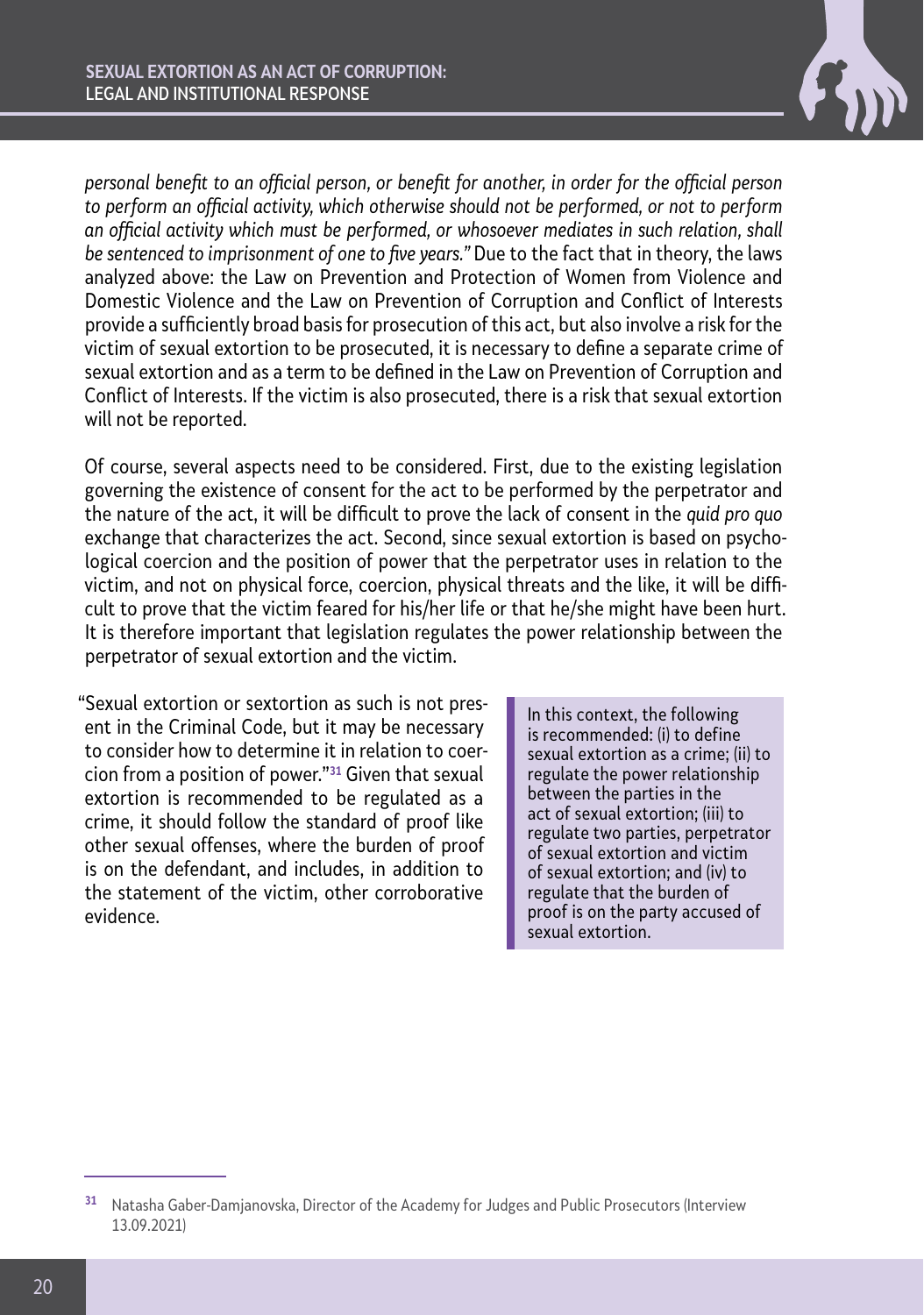## **Misdemeanour or criminal liability?**

The study conducted by the International Association of Women Judges presents four directions through which sexual extortion is regulated and the prevention and protection from this phenomenon is legally provided. One direction is through anti-corruption regulation, the second direction is through regulation that prevents and protects from gender-based violence; the third direction is through the regulation on anti-discrimination and sexual harassment in labour relations. All these directions provide for misdemeanour liability of the perpetrator. In a few cases, the act is unequivocally regulated as a crime. Such is the Taiwan Criminal Code, which within the framework of the acts against morale explicitly criminalizes "the abuse of a position of authority to extort sexual intercourse in a variety of contexts, including public office, employment, education or guardianship"**32**. In Romania as well, the abuse of power for sexual gain is explicitly criminalized in the Criminal Code, while the person who offers sexual service to a public official who abuses the situation of power or the position of authority conferred to him/ her is considered to be committing a misdemeanour**33**.

The Macedonian **Criminal Code34** in Chapter nineteen: crimes against gender freedom and morality regulates Sexual assault by position abuse in Article 189 as "whosoever by abusing his position induces another, who is subordinated or dependent, to sexual intercourse or some other sexual act, or with the same intention abuses, intimidates or acts in a way that humiliates the human dignity and the human personality against another, shall be sentenced to imprisonment of minimum five years". Thus defined, the act regulates the relationship of power and more precisely the subordination or dependence of the victim, the sexual intercourse as a result of extortion, as well as the position of the person (although it is not specifically stated that it is a public official or civil servant, which is important for the nature of the act of sexual extortion). However, the act defined in this way has a limitation because the definition lacks the "something for something" transaction, which is crucial for the nature of the act of sexual extortion.

Chapter thirty, which regulates crimes against official duty, also regulates the Abuse of official position and authorization in Article 353 "An official person who, by using his official position or authorization, by exceeding the limits of his official authorization, or by not performing his official duty, acquires for himself or for another some kind of benefit or causes damage to another, shall be sentenced to imprisonment of six months to three years". Thus defined, the act has the elements of abuse of official position and authorization, but lacks the extortion of a sexual service as a benefit, advantage and gain that the official realizes, which is a basic element of the essence of the act of sexual extortion.

**<sup>32</sup>** Taiwan legislation available at<https://www.lexadin.nl/wlg/legis/nofr/oeur/lxwetai.htm>

**<sup>33</sup>** Criminal Code of Romania, available at [https://www.legislationline.org/download/id/8291/file/Romania\\_](https://www.legislationline.org/download/id/8291/file/Romania_Penal Code_am2017_en.pdf) [Penal%20Code\\_am2017\\_en.pdf](https://www.legislationline.org/download/id/8291/file/Romania_Penal Code_am2017_en.pdf)

**<sup>34</sup>** Criminal Code, available at<https://www.slvesnik.com.mk/Issues/6ed04b3db86643b297d84aa94513d055.pdf>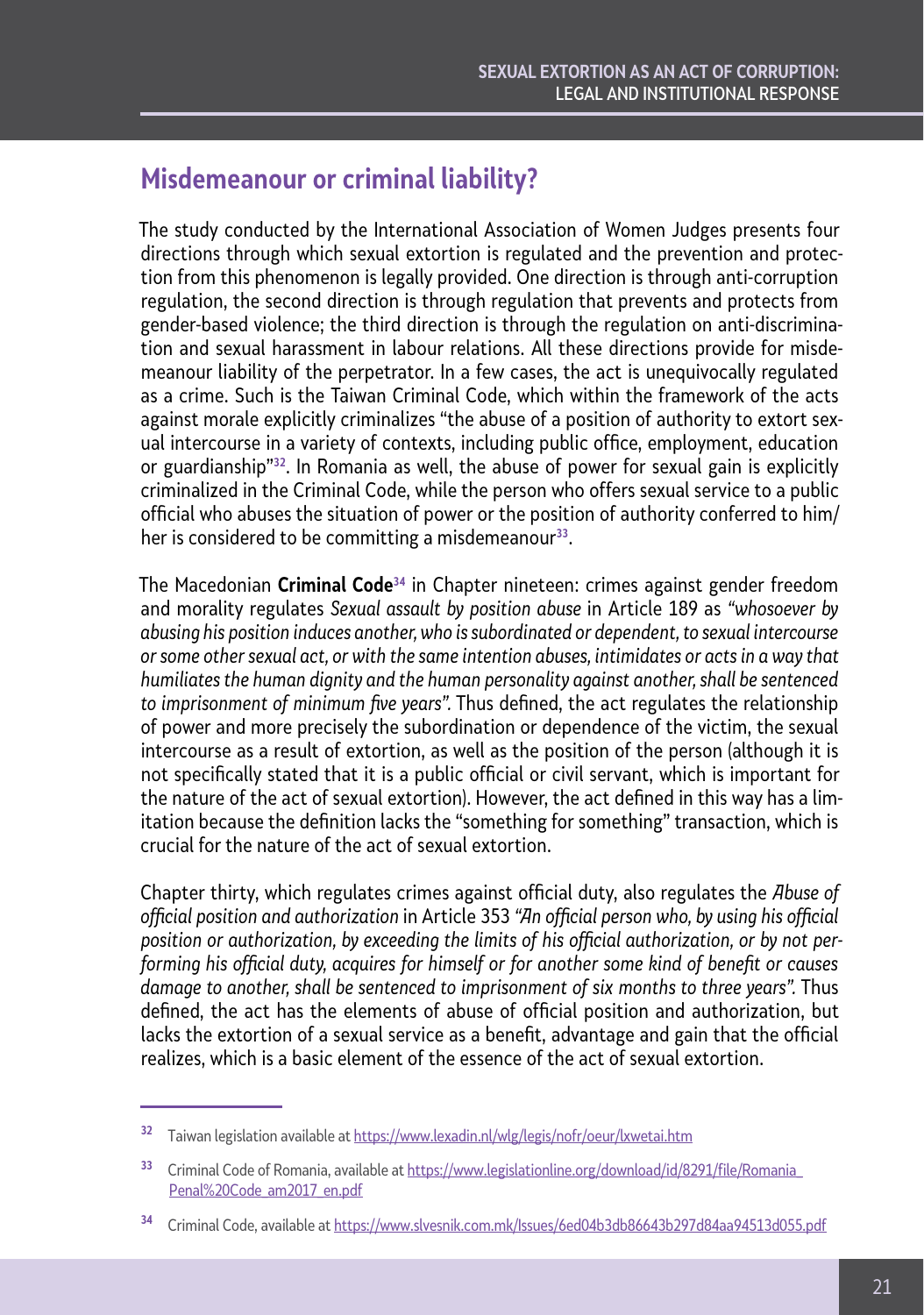

The act of taking bribe regulated in Article 357 is closest to the essence of the act of sexual extortion because it stipulates that "an official person who directly or indirectly requests or receives a gift or another benefit or is promised to receive a gift or another personal benefit or benefit for another, in order to perform an official activity which should not be performed, or does not perform an official activity which should be performed, shall be sentenced to imprisonment of four to ten years". The problem is in defining the benefit in the Criminal Code, which is regulated as follows: (i) a smaller property benefit, value or damage shall refer to a benefit, value or damage that corresponds to the amount of the officially announced average one-half monthly salary in the economy of the Republic, at the time when the crime was committed; (ii) a greater property benefit, value or damage shall refer to a benefit, value or damage that corresponds to the amount of five average monthly salaries in the Republic, at the time when the crime was committed; (iii) a significant property benefit, value or damage shall refer to a benefit, value or damage that corresponds to the amount of 50 average monthly salaries in the Republic, at the time when the crime was committed; and (iv) a benefit, value or damage of a large scale shall refer to a benefit, value or damage that corresponds to the amount of 250 average monthly salaries in the Republic, at the time when the crime was committed. However, all of these definitions allocate a financial and property value to the benefit and none of them include sexual intercourse as a gain, benefit or advantage that can be realized. This is considered to be a result of the overall orientation towards corruption to be treated as an economic phenomenon, which makes the efforts to tackle sexual extortion even more difficult.

The International Association of Women Judges, however, believes that the act of sexual extortion should be regulated as an act of corruption, suggesting that "The coercive power of authority that characterizes cases of sexual extortion is precisely the type of coercion found in cases of corruption" (IAWJ 2012: 16). Treating sexual extortion as corruption, the IAWJ suggests, helps to address the challenges of prosecution under the laws relating to gender-based violence, particularly issues of coercion and consent (ibid.).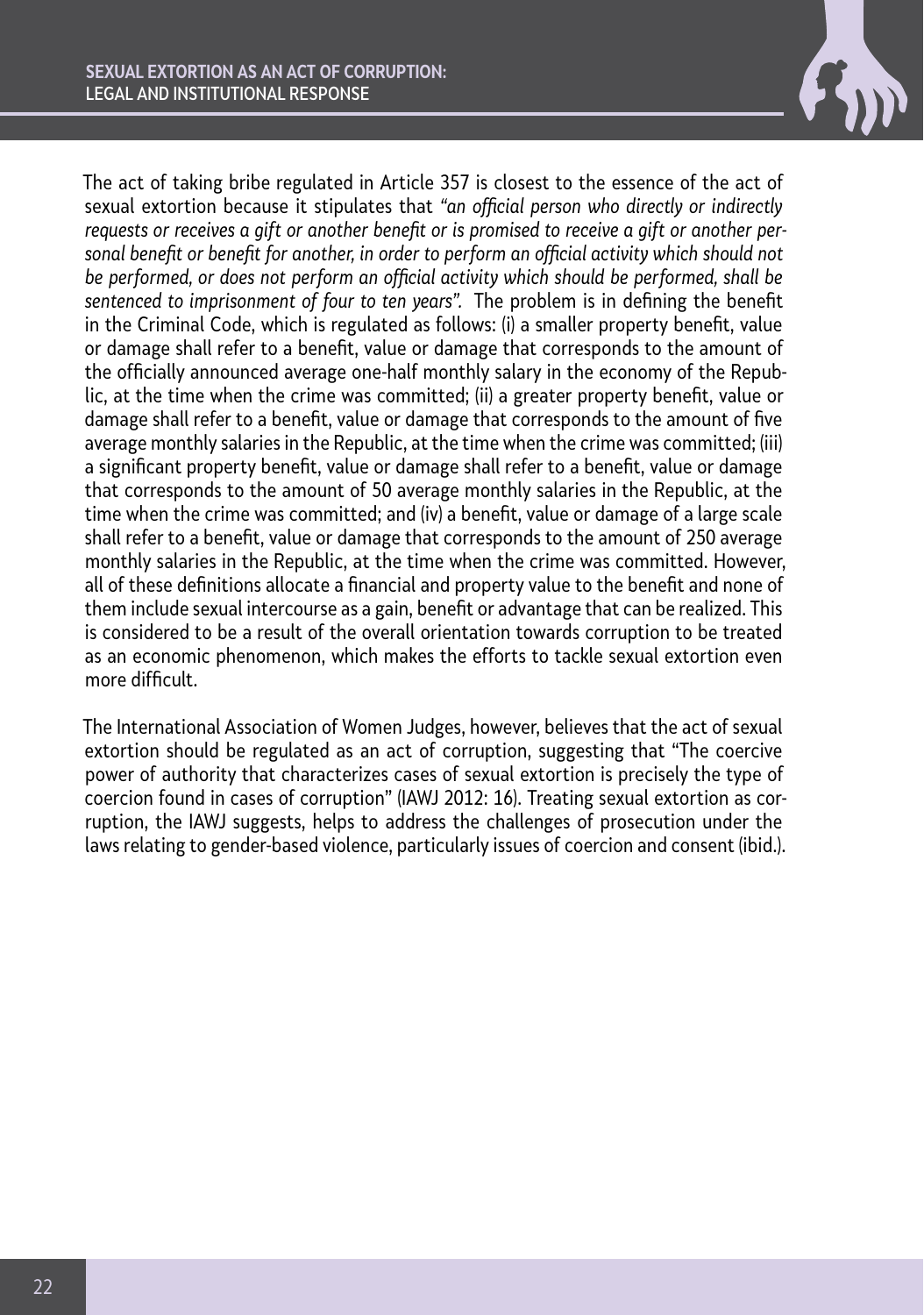### **Procedure for reporting and acting**

Reporting sexual extortion is a special issue to consider due to the specific and sensitive situation that the victim of sexual extortion is faced with. Acting, on the other hand, which can cause greater damage, stigmatization and marginalization of the victims who are already vulnerable and marginalized, should be further carefully regulated. The reporting procedure must be gender-responsive and should not violate the human rights of the victims. In Macedonian legislation, Article 1 of the **Law on Whistleblower Protection** regulates protected reporting, the rights of whistleblowers, as well as the actions and duties of the institutions, i.e., the legal entities regarding protected reporting and the provision of whistleblower protection. However, this law does not have a gender perspective, but could be amended to provide **gender-sensitive mechanisms for reporting** sexual extortion.

The action of the State Commission for Prevention of Corruption (SCPS) is regulated by Article 23, paragraph 1 as a procedure that begins either on the own initiative of the SCPC or on the basis of a received report. The SCPC acts by collecting data and information from competent institutions, legal entities and natural persons using the network of persons in charge of anti-corruption in the institution that takes all measures and activities to submit the required information, which it submits no later than 15 days from the day of receipt of the request by State Commission (paragraph 3). In case of failure to act upon the request, the State Commission may initiate misdemeanour proceedings (paragraph 4).

However, the report in both cases and on the basis of the Law on Whistleblower Protection and the Law on Prevention of Corruption should be with a guarantee that the disclosed information shall be stored and shall not be shared. The privacy of the report is a key issue as it affects whether the act will be reported. Namely, research shows that victims are afraid to report so as not to be blamed and shamed for the abuse they were victims of. In some cases, those allegations come from their own family, friends or the institutions that process the case. "When it comes to a crime, the procedure is longer, it takes a lot of time, it goes through many stages, first we go to the police, then to the public prosecutor's office, therefore revictimization happens all the time"**35**. Self-blame can also be a factor in effectively protecting victims of sexual extortion, according to Feigenblatt**36**. This is also a result of the widespread stigma attached to all sexual/gender offenses that makes them more difficult to report and prove. The existence of mechanisms that are gender sensitive, such as the person to which the report is made to be a woman, who has undergone gender equality training and who knows how to deal with victims of sexual offenses. "The absence of women

**<sup>35</sup>** Marta Gusar, Lawyer (Interview 25.08.2021)

**<sup>36</sup>** Feigenblatt, Hazel (2020) Breaking the silence around sextortion. The links between power, sex and corruption, Transparency International, Berlin, Germany. Report published 5 March 2020. https://www. transparency.org/whatwedo/publication/breaking the sil ence around sextortion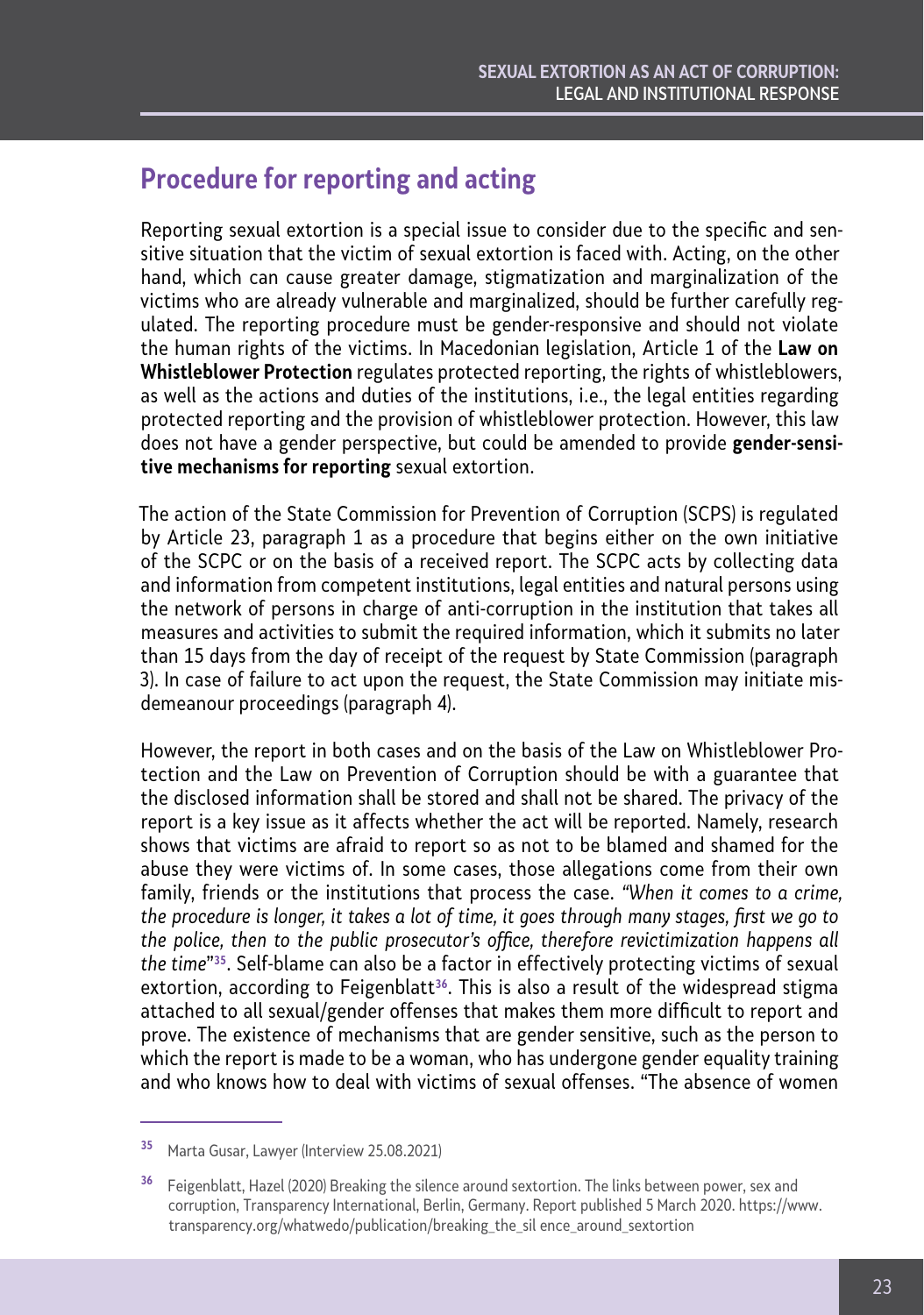

in key positions discourages them to report something we all know is a reality, but we are still silent about."**<sup>37</sup>**

The focus in the procedure should be placed on the person who is in a "position of power, regardless of whether it is a counter worker or a director of a company, a person working in state administration or a manager. At that moment, he/she is the one who has to do the job, so he/she presents himself/herself in such a way in order to receive a sexual service."**38** "The position of power defines who the victim is. When it comes to the meaning of power, it can be defined in many different ways, it is not always recognizable, and sometimes even the gender itself is a source of power."**<sup>39</sup>**

The procedure must be handled with care because when it comes to proving, due to the patriarchal system of gender relations, "victims are on the one hand blamed as asking for it, have a large part of responsibility, if not full responsibility due to the situation in which they are; and on the other hand, the type of pressure/extortion itself is treated as less important than when asking for money, loans or professional advancement."**40** This is a result of the very conceptualization of corruption as an economic phenomenon manifested in economic or financial gain, so sexual service as an advantage, benefit, gain is denominated as insufficiently important, valuable, obtained from the quid pro quo relationship between the victim and the corrupt public official/ civil servant. Even in systems where sexual extortion is regulated, the consciousness of judges and public prosecutors is still on a low level because of the economic logic in regulating corruption.

The length of the procedure should also be adjusted in sexual offenses in order to reduce the time of action and referral of the victim from one institution to another and to reduce the risk of revictimization by the institutions, especially if they do not have sufficient sensitivity to the needs and rights of women. The procedure should also include the provision of psychological support to the victim, as well as offering other types of support, including free legal assistance.

"If the victims of this type of corruption are encouraged to report the things that are happening to them, perhaps in practice we will work on more such cases because I honestly and realistically think that this is happening in reality, but it is still entered as a dark figure within undetected crime."**41** The Public Prosecutor Raichevikj who worked on the case in which the professors from the Faculty of Economics from

**<sup>37</sup>** Gordana Siljanovska, President of the EOC in the Assembly (Interview 07.10.2021)

**<sup>38</sup>** Marta Gusar, Lawyer (Interview 25.08.2021)

**<sup>39</sup>** Nikolina Kenig, Full-time professor, Faculty of Philosophy (Interview 19.08.2021)

**<sup>40</sup>** Nikolina Kenig, Full-time professor, Faculty of Philosophy (Interview 19.08.2021)

**<sup>41</sup>** Gabriela Gajdova, Judge, Basic Court Veles (Interview 23.09.2021)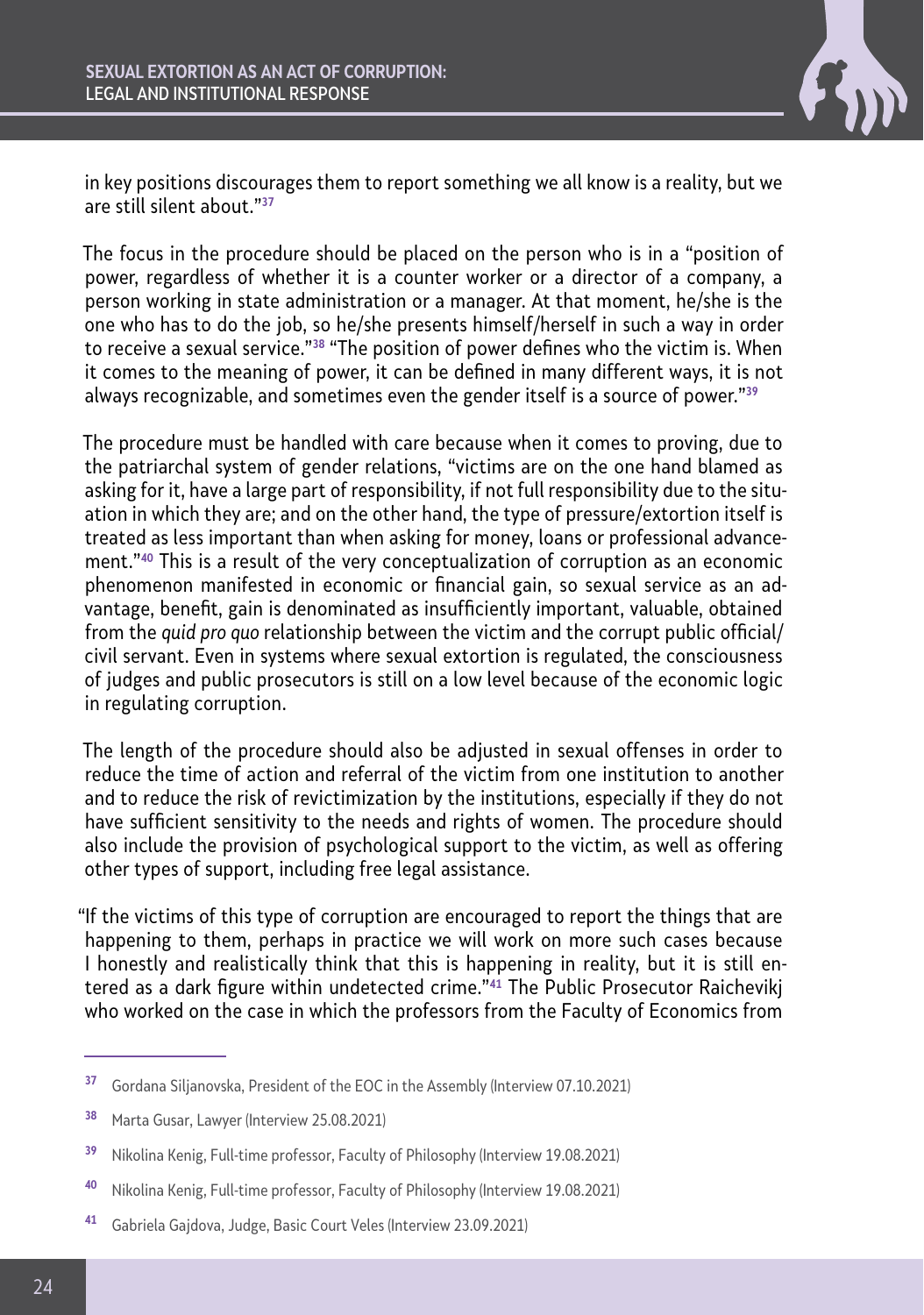Skopje were accused of corruption, pointed out that the professors are only charged for taking bribe and exercising illegal influence. Although the acts of both professors contain elements of sexual extortion, the sexual component has not been taken into account and they will not be held accountable therefore. This will not help overcome the fear of reporting sexual extortion and can only increase the fear of stigmatization of the already vulnerable victims of this act of corruption.

In this context, it is recommended: (i) to carefully define the reporting of sexual extortion as a crime by the victim; (ii) to regulate the procedure in order for it to be shorter and thus reduce the risk of revictimization; (iii) to regulate the victim support services.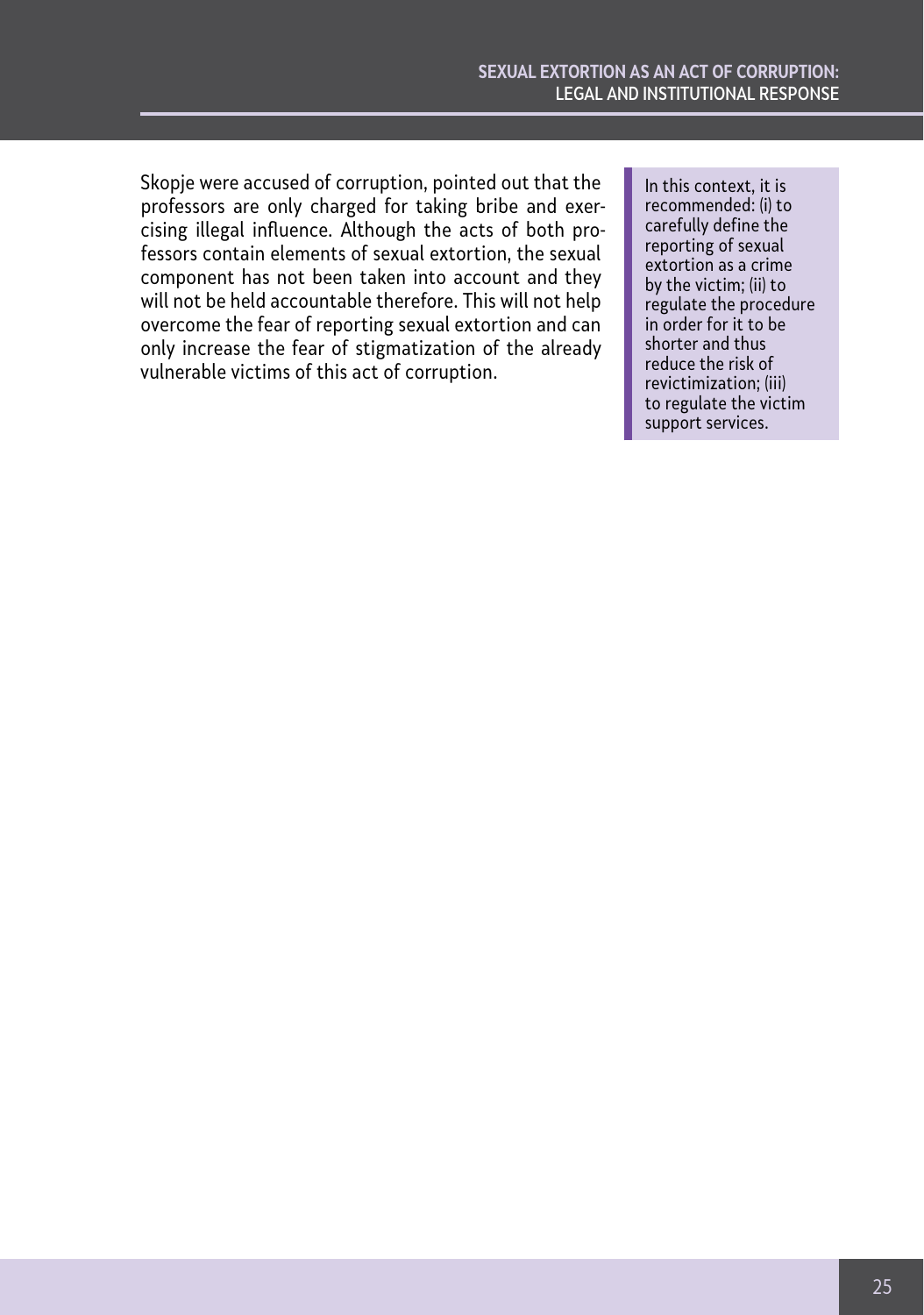

## International context

## **Analysis of international conventions and initiatives**

Sextortion/sexual extortion as a term cannot be found in international anti-corruption conventions, primarily due to the lack of a gender perspective and the use of a gender-neutral approach in preventing and combating corruption. However, due to the broad scope of tangible and intangible corrupt practices, there is room for classifying the act under the corrupt practices regulated by these conventions.

## **United Nations (UN) Convention against Corruption**

The UN Convention against Corruption**42** (UNCAC) was adopted in 2003 by the UN General Assembly, entered into force in 2005, when the Republic of North Macedonia acceded thereto, ratifying it in 2007. This Convention is the only binding global anti-corruption international instrument. The three main purposes of the Convention are:

- <sup>1</sup> To promote and strengthen measures to prevent and combat corruption more efficiently and effectively;
- **EXECUTE:** To promote, facilitate and support international cooperation and technical assistance in the prevention of the fight against corruption, including in asset recovery;
- **EXECUTE:** To promote integrity, accountability and proper management of public affairs and public property.

The Convention stipulates that each State Party shall adopt such legislative and other measures as may be necessary to establish corrupt acts as criminal offenses, when committed intentionally, and thus this obligation is acquired by the Republic of North Macedonia as well.

**<sup>42</sup>** UN Convention against Corruption, available at [https://customs.gov.mk/images/documents/](https://customs.gov.mk/images/documents/borbaKorupcija/oonProtivKorupcija.pdf) [borbaKorupcija/oonProtivKorupcija.pdf](https://customs.gov.mk/images/documents/borbaKorupcija/oonProtivKorupcija.pdf)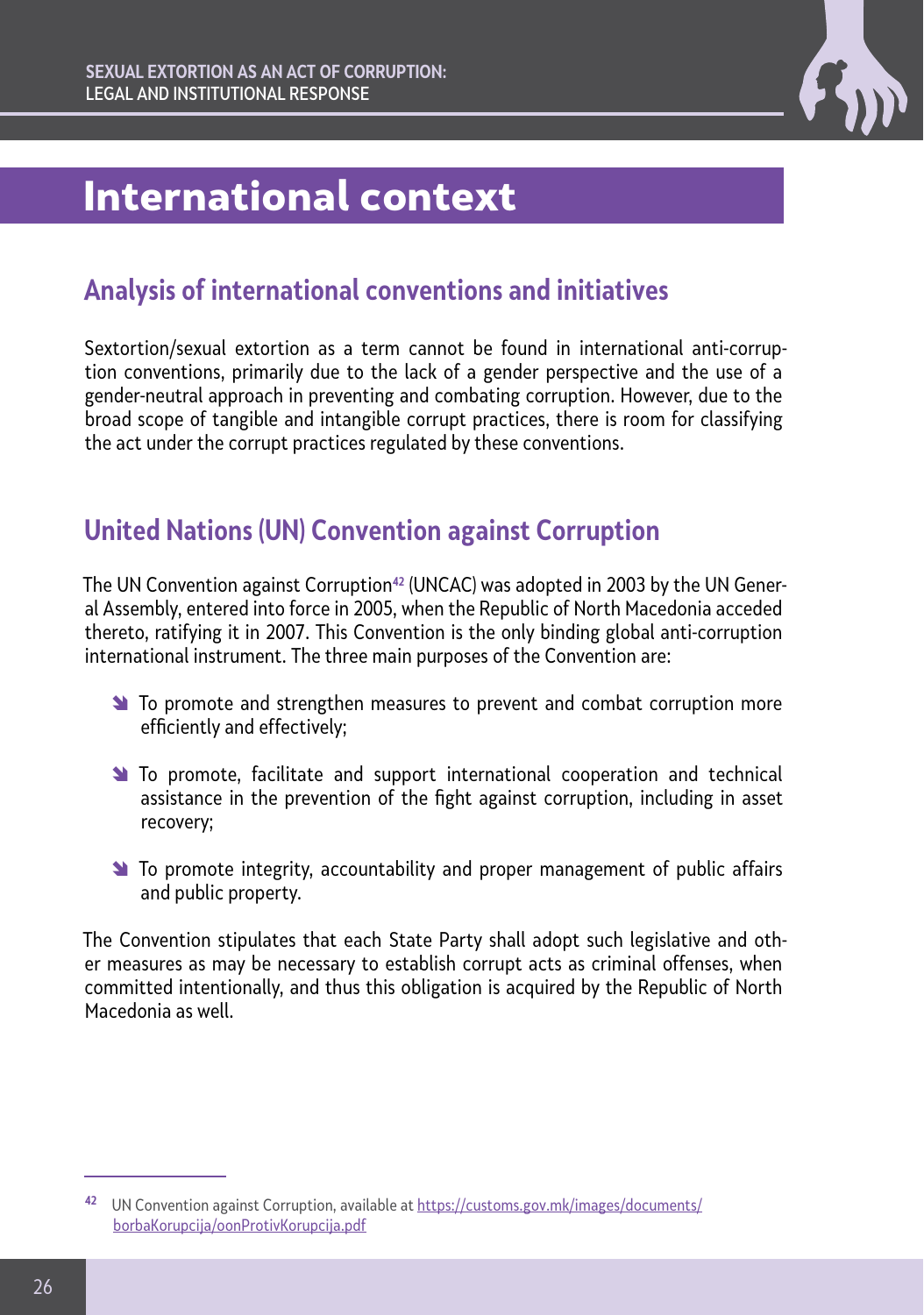Although no gender-perspective is used in this Convention, i.e., in the guidelines for criminalizing the shapes and forms of corruption, in Chapter III-Criminalization and law enforcement, in Article 15 that regulates the forms of bribery of national public officials, sexual extortion or sextortion committed by public officials could be classified under paragraph B of the Convention, which reads:

"(b) The solicitation or acceptance by a public official, directly or indirectly, of an undue advantage, for the official himself or herself or another person or entity, in order that the official act or refrain from acting in the exercise of his or her duties."**<sup>43</sup>**

This definition omits the sexual component of the act of sexual extortion and bases the sanctioning on the component of corruption. Abuse of power is also a criminal offense under this Convention, but the definition is again broad and does not explicitly list all forms of abuse of power, but leaves it to the State Parties to assess what could be classified under "undue advantage".

## **Criminal Law Convention on Corruption of the Council of Europe44**

The Criminal Law Convention on Corruption of the Council of Europe (CoE) was created because of the priority need to implement a common criminal policy aimed at protecting society from corruption, including the adoption of appropriate legislation and preventive measures. The Convention is wide-ranging and covers a number of corrupt activities specific to the public and private sector, but does not recognize the gender dimension of corruption. The focus of the Convention is on criminalizing bribery and the financial or material dimension of corruption in the first place. The Republic of North Macedonia signed the Criminal Law Convention on Corruption of the CoE in 1999, which entered into force in 2002.

**<sup>43</sup>** UN Convention against Corruption, available at [https://customs.gov.mk/images/documents/](https://customs.gov.mk/images/documents/borbaKorupcija/oonProtivKorupcija.pdf) [borbaKorupcija/oonProtivKorupcija.pdf](https://customs.gov.mk/images/documents/borbaKorupcija/oonProtivKorupcija.pdf)

**<sup>44</sup>** Criminal Law Convention on Corruption, Strasbourg, 27.I.1999, available at [https://rm.coe.](https://rm.coe.int/168007f3f5) [int/168007f3f5](https://rm.coe.int/168007f3f5)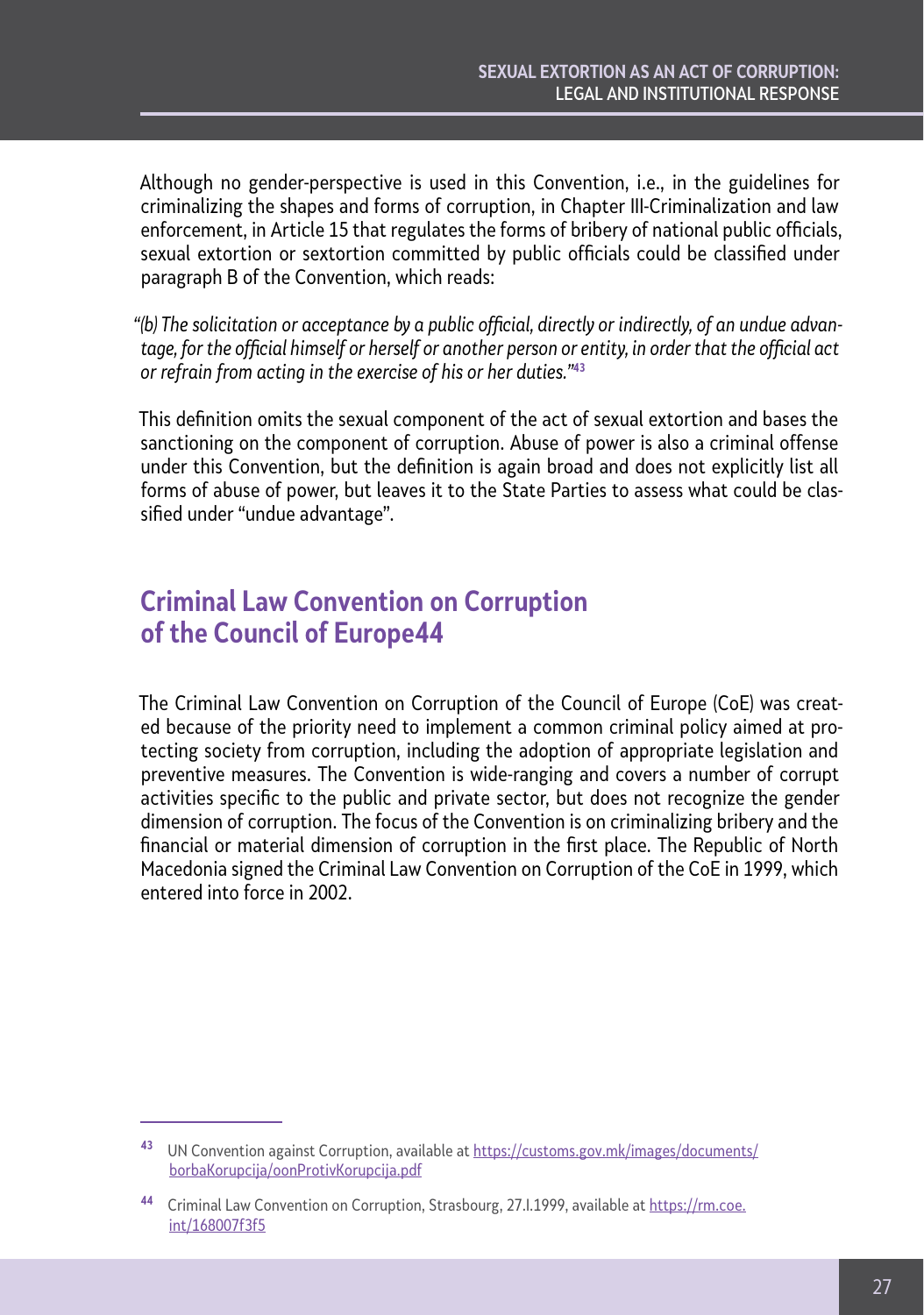

## **Civil Law Convention on Corruption of the Council of Europe45**

The Civil Law Convention on Corruption of the Council of Europe emphasizes that corruption represents a major threat to the rule of law, democracy and human rights, fairness and social justice. The main purpose of this Convention is for each Party to provide in its internal law for effective remedies for persons who have suffered damage as a result of acts of corruption, to enable them to defend their rights and interests, including the possibility of obtaining compensation for damages. The compensation for damages provided for in this Convention may also cover non-pecuniary loss. Although the definition of corruption under this Convention is broad enough and it could include sexual extortion, and thus persons who have suffered harm or have been victims of sexual extortions could have the opportunity to defend their rights, the gender dimension is still not explicitly recognized. The Republic of North Macedonia signed this Convention in 2000, which entered into force in 2003.

## **Group of States against Corruption – Council of Europe**

The Group of States against Corruption (GRECO) was established in 1999 by the Council of Europe. The purpose of GRECO is to improve the capacity of its members to fight corruption by monitoring their compliance with the anti-corruption standards of the Council of Europe, through a dynamic process of peer review and peer pressure. In this way, the shortcomings in the national anti-corruption policies are identified, encouraging the necessary legal, institutional and practical reforms. GRECO also provides a platform for sharing best practices in preventing and detecting corruption. The Republic of North Macedonia has been a member of GRECO since 2000.

GRECO has been organizing a number of discussions since 2012 on the need to include a gender perspective in the fight against corruption.

**<sup>45</sup>** Civil Law Convention on Corruption, Strasbourg, 4.XI.1999, available at <https://rm.coe.int/168007f3f6>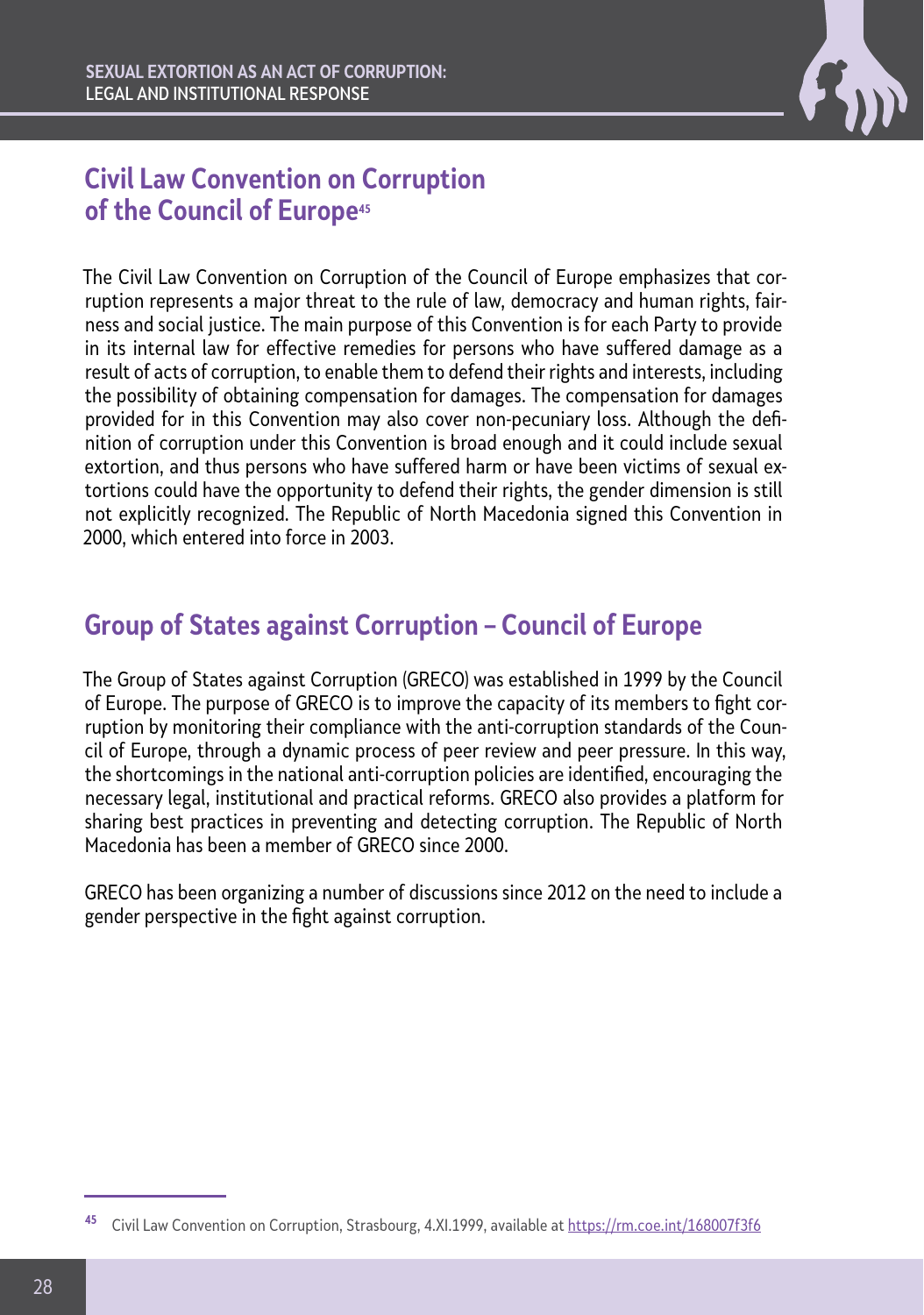#### **Compliance Report – GRECO's Fifth Evaluation Round46**

23 recommendations were given in GRECO's Fifth Evaluation Round regarding "Preventing corruption and promoting integrity in central governments (persons entrusted with top executive functions – PTEF) and law enforcement agencies (LEA)." In this Report, our country does not receive gender-specific recommendations, although in 2012 GRECO started reviewing the gender dimension of corruption. The most significant innovations made as a result of the recommendations are: the appointment of a Deputy Prime Minister responsible for the fight against corruption and crime, sustainable development and human resources and the enforcement of a "Code of Ethics for members of Government and holders of the public office appointed by Government".

The Code of Ethics for members of Government and holders of the public office appointed by Government has no gender perspective and primarily focuses on regulating the manner of conduct and work of the Prime Minister of the Republic of North Macedonia, the ministers, deputy ministers and other holders of executive positions appointed by the Government of the Republic of North Macedonia. However, the Deputy Prime Minister responsible for the fight against corruption and crime, sustainable development and human resources, recognizing the importance of the gender dimension of corruption, stressed in this research that "it is necessary to develop a legal definition and framework for sexual extortion in the domestic anti-corruption legislation in order to enable proper monitoring and prosecution of the cases. Intervention is primarily needed here in the Criminal Code."**<sup>47</sup>**

## **Council of Europe Convention on preventing and combating violence against women and domestic violence – Istanbul Convention**

The Council of Europe Convention on preventing and combating violence against women and domestic violence recognizes and emphasizes that violence against women is a manifestation of historically unequal power relations between women and men, and also recognizes the structural nature of violence against women as gender-based violence, and that violence against women is one of the crucial social mechanisms by which women are forced into a subordinate position compared to men. The main purpose of the Istanbul Convention is "to protect women against all forms of violence, and prevent, prosecute and eliminate violence against women and domestic violence." **<sup>48</sup>**

**<sup>46</sup>** Compliance Report – GRECO's Fifth Evaluation Round, available at [https://www.pravda.gov.mk/Upload/](https://www.pravda.gov.mk/Upload/Documents/Izvestaj GREKO 5 krug.pdf) [Documents/Izvestaj%20GREKO%205%20krug.pdf](https://www.pravda.gov.mk/Upload/Documents/Izvestaj GREKO 5 krug.pdf)

**<sup>47</sup>** Ljupcho Nikolovski, Deputy Prime Minister responsible for the fight against corruption and crime, sustainable development and human resources (Interview 08.10.2021)

**<sup>48</sup>** Article 1 – Purposes of the Convention, Council of Europe Convention on preventing and combating violence against women and domestic violence – Istanbul Convention, available at <https://rm.coe.int/168046253a>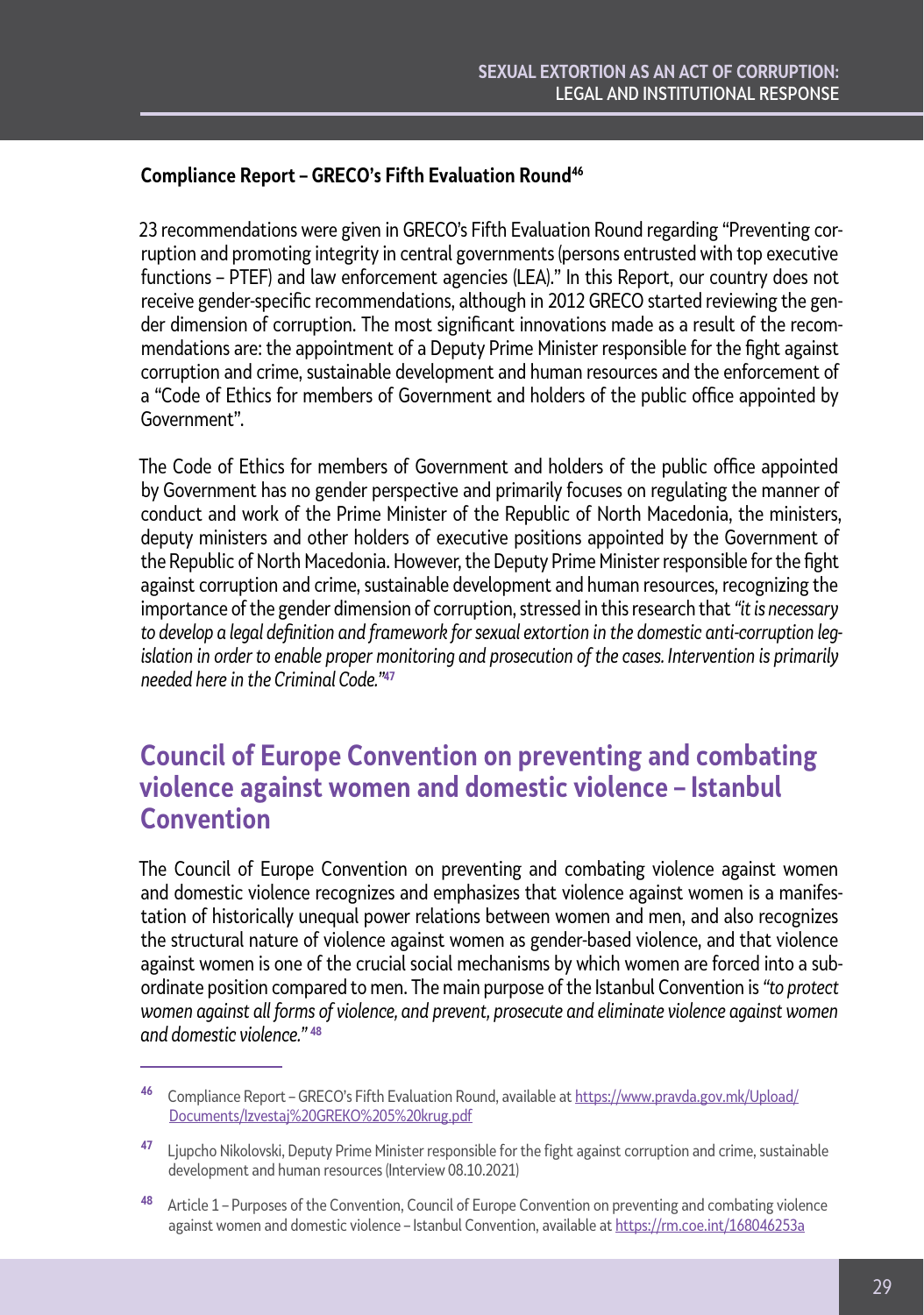

All countries that have ratified the Istanbul Convention, including the Republic of North Macedonia (entered into force on July 1, 2018) are committed to ensuring that State authorities, officials, agents, institutions and other actors acting on behalf of the State refrain from engaging in any act of violence against women. Although not explicitly defined, if we look at sexual extortion as a form of sexual violence against women, based on unequal power relations between men and women, the obligation to regulate it in the national legislation arises.

In defining sexual violence, the Istanbul Convention states that "consent must be given voluntarily as the result of the person's free will assessed in the context of the surrounding circumstances." **49** When it comes to sexual extortion as a form of sexual violence, consent is the result of psychological coercion. Most often, the people who are sexually extorted are vulnerable, and the perpetrators are always in a position of power. Hence, the recommendation of the Istanbul Convention concerning aggravating circumstances when committing crimes against women requires the following to be taken into consideration as aggravating circumstances in national legislation:

- $\triangle$  the offense was committed by a person having abused her or his authority;
- <sup>1</sup> the offense was committed against a person made vulnerable by particular circumstances.

By analysing the provisions of the Istanbul Convention, we can conclude that the Republic of North Macedonia has an obligation to criminalize sexual extortion as one of the forms of sexual violence against women, but not as an act of corruption that is contrary to the recommendations of the International Association of Women Judges.

It is important to consider the different uses of the term sexual extortion or sextortion within GREVIO's Working Group held on October 23, 2020. The purpose of this working group was to explore the importance and scope of the implementation of the Istanbul Convention in relation to violence against women through the internet and technology and to monitor the development of the general recommendation. Within the framework of the general recommendation made by GREVIO's Working Group, the term sextortion is used to describe an act different from the one that is the subject of this analysis, namely:

**<sup>49</sup>** Ibid.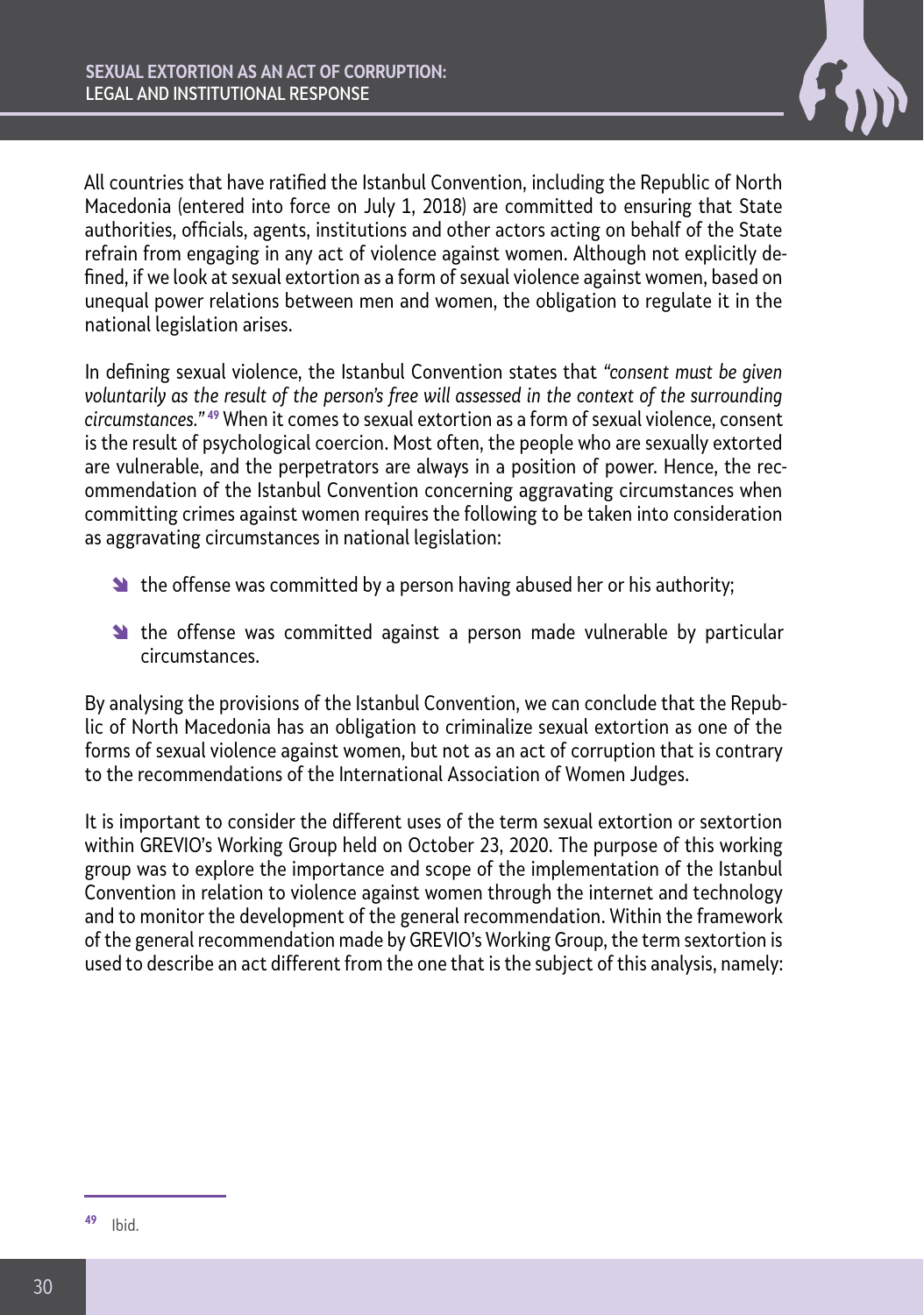"Sexual extortion, also called "sextortion", is the act of using the threat of publishing sexual content (images, videos, deepfakes, sexual rumours) to menace, coerce or blackmail someone, either for more sexual content or for money, sometimes both."**<sup>50</sup>**

### **Comparative legal analysis**

For the comparative analysis of the international legal framework, the Criminal Codes and Laws on Prevention of Corruption of two Western Balkan countries: Montenegro and Bosnia and Herzegovina, two member states of the European Union – Slovenia and Finland, two OSCE participating states – Switzerland and Kyrgyzstan and two states of the United States of America – California and Arkansas were analyzed. The purpose of this analysis was to find good legislative practices that could be applied in criminalizing sextortion or sexual extortion as a form of corruption in the Republic of North Macedonia.

## **Western Balkan countries**

In the region of the Western Balkans, including the Republic of North Macedonia, the element of corruption is most often omitted in the criminalization of the act of sexual extortion in criminal codes and it is partially regulated within the crimes against sexual freedom and morality, i.e., against sexual integrity. This is also the case in the Criminal Codes of the Republic of Montenegro, the Federation of Bosnia and Herzegovina and Republika Srpska.

#### **Montenegro**

Montenegro in Article 207 of the Criminal Code partially regulates sexual extortion as follows: "Forced Sexual Intercourse by Abusing a Position of Authority"

"(1) Whoever abuses his position to incite another person to engage in a forced sexual intercourse or other act of equivalent nature, where that party is in a subordinate or dependent position in relation to the perpetrator shall be punished by a prison sentence for a term from three months to three years." **<sup>51</sup>**

**<sup>50</sup>** Gender Equality Commission (GEC) Draft Comments of the Gender Equality Commission on GREVIO´s draft General Recommendation on the digital dimension of violence against women, available at [https://](https://rm.coe.int/gec-2021-4-rev-gec-comments-on-grevio-gen-rec-digital-dimension-vaw-29/1680a20817) [rm.coe.int/gec-2021-4-rev-gec-comments-on-grevio-gen-rec-digital-dimension-vaw-29/1680a20817](https://rm.coe.int/gec-2021-4-rev-gec-comments-on-grevio-gen-rec-digital-dimension-vaw-29/1680a20817)

**<sup>51</sup>** Article 207, Criminal Code of the Republic of Montenegro, available at [https://www.paragraf.me/propisi](https://www.paragraf.me/propisi-crnegore/krivicni-zakonik-crne-gore.html)[crnegore/krivicni-zakonik-crne-gore.html](https://www.paragraf.me/propisi-crnegore/krivicni-zakonik-crne-gore.html)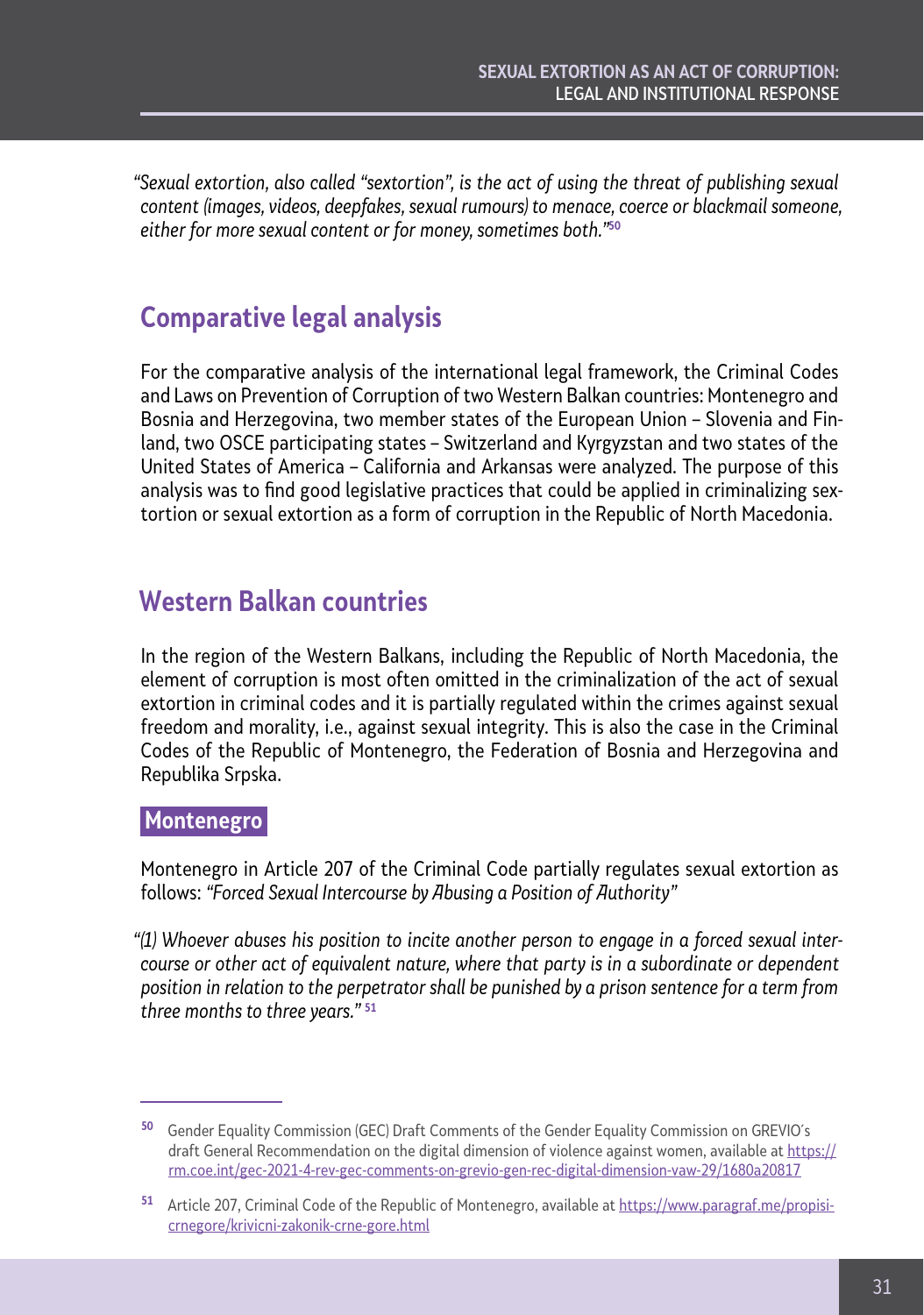

Montenegro takes the consequence of "pregnancy" as an aggravating circumstance in criminalizing forced sexual intercourse by abusing a position of authority and provides for a prison sentence for a term from 6 months to 5 years.

Although the definition of the act as "forced sexual intercourse by abusing a position of authority" includes the sexual and corruption component, the manner of committing the crime and proving it, is still what would be an obstacle to achieving justice. When it comes to forced sexual intercourse, by definition we mean violent sexual intercourse, i.e., the use of physical force/coercion is required. Sexual intercourse as an act in most cases does not involve the use of force, but psychological coercion.

The Law on Prevention of Corruption in Montenegro defines corruption as "any abuse of official, business or social position or influence that is aimed at acquiring personal gain or for the benefit of another"**52**. Consequently, although this law does not explicitly define sexual extortion as an act of corruption, the very act of "forced sexual intercourse by abusing a position of authority", although part of the crimes against sexual freedom, leaves room for it to also be interpreted as an act of corruption because it contains the action of "abusing a position of authority".

#### **Bosnia and Herzegovina**

#### **Federation of Bosnia and Herzegovina**

The Federation of Bosnia and Herzegovina in its Criminal Code in Chapter Nineteen – Criminal offenses against sexual freedom and morality with Article 205 regulates:

"Sexual Intercourse by Abuse of Position"

"(1) Whosoever induces into sexual intercourse, or sex acts tantamount to sexual intercourse, a person who is in a dependent position in relation to him, due to that person's financial, family, social, health or other circumstances, shall be punished for imprisonment for a term of between three months and three years."**<sup>53</sup>**

The Federation of Bosnia and Herzegovina in its Criminal Code has the most specific and approximate definition of the act with the term "sexual intercourse by abuse of position" in terms of what constitutes sexual extortion as a form of corruption. The use of the term "sexual intercourse" instead of "forced sexual intercourse" provides guidance for

**<sup>52</sup>** Law on Prevention of Corruption of the Republic of Montenegro, available in Montenegrin at: [https://](https://www.antikorupcija.me/media/documents/Zakon_o_sprje%C4%8Davanju_korupcije.pdf) [www.antikorupcija.me/media/documents/Zakon\\_o\\_sprje%C4%8Davanju\\_korupcije.pdf](https://www.antikorupcija.me/media/documents/Zakon_o_sprje%C4%8Davanju_korupcije.pdf)

**<sup>53</sup>** Article 205, Criminal code of the Federation of Bosnia and Herzegovina, available at [https://www.](https://www.legislationline.org/download/id/8500/file/CC_FBiH_am2017_eng.pdf) [legislationline.org/download/id/8500/file/CC\\_FBiH\\_am2017\\_eng.pdf](https://www.legislationline.org/download/id/8500/file/CC_FBiH_am2017_eng.pdf)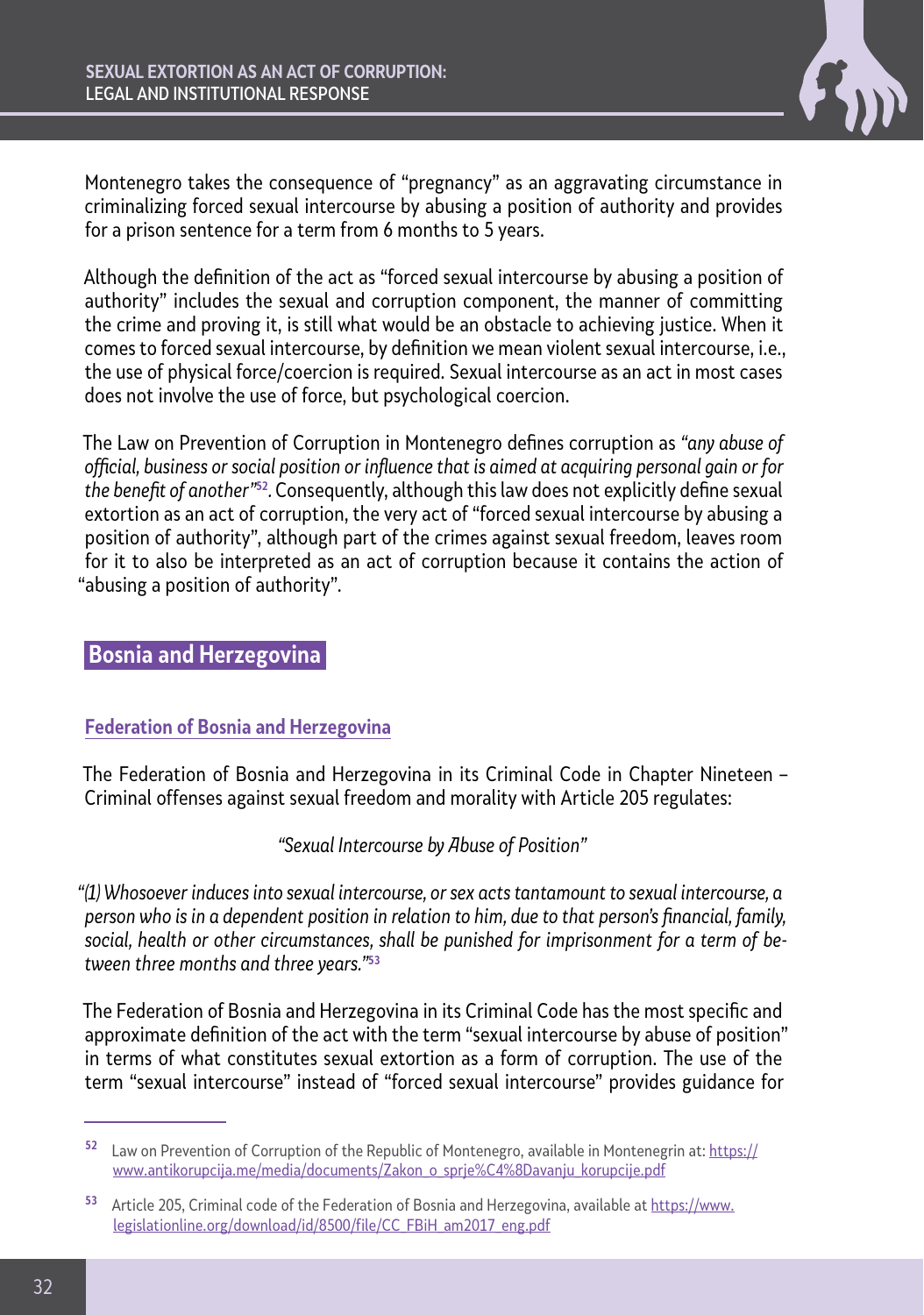interpreting the act regardless of whether physical force was used for the incitement/ extortion, which is characteristic of sexual extortion as a form of corruption. The property, family, social, health and other position or difficult situation are exactly the factors that need to be taken into account when assessing the condition of the extorted person versus the person in a position of power.

According to the Law on the Agency for the Prevention of Corruption and the Coordination of the Fight Against Corruption in Bosnia and Herzegovina, corruption means "any abuse of power entrusted to a civil servant or person in a political position at the level of state, entity, district, at the level of Brcko District of Bosnia and Herzegovina, at the city or municipal level, which may lead to private gain."**<sup>54</sup>** The legislation of Bosnia and Herzegovina uses two different terms "abuse of position" and "abuse of power", which essentially mean the same or similar action because in defining corruption, power arises from the position of the person, so abuse of power means abuse of position and vice versa.

#### **Republika Srpska**

Republika Srpska in its Criminal Code in Chapter Fourteen, which defines criminal offenses against sexual freedom with Article 168, in a similar way as Montenegro, partially defines sexual extortion with the following act:

"Sexual Intercourse by Abuse of Position"

"Whoever by abuse of his/her position induces into a sexual intercourse or any other equivalent sexual act a person who is his/her subordinate or who is in a situation of dependence with respect to him/her, shall be punished by imprisonment for a term not exceeding term of between two and five years."**<sup>55</sup>**

Although Republika Srpska criminalizes the act in a similar way as Montenegro, it differs from the Federation of Bosnia and Herzegovina and Montenegro in terms of the extent of the punishment for the act, i.e., unlike the other two countries where the minimum sentence is 3 months and the maximum is 3 years, in Republika Srpska the minimum sentence is 2 years, and the maximum 5 years. The Law on Combating Corruption, Organized and Most Serious Forms of Economic Crime does not regulate sexual extortion and does not contain a definition of the act of corruption.**<sup>56</sup>**

**<sup>54</sup>** Law on the Agency for the Prevention of Corruption and the Coordination of the Fight Against Corruption (it is implemented at the level of the Federation of Bosnia and Herzegovina and Brcko District), available in Bosnian at: [http://msb.gov.ba/PDF/35\\_Zakon%20o%20%20agenciji%20za%20](http://msb.gov.ba/PDF/35_Zakon o  agenciji za prevenciju korupciji _ 103-09.pdf) [prevenciju%20korupciji%20\\_%20103-09.pdf](http://msb.gov.ba/PDF/35_Zakon o  agenciji za prevenciju korupciji _ 103-09.pdf)

**<sup>55</sup>** Article 168, Criminal Code of The Republika Srpska of Bosnia and Herzegovina, available at [https://www.](https://www.legislationline.org/documents/action/popup/id/23380/preview) [legislationline.org/documents/action/popup/id/23380/preview](https://www.legislationline.org/documents/action/popup/id/23380/preview)

**<sup>56</sup>** Law on Combating Corruption, Organized and Most Serious Forms of Economic Crime, available in Serbian at:<https://www.narodnaskupstinars.net/?q=la/akti/usvojeni-zakoni>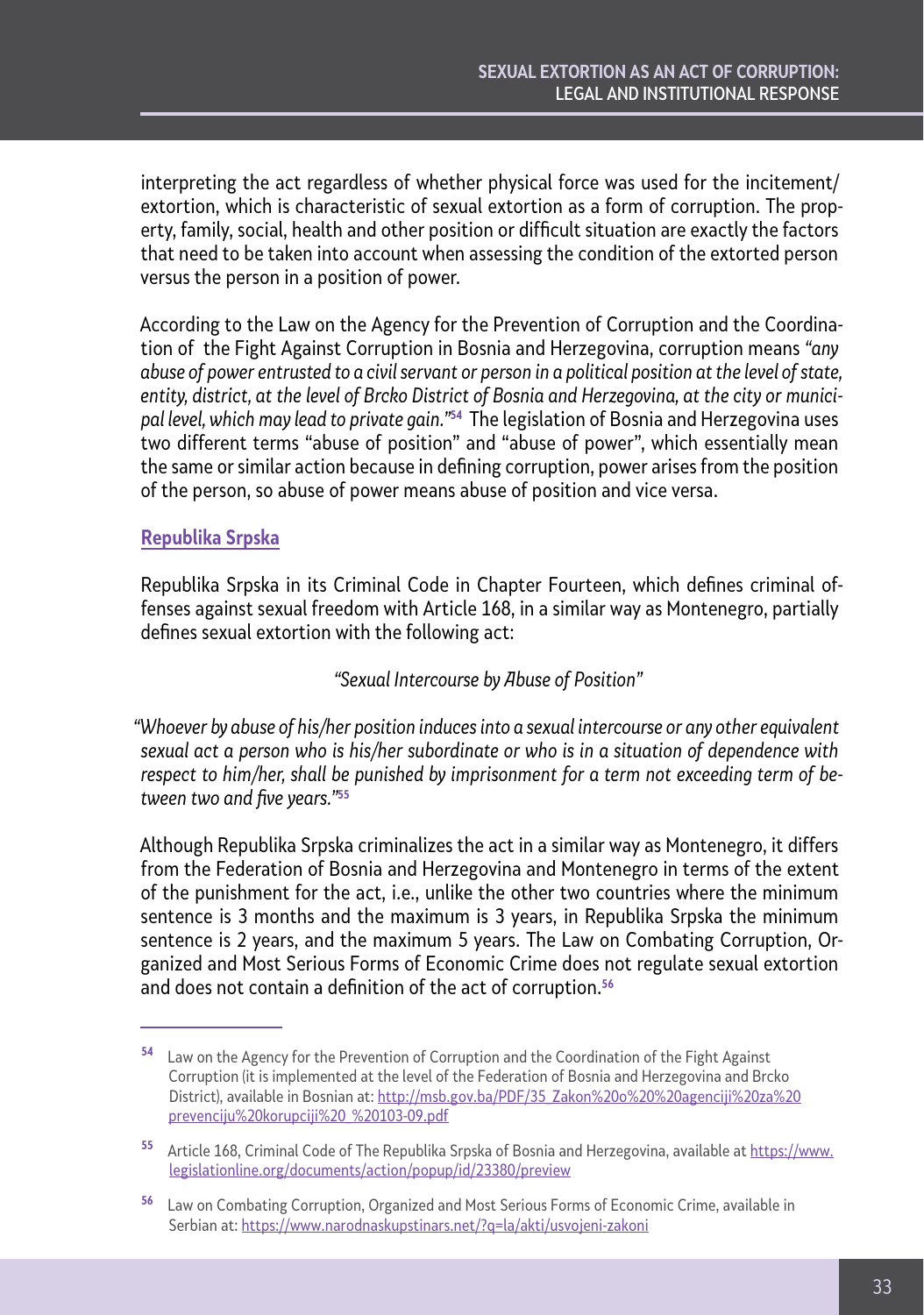

Member States of the European Union whose Criminal Codes were analyzed for the needs of this research are Slovenia and Finland.

#### **Slovenia**

In its Criminal Code, in Chapter Nineteen that regulates Crimes against Sexual Integrity, the Republic of Slovenia criminalizes the act:

"Violation of sexual integrity through abuse of authority"

"Whoever, by abusing his or her authority, induces his or her subordinate of the same or different sex who depends on him or her to have sexual intercourse with him or her to perform or submit to any other sexual act, shall be sentenced to imprisonment for up to five years."**<sup>57</sup>**

The Republic of Slovenia regulates sexual extortion as a crime against sexual integrity where the component of corruption is significantly incorporated, additionally specifying and criminalizing forced sexual intercourse between persons of the same sex. The crime contains the three main conditions for the existence of sexual extortion as an act of corruption: abuse of authority, sexual intercourse or other sexual act and coercion. Additionally, in Chapter Twenty-Six, which regulates Crimes against Official Duties, Public Authority and Public Funds, the Republic of Slovenia criminalizes the following acts: abuse of office or official powers, acceptance of bribes – including non-material or other benefits and accepting a benefit for unlawful intermediation.

With this we can conclude that the Republic of Slovenia has developed a comprehensive legal regulation of the act of sexual extortion as an act of corruption.

**<sup>57</sup>** Article 174, Criminal code of Republic of Slovenia, available at [https://www.legislationline.org/](https://www.legislationline.org/download/id/9232/file/SLOV_CC.pdf) [download/id/9232/file/SLOV\\_CC.pdf](https://www.legislationline.org/download/id/9232/file/SLOV_CC.pdf)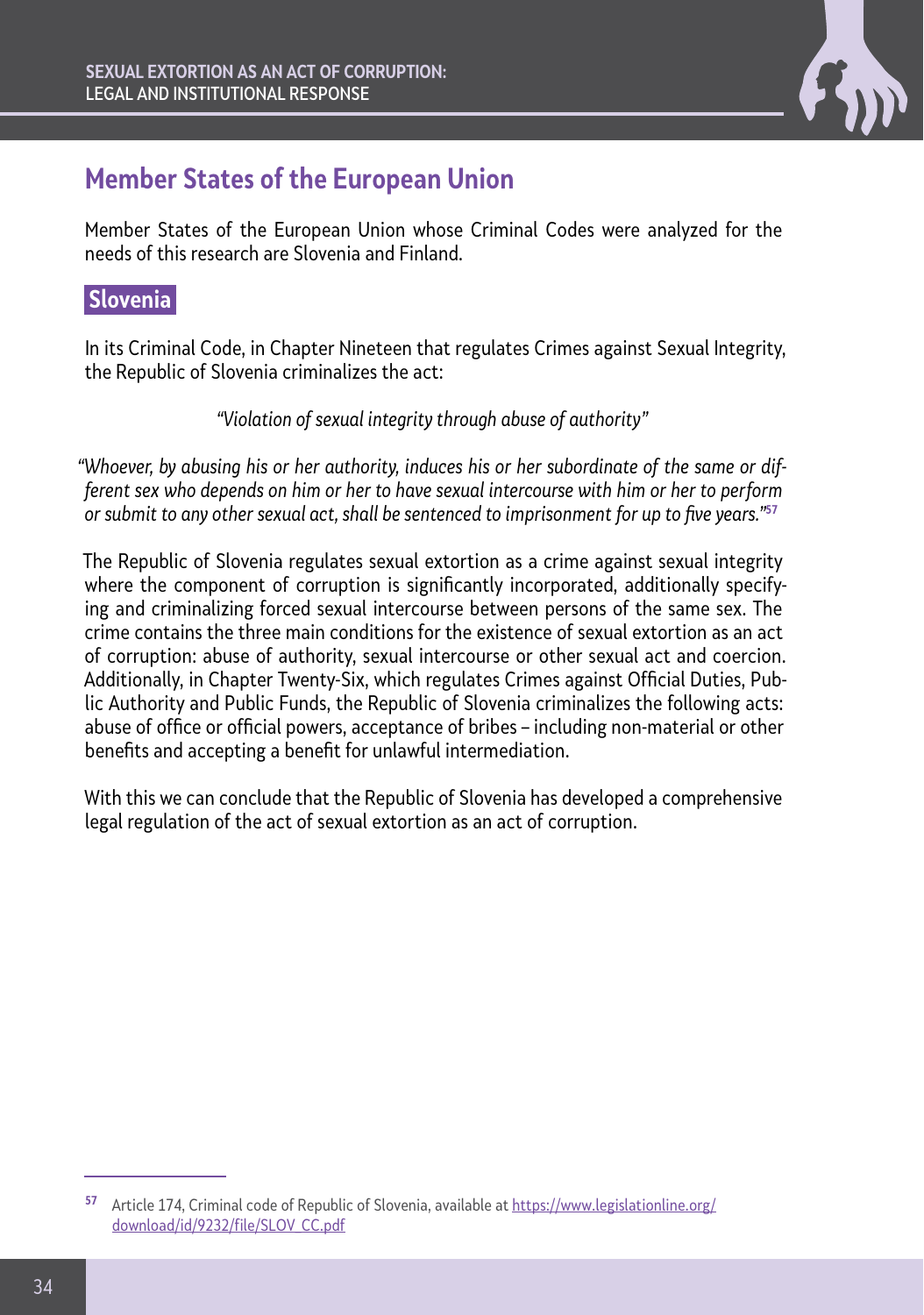#### **Finland**

Sexual extortion in Finland, although not explicitly regulated, can be classified as one of the forms of sexual abuse (563/1998) criminalized in Section 5 of the Criminal Code:

Sexual abuse means "a person who abuses his or her position and entices one of the following into sexual intercourse, into another sexual act essentially violating his or her right of sexual self-determination, or into submission to such an act:"**<sup>58</sup>**

In paragraph four, a victim of this act can be "a person who is especially dependent on the offender, where the offender blatantly takes advantage of this dependence, shall be sentenced for sexual abuse to a fine or to imprisonment for at most four years."

This offense covers the elements of abuse of position by the offender and dependence on the perpetrator, sexual intercourse or other sexual act, as well as incitement. The element of corruption and the psychological coercion are not clearly enough expressed, so we cannot assess sexual extortion as a completely criminalized act of corruption. Finland additionally regulates the acceptance of bribe, including non-material or other benefits, accepting bribes with aggravating circumstances in exchange for performing or not performing a service, as well as abuse of public office, by criminalizing offenses committed during service performance.

## **OSCE Participating States**

Participating States of the Organization of Security and Cooperation of Europe whose Criminal Codes were subject of analysis in this research are Switzerland and Kyrgyzstan.

#### **Switzerland**

In the Swiss Criminal Code, in Title Five, which regulates offenses against sexual integrity, the various components of sexual extortion are criminalized by two articles in the section on offenses against sexual liberty and honour:

**<sup>58</sup>** 563/1998 Criminal Code of Finland, available at [https://www.legislationline.org/download/id/6375/file/](https://www.legislationline.org/download/id/6375/file/Finland_CC_1889_am2015_en.pdf) [Finland\\_CC\\_1889\\_am2015\\_en.pdf](https://www.legislationline.org/download/id/6375/file/Finland_CC_1889_am2015_en.pdf)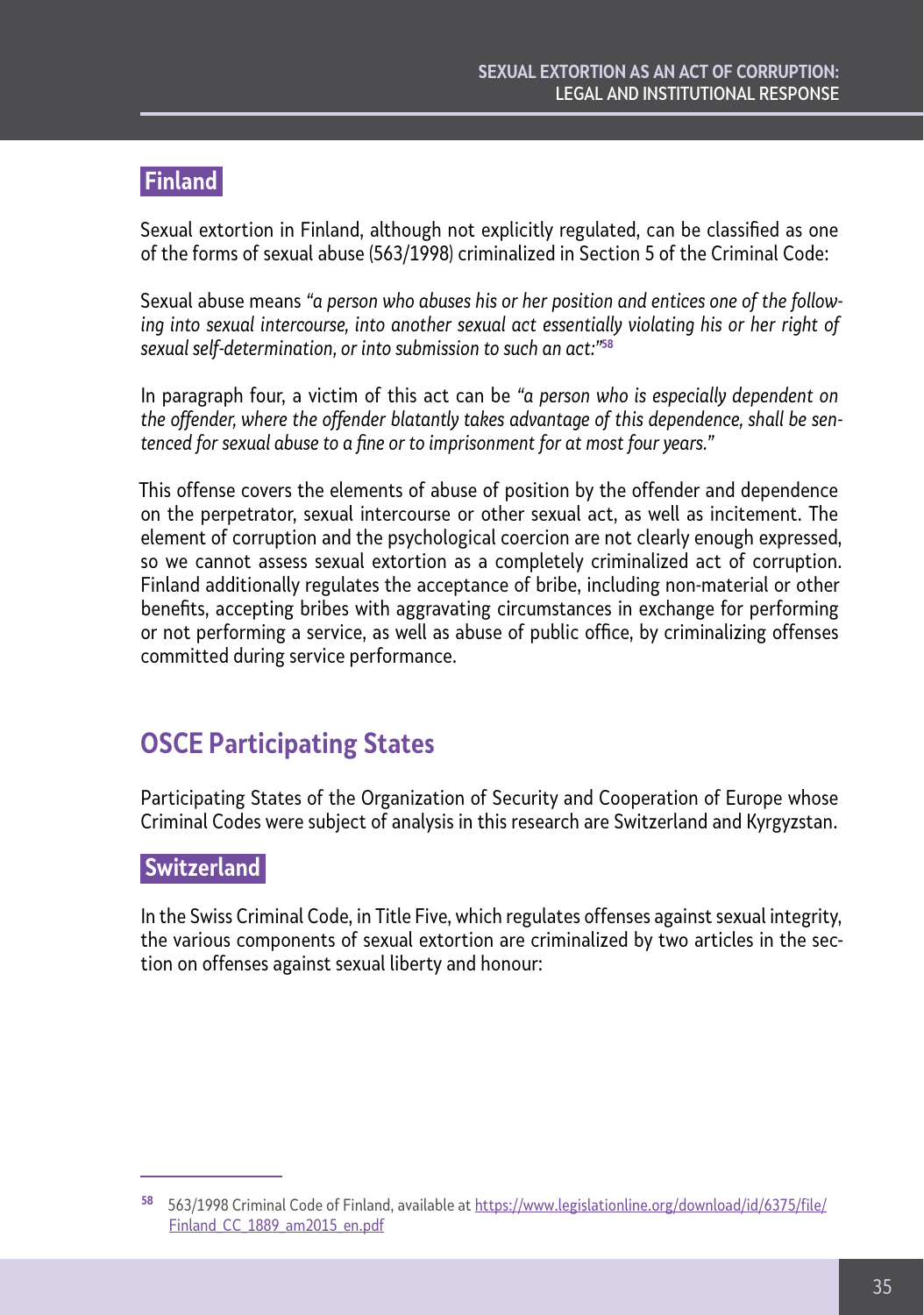

"Indecent assault"

"Any person who uses threats, force or psychological pressure on another person or makes that other person incapable of resistance in order to compel him or her to tolerate a sexual act similar to intercourse or any other sexual act, is liable to a custodial sentence not exceeding ten years or to a monetary penalty."**<sup>59</sup>**

"Exploitation of a person in a position of need or dependency"

"Any person who induces another to commit or submit to a sexual act by exploiting a position of need or a dependent relationship based on employment or another dependent relationship is liable to a custodial sentence not exceeding three years or to a monetary penalty."**<sup>60</sup>**

The Swiss Criminal Code is one of the few legal instruments that recognizes, regulates and criminalizes the psychological pressure of forcing a sexual act or intercourse with the act of indecent assault. Sexual extortion is based precisely on the psychological pressure that comes from a person in a position of power. Switzerland additionally criminalizes the person who, by exploiting a position of need or a dependent relationship based on employment, i.e., a superior, extorts a sexual act from an employee. With this regulation, the law covers all employees, i.e., those in the public and those in the private sector. Additionally, the abuse of public office is also criminalized in offenses against official or professional duty.

These two crimes criminalize the three conditions for the existence of sexual extortion as an act of corruption: abuse of position, sexual activity and psychological coercion, thus Switzerland offers a comprehensive legal response and protection against sexual extortion.

### **Kyrgyzstan**

The Criminal Code of Kyrgyzstan partially regulates sexual extortion in Article 163 in crimes against sexual integrity and sexual freedom.

"Concussion to Sexual Actions"

"Concussing a person to have a sexual connection, sodomy, lesbianism or other sexual actions by blackmailing or using material or other dependence of the victim..."**<sup>61</sup>**

**<sup>59</sup>** Article 189, Swiss Criminal Code, available at [https://www.legislationline.org/download/id/8991/file/](https://www.legislationline.org/download/id/8991/file/SWITZ_Criminal Code_as of 2020-07-01.pdf) [SWITZ\\_Criminal%20Code\\_as%20of%202020-07-01.pdf](https://www.legislationline.org/download/id/8991/file/SWITZ_Criminal Code_as of 2020-07-01.pdf)

**<sup>60</sup>** Article 193, Swiss Criminal Code

**<sup>61</sup>** Article 163, Criminal Code of Kyrgyzstan, available in Russian at [http://cbd.minjust.gov.kg/act/view/ru](http://cbd.minjust.gov.kg/act/view/ru-ru/111527)[ru/111527](http://cbd.minjust.gov.kg/act/view/ru-ru/111527)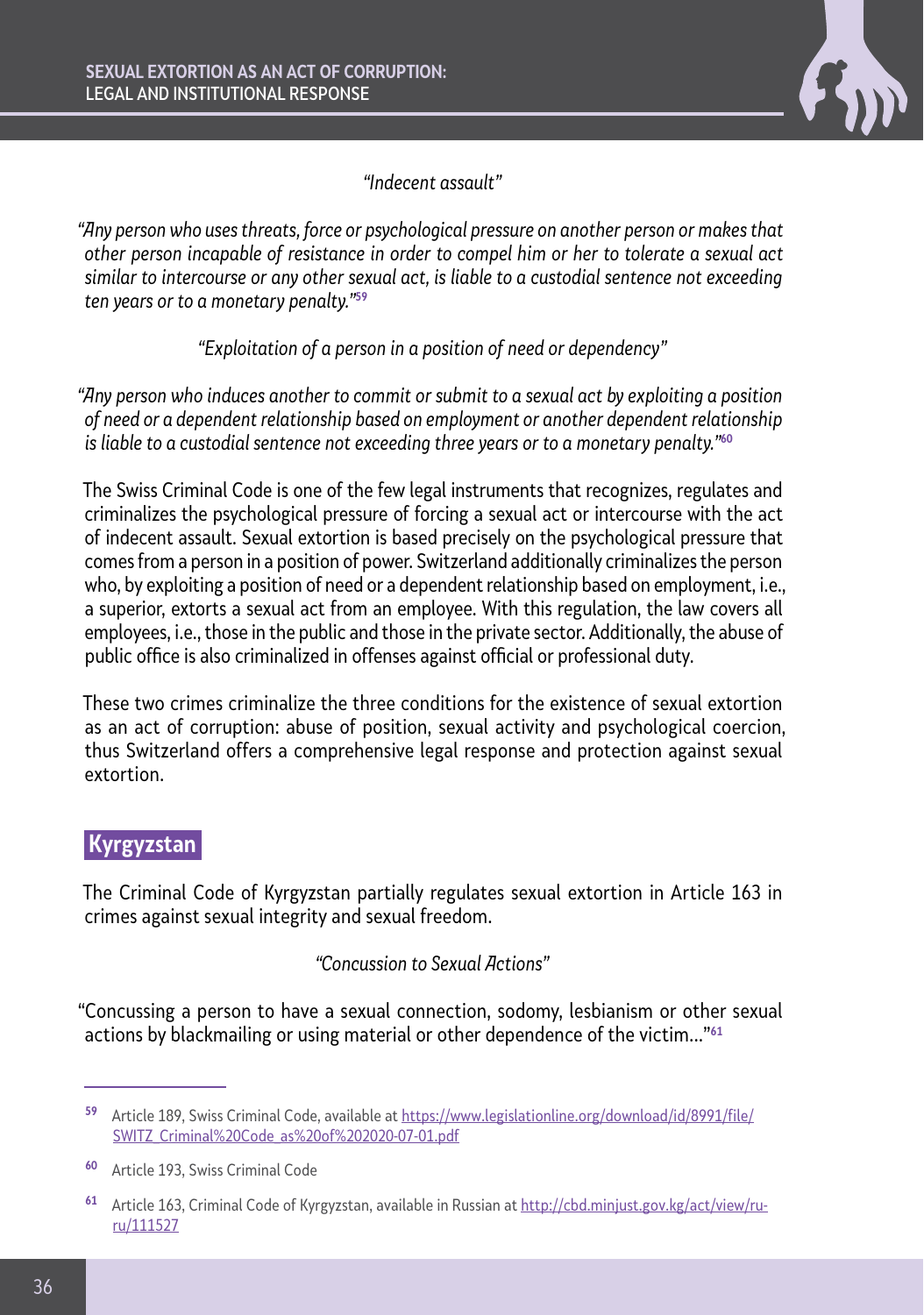What is characteristic of the Criminal Code of Kyrgyzstan is that in addition to fines and imprisonment, this act is also sanctioned by deprivation of the right to hold certain positions as a result of the abuse of power. Despite the lack of explicit emphasis on the element of corruption, it is still sanctioned. We can conclude that sexual extortion as an act of corruption is partially regulated in Kyrgyzstan.

## **States of the United States of America**

The states of the USA whose penal codes were analyzed for the needs of the research are California and Arkansas. The term sextortion in the states of the USA is used for a different crime, i.e., it describes a crime that occurs online when an adult persuades a person under the age of 18 to share sexually explicit images or perform sexual acts on a webcam.**62** Sexual extortion as an act of corruption is not explicitly defined in the USA.

### **California**

In the California Penal Code, sexual extortion is regulated in crimes against the person involving sexual assault and crimes against public decency and good morals. Sexual extortion is regulated by the act of rape**63** which is defined as an act of sexual intercourse accomplished with a person not the spouse of the perpetrator, and under different circumstances.

Paragraph 7 of the article regulating the act of rape stipulates "where the act is accomplished against the victim's will by threatening to use the authority of a public official to incarcerate, arrest, or deport the victim or another, and the victim has a reasonable belief that the perpetrator is a public official. As used in this paragraph, "public official" means a person employed by a governmental agency who has the authority, as part of that position, to incarcerate, arrest, or deport another. The perpetrator does not actually have to be a public official."**<sup>64</sup>**

**<sup>62</sup>** FBI Launches Sextortion Awareness Campaign in Schools, 2019, available at: [https://www.fbi.gov/news/](https://www.fbi.gov/news/stories/stop-sextortion-youth-face-risk-online-090319) [stories/stop-sextortion-youth-face-risk-online-090319](https://www.fbi.gov/news/stories/stop-sextortion-youth-face-risk-online-090319)

**<sup>63</sup>** Her lawyer, Sexual Coercion in California: What You Need to Know, available at [https://herlawyer.com/](https://herlawyer.com/sexual-coercion-california/) [sexual-coercion-california/](https://herlawyer.com/sexual-coercion-california/)

**<sup>64</sup>** Article 261, California Penal Code, available at [https://leginfo.legislature.ca.gov/faces/codes\\_displayText.](https://leginfo.legislature.ca.gov/faces/codes_displayText.xhtml?lawCode=PEN&division=&title=9.&part=1.&chapter=1.&article) [xhtml?lawCode=PEN&division=&title=9.&part=1.&chapter=1.&article](https://leginfo.legislature.ca.gov/faces/codes_displayText.xhtml?lawCode=PEN&division=&title=9.&part=1.&chapter=1.&article)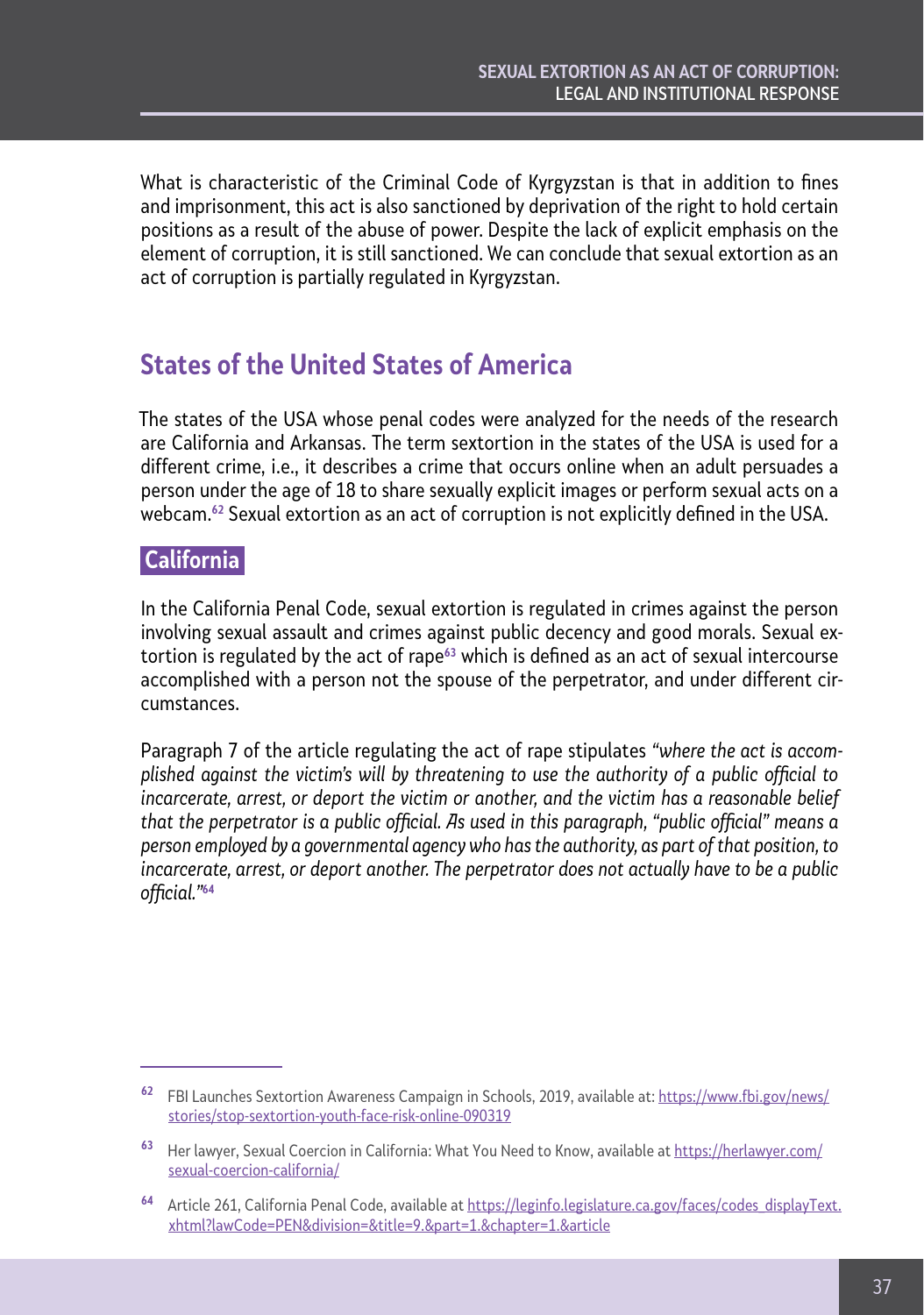

This paragraph regulates sexual extortion only when it comes to particularly vulnerable persons, such as prisoners, immigrants, sex workers and the like. However, paragraph (b) clarifies the use of the term duress within the Law and what is taken into account when appraising the crime:

"duress means a direct or implied threat of force, violence, danger, or retribution sufficient to coerce a reasonable person of ordinary susceptibilities to perform an act which otherwise would not have been performed, or acquiesce in an act to which one otherwise would not have submitted. The total circumstances, including the age of the victim, and his or her relationship to the defendant, are factors to consider in appraising the existence of duress."**<sup>65</sup>**

Specific to this criminalization is that sexual extortion is appraised as a form of rape. In this way, sexual extortion is regulated in the state of California, not as an act of corruption, but as a form of sexual violence. Although psychological coercion is taken into account when appraising the act, the legal framework is still not comprehensive.

#### **Arkansas**

What is very specific about the states of the USA is the intertwining of the crimes covered by the term sextortion or sexual extortion. Thus, the Arkansas Penal Code in Article 5-14-113 sexual offenses stipulates that a person commits the offense of sexual extortion if:

"(1) With the purpose to coerce another person to engage in sexual contact or sexually explicit conduct, the person communicates a threat to:

(A) Damage the property or harm the reputation of the other person; or

(B) Produce or distribute a recording of the other person engaged in sexually explicit conduct or depicted in a state of nudity;"**<sup>66</sup>**

This way of criminalizing sexual extortion completely omits the component of corruption or the abuse of power, and the coercion is based on the use of physical force and a real threat to harm the reputation of the other person. When preparing a legal framework for regulating sextortion in a country, it is very important to choose an appropriate term that the local population, but also the relevant legal actors will recognize and with which they will associate the relevant crime.

**<sup>65</sup>** Article 261 (b), California Penal Code ibid.

**<sup>66</sup>** 5-14-113, Arkansas Penal Code, available at [https://law.justia.com/codes/arkansas/2017/title-5/](https://law.justia.com/codes/arkansas/2017/title-5/subtitle-2/chapter-14/subchapter-1/section-5-14-113/) [subtitle-2/chapter-14/subchapter-1/section-5-14-113/](https://law.justia.com/codes/arkansas/2017/title-5/subtitle-2/chapter-14/subchapter-1/section-5-14-113/)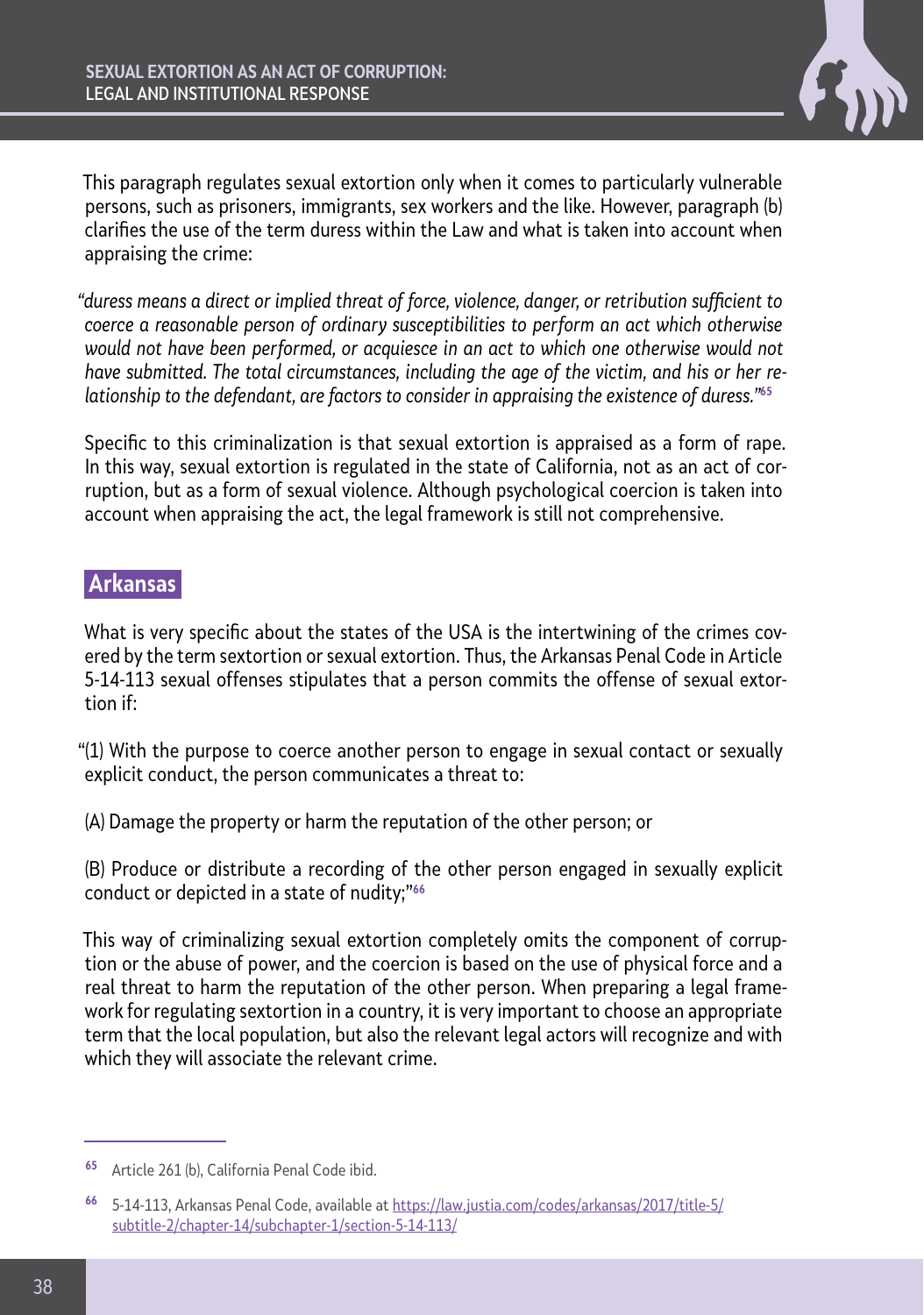Republic of North Macedonia currently has the most similar approach in the partial criminalization of the act to Montenegro and Republika Srpska. From the above-analyzed Criminal Codes, as the most appropriate legal frameworks for comprehensive regulation of sexual extortion as an act of corruption, we could single out the laws of Switzerland and Slovenia. It is important to also emphasize the approach of the Federation of Bosnia and Herzegovina, which is the only one that explicitly states the factors that are of great importance in appraising the position of dependence of the victim in relation to the perpetrator.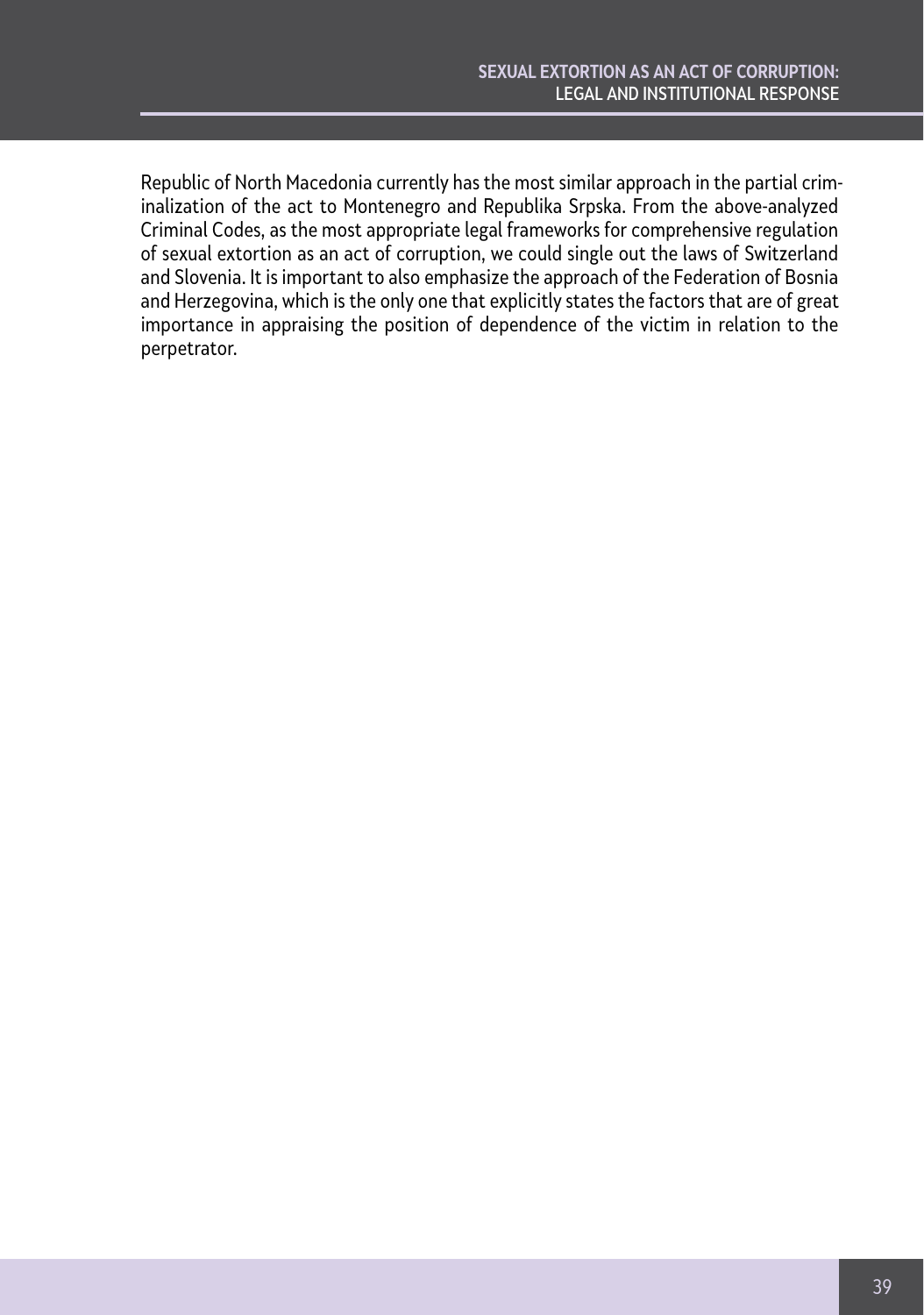

## Main findings from the interviews and focus groups

For the purposes of the research, 16 interviews and three focus groups were conducted with relevant stakeholders and experts in the field of corruption, including judges, public prosecutors, lawyers, women MPs, representat or the purposes of the research, 16 interviews and three focus groups were conducted with relevant stakeholders and experts in the field of corruption, including judges, public prosecutors, lawyers, women MPs, representatives of the State Comof North Macedonia, academics and representatives of the civil sector.

## **The main findings obtained from the interviews are as follows:**

#### **Recognition of gender forms of corruption**

- $\blacktriangleright$  The term sextortion is known to a smaller part of the respondents, while the term sexual extortion is considered more appropriate in our society;
- $\blacktriangleright$  Sexual extortion is recognized as a form of gender-based violence, but among a smaller proportion of those interviewed, and as a gender-based act of corruption;
- **EX** Corruption has a different impact on men and women because most of the positions of power in the country are held by men;

#### **Prevalence of sexual extortion in the Republic of North Macedonia**

- **EXALT** Although there is not enough research, the respondents believe that sexual extortion is largely present in the everyday life in the Republic of North Macedonia;
- <sup>1</sup> The areas in which sexual extortion is most prevalent as an act of corruption according to the respondents are: state administration (central and local level), higher education and the private/business sector;
- $\blacktriangleright$  It is considered that sexual extortion as an act of corruption is prevalent wherever there is a career system and where one has the discretion to make decisions;
- Ê The respondents believe that sexual extortion is most often used for employment as the most pressing problem in the country. Additionally, it is used for job retention, promotion, grading in higher education and exercising certain rights to which the person is already entitled according to law;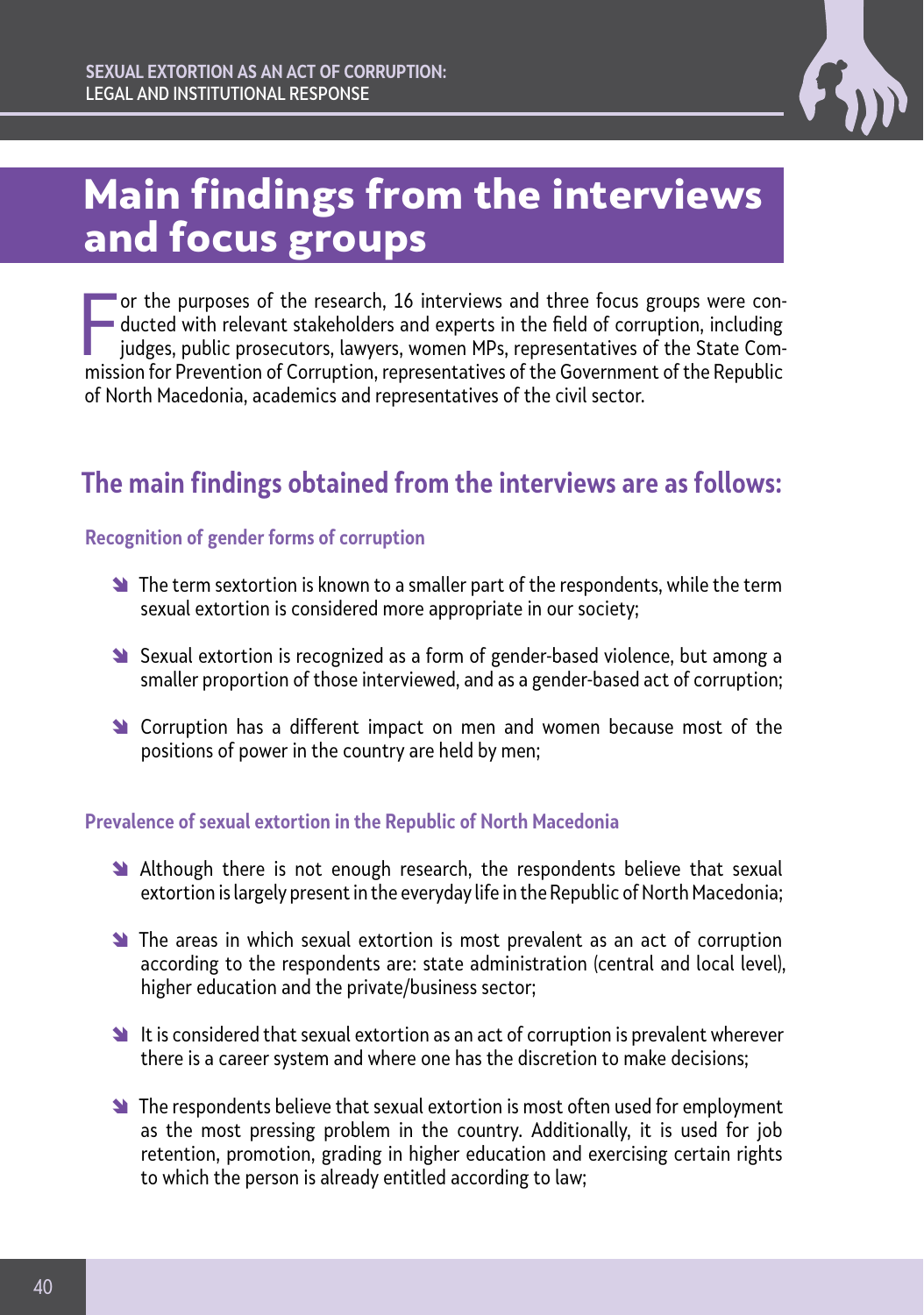- Ê Young women, based on the beauty standards in society, are singled out as the most susceptible to sexual extortion, especially the most vulnerable ones: unemployed, single mothers, poor, etc.
- <sup>1</sup> Most of the respondents have heard about a specific case of sexual extortion from their relatives, associates, friends and/or through the media;
- Ê Most of the cases of sexual extortion about which they have heard are in higher education or the private/business sector;

#### **Reporting and sanctioning sexual extortion**

- $\blacktriangleright$  Sexual extortion is considered to be rarely reported due to shame of being judged or fear of losing the job;
- $\blacktriangleright$  The sanctions for committing sexual extortion should be borne only by the extorter who is in a position of power and abuses it, if the victim is also sanctioned, the act will not be reported;
- **EXECT** Offering sexual services in exchange for benefits is also considered a form of corruption, however accountability should be sought from the power holder.

#### **Legislation**

- <sup>1</sup> According to the interviewed experts and relevant stakeholders, the Law on Prevention of Corruption and Conflict of Interests contains a sufficiently broad definition that covers most of the acts of corruption, including active and passive corruption, and is in line with the Anti-Corruption Conventions ratified by the Republic of North Macedonia;
- <sup>1</sup> The need to evaluate the implementation of the Law on Prevention of Corruption and Conflict of Interests was pointed out;
- **EXECT** Most of the respondents believe that the Criminal Code insufficiently and/or inadequately regulates the various forms of corruption;
- Sexual extortion is not considered to be adequately regulated by national law; however, it can be acted upon in accordance with various acts defined in the existing laws;
- $\triangleq$  All respondents believe that sexual extortion should be regulated by the Criminal Code;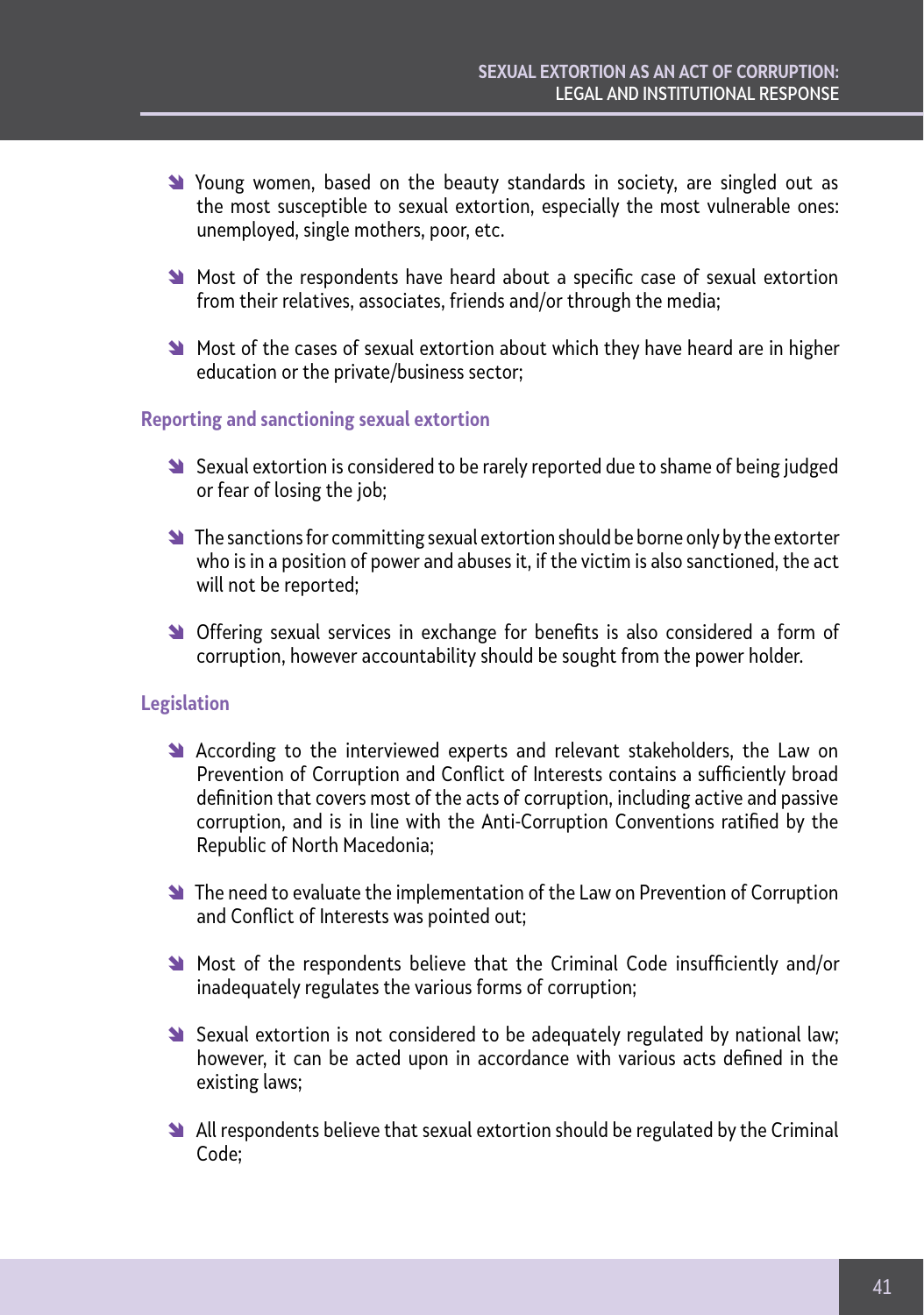

#### **Institutional response**

- **EXEC** The inadequate implementation of the existing laws and the lack of adequate systemic response was highlighted as a major problem;
- $\blacktriangleright$  After criminalizing the act, there is a need to train the judges, public prosecutors, lawyers and other stakeholders on its proper implementation;

## **The main findings obtained from the focus group with representatives of the local self-government are as follows:**

#### **Recognition of gender forms of corruption**

- **EXECT** The gender forms of corruption are not sufficiently known to them, but they believe that corruption affects men and women differently due to the imbalance in the distribution of power in society;
- <sup>1</sup> The term sextortion is completely unknown to the representatives of the local self-government, while they recognize sexual extortion as a social phenomenon;

#### **Prevalence of sexual extortion in the Republic of North Macedonia**

- $\blacktriangleright$  Areas in which sexual extortion is considered to be the most prevalent are: the private business sector, higher education and state administration at the central level;
- $\blacktriangleright$  Respondents believe that sexual extortion as an act of corruption is mostly used for employment, job retention, promotion, grading in higher education;
- $\triangle$  Each of the respondents has heard about a specific case of sexual extortion from relatives, friends, associates, and the most characteristic cases were related to the use of sexual extortion to form Councillor lists for the upcoming elections, as well as for passing the driving test;
- <sup>1</sup> The respondents believe that young girls/women are most often victims of sexual extortion;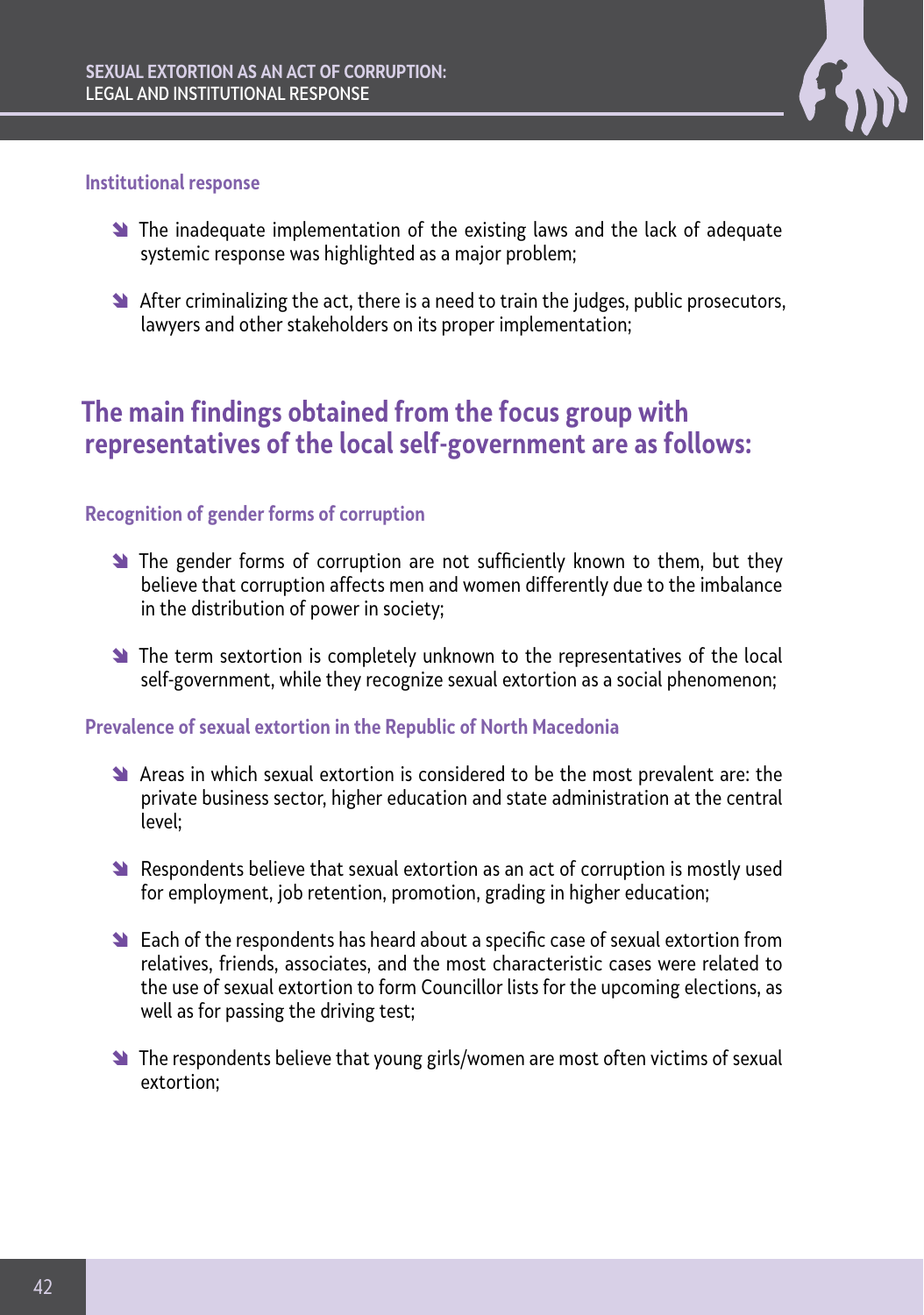#### **Reporting and sanctioning sexual extortion**

- $\blacktriangleright$  The respondents think that sexual extortion is very prevalent in our society, but it is not reported enough. The main reasons for non-reporting are: fear of being judged, shame and accusation of the victim that in fact he/she has offered the sexual service in exchange for a counter-service, but also the great distrust in the institutions;
- Ê Most of the representatives of the local self-government believe that both the extorter and the extorted, if he/she accepts the extortion, are responsible for the sexual extortion;

#### **Legislation**

- $\blacktriangleright$  The representatives of the local self-government units are familiar with the Law on Prevention of Corruption and Conflict of Interests only in their field of work;
- $\blacktriangleright$  They are not sufficiently aware of whether sexual extortion as an act of corruption is regulated by the national legislation;
- $\triangleq$  All respondents believe that sexual extortion should be regulated by the Criminal Code;

#### **Institutional response**

- $\blacktriangleright$  In each of the municipalities there should be a person appointed for internal reporting of acts of corruption, but they rarely receive reports and the employees in the municipality are not familiar with his/her function;
- **EXECT** The need for trainings at the local level was emphasized in order to recognize and report sexual extortion.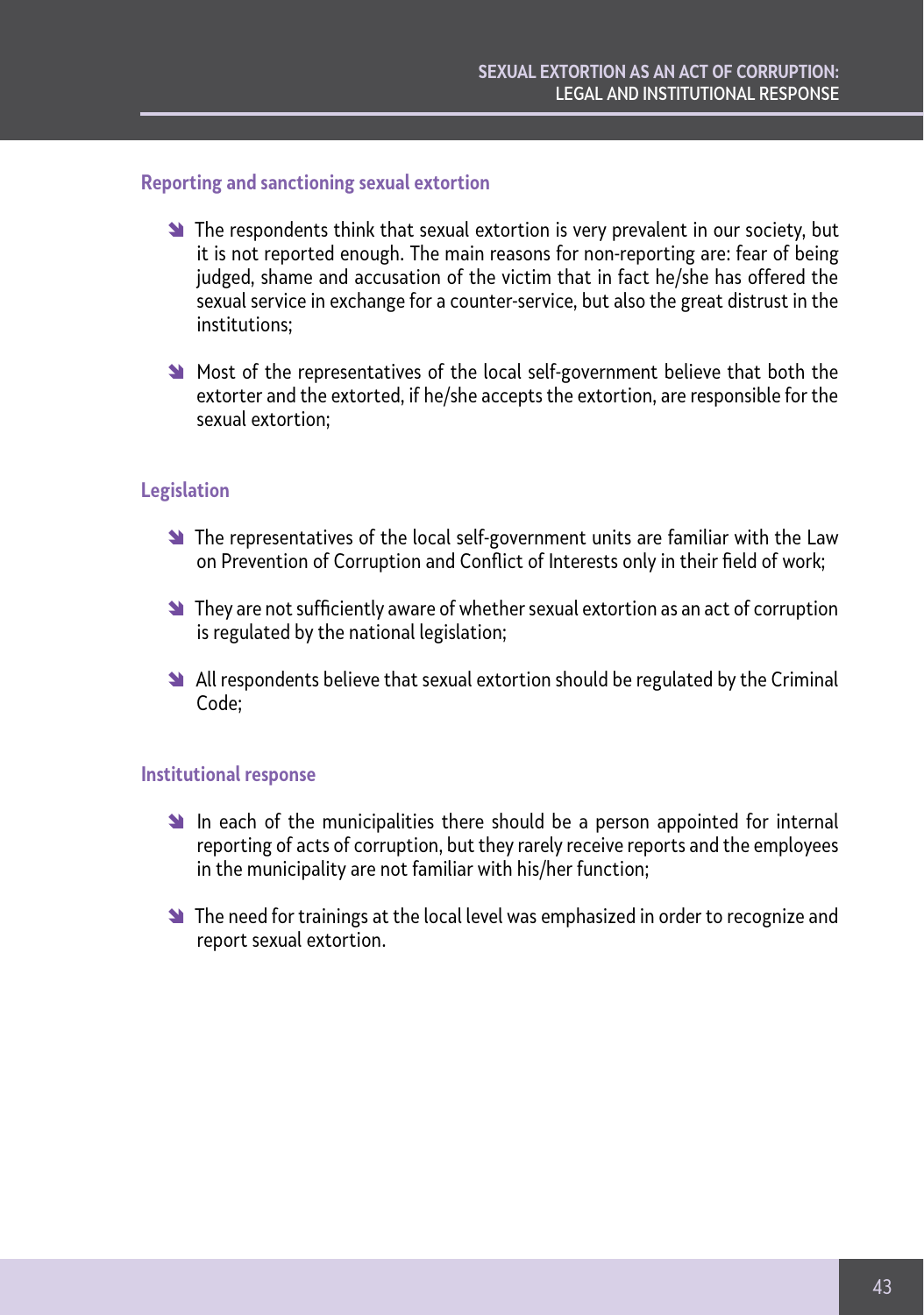

## **The main findings obtained from the focus groups with representatives of the civil sector are as follows:**

#### **Recognition of gender forms of corruption**

- Sexual extortion is a familiar term to them and they recognize it as a form of gender corruption;
- <sup>1</sup> Another form of gender corruption that was mentioned in addition to sexual extortion is the exchange of in vitro fertilization for votes in the elections about 10 years ago in Veles;
- <sup>1</sup> The representatives of the non-governmental sector believe that corruption affects men and women in our society very differently. The factors listed are: poverty of women and higher unemployment rate, gender roles and norms, greater prevalence of men in positions of power or unequal distribution of power, greater involvement of women in the fulfilment of the administrative responsibilities, etc.;
- Sexual extortion is recognized as a form of gender-based violence, related to sexual harassment;

#### **Prevalence of sexual extortion in the Republic of North Macedonia**

- $\blacktriangleright$  Due to the lack of research on the topic, the representatives of the civil society organizations were not sure how prevalent sexual extortion is in Republic of North Macedonia, but based on personal examples, cases from college days and cases read in the campaign #SegaKazuvam ("I am speaking now"), they believe it is widespread in the everyday life;
- **EXECUTE:** Areas in which sexual extortion is considered to be most prevalent are: police, state administration at the local and central level, but also higher education and health care;
- **EXECUTE:** Respondents believe that sexual extortion is primarily used for promotion and employment in our society;
- **EXECT** Most often, the service that is offered to women who are victims of corruption in exchange for sexual intercourse is something that they are entitled to according to law;
- **EXECUTE:** Police officers and persons falsely posing as police officers were identified as extorters of sexual services in the last 5-10 years, especially from sex workers working outdoors;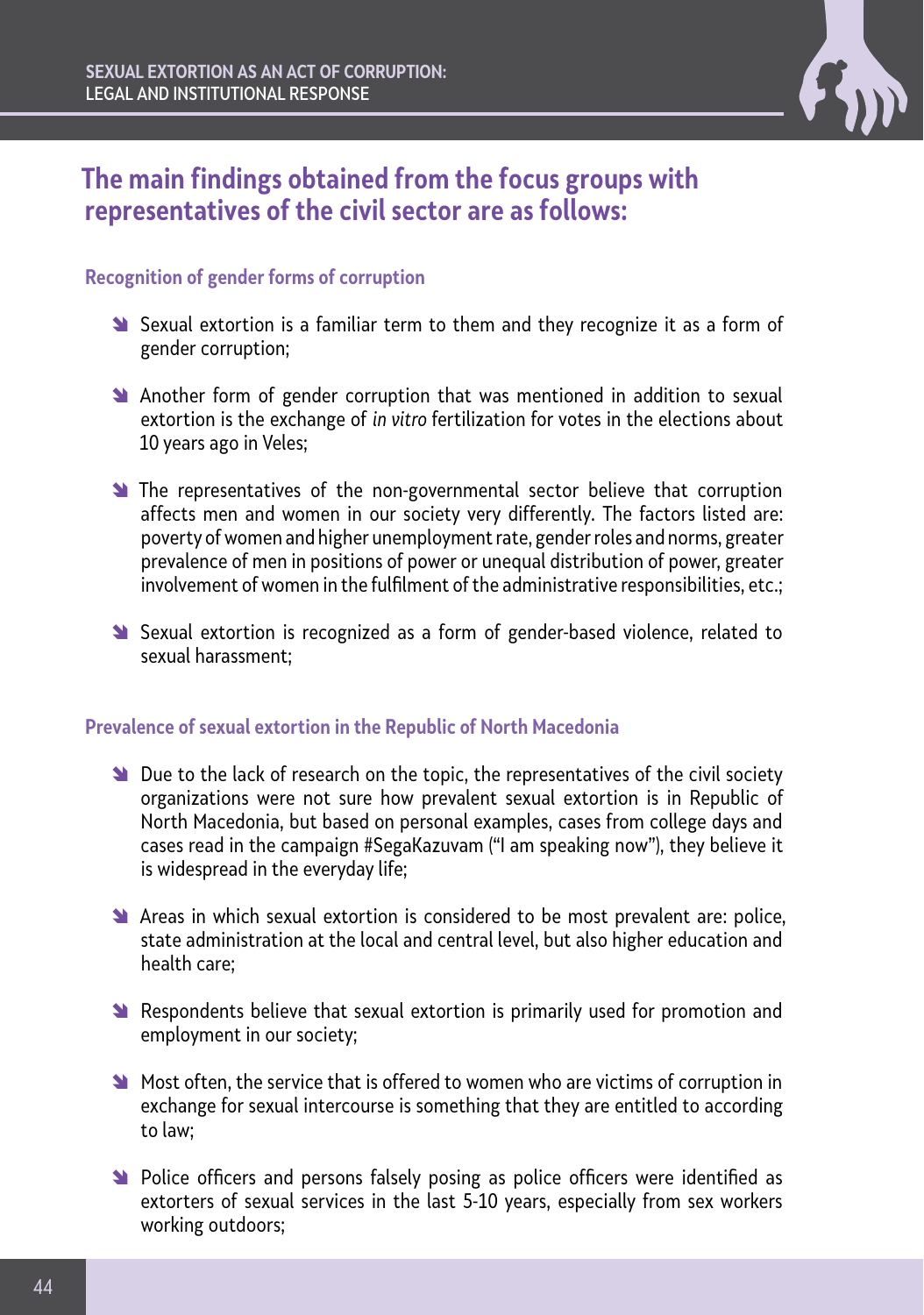#### **Reporting and sanctioning sexual extortion**

- **EX** Women have turned to NGOs for legal advice in cases of sexual extortion. One of the women who refused to provide sexual services when she was extorted was a health worker who was fired for "negligent performance of duties", after which she initiated a procedure, but did not continue it;
- Ê The sanctioning should be directed only at the extorter who is in a position of power;

#### **Legislation**

- $\blacktriangleright$  Most of the respondents from the civil sector are not sufficiently familiar with the Law on Prevention of Corruption and Conflict of Interests and whether all forms of corruption are properly regulated by the Criminal Code;
- <sup>1</sup> The respondents believe that elements of sexual extortion should be added to the existing crimes, emphasizing the following acts: extortion, forced sexual intercourse by abuse of position and rape;
- **EXECUTE:** It is proposed to also define sexual extortion with the Law on Prevention of Corruption and Conflict of Interests.

#### **Institutional response**

**EXECO** The reports that the Republic of North Macedonia submits to GRECO do not contain a connection between corruption and the gender perspective;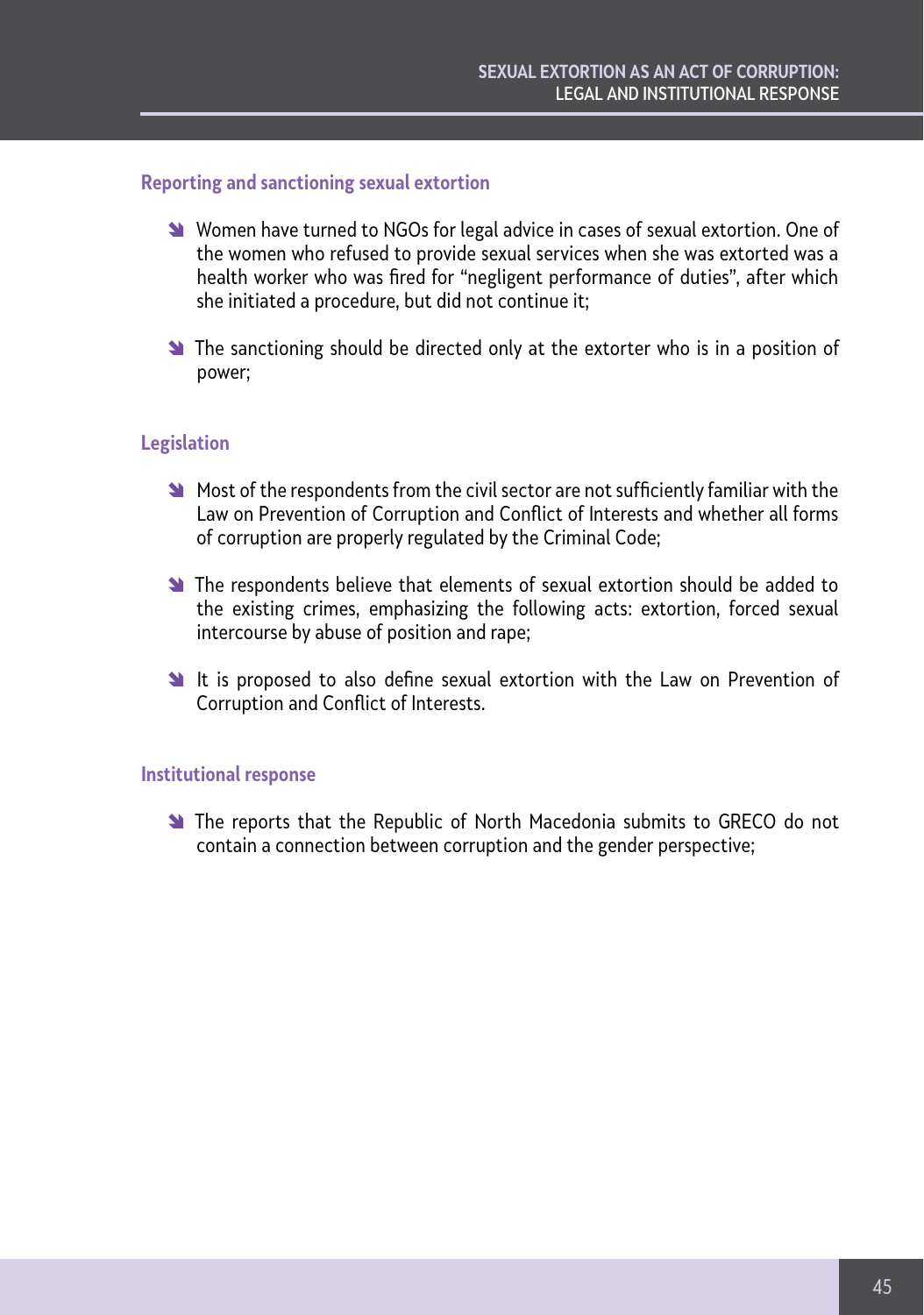

## **Main conclusions**



Recognizing sexual extortion as a form of corruption and gender-based violence is characteristic of legal experts, academics, women MPs and representatives of the civil sector. The representatives of the local self-government see sexual extortion as a social phenomenon that they recognize and are able to point out examples from everyday life, but they do not perceive it as a form of corruption. All respondents believe that sexual extortion is most prevalent in the state administration, higher education and business sector and that it is most often used for employment and promotion in the Republic of North Macedonia.

According to the views of the respondents, **victims of sexual extortion are most often young women,** and the sanctions should be directed at the one who is in a position of power, i.e., the one who commits extortion. Although all respondents believe that sexual extortion is very prevalent in our society, they say that it is underreported mainly due to shame, fear of being judged and losing the job.

Most of the respondents believe that the Criminal Code insufficiently and/or inadequately regulates sexual extortion and agree that sexual extortion should be criminalized as a separate crime in the Criminal Code of the Republic of North Macedonia. Additionally, respondents believe that sexual extortion should also be defined in the Law on Prevention of Corruption and Conflict of Interests and the Law on Prevention and Protection of Women from Violence and Domestic Violence. The inadequate implementation of the existing laws and the lack of adequate systemic response were highlighted as major problems, as well as the need for appropriate trainings on recognizing sexual extortion intended for the relevant stakeholders.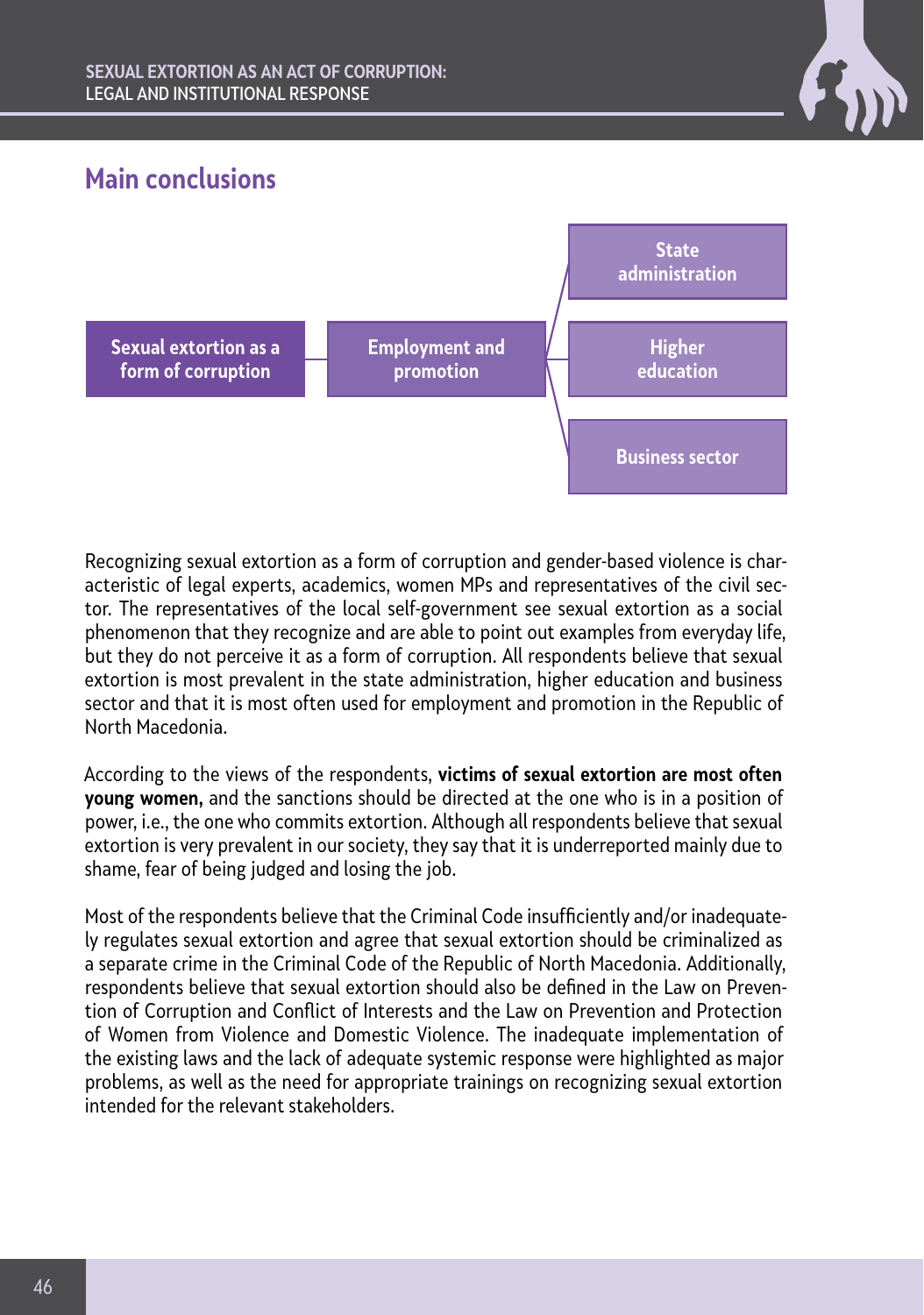## Culture and awareness

In order for effective protection to be provided against sexual extortion as an act of corruption, we need to build a culture of recogniting the act premating empaths for n order for effective protection to be provided against sexual extortion as an act of recognizing the act, promoting empathy for the victim of sexual extortion and generally condemning the abuse of public office or authority in order to obtain sexual services. Building such a culture and awareness can only be possible if we have data on how widespread this act of corruption is.

"If a woman goes to ask for help because she has faced sexual extortion, she initially turns to the policy to find a solution to the problem, but she will be laughed at there. We still do not have a culture that encompasses the fact that someone really has a problem, which the police should solve, act upon, and not be laughed at because someone extorted us because we are beautiful women." -Marta Gusar, Lawyer (Interview 25.08.2021)

In order to examine the situation with the

gender forms of corruption in the Republic of North Macedonia in more detail, in June 2021, the agency "Team Institute" conducted a public opinion survey. The survey covered 1013 women, of whom 55.8% with secondary education, 24% with higher education and 20.2% with primary education, and 58.8% living in urban areas, and 41.2% living in rural areas. The survey took into account the representativeness of the ethnic communities, so 24.6% of the respondents were Albanian, 68.4% Macedonian and 7% belong to other smaller ethnic communities.

The focus of the survey was the extortion of sexual services by public sector employees in exchange for the provision of a public service, as a gender-specific form of corruption. **78% of the respondents recognize** the extortion of sexual services by public sector employees in exchange for the provision of a public service as a form of corruption. More than half of the respondents stated that **it happens that holders of public office and authority in a position of power request sexual services instead of money/bribes in exchange for providing the public service for which they are responsible,** and 21.5% of them stated that this happens very often.

Two thirds of the respondents believe that the extortion of sexual services in exchange for receiving a public service happens **in both the public and private sector**. The institution in which the respondents believe that sexual extortion is most prevalent as a form of corruption is the **state administration (at the central and local level).** Other institutions where more than half of the respondents think that sexual extortion is present as a form of corruption are **education and health care**. The most common situations in which people in power request sexual services in exchange for the provision of the public service for which they are responsible are **employment and promotion**.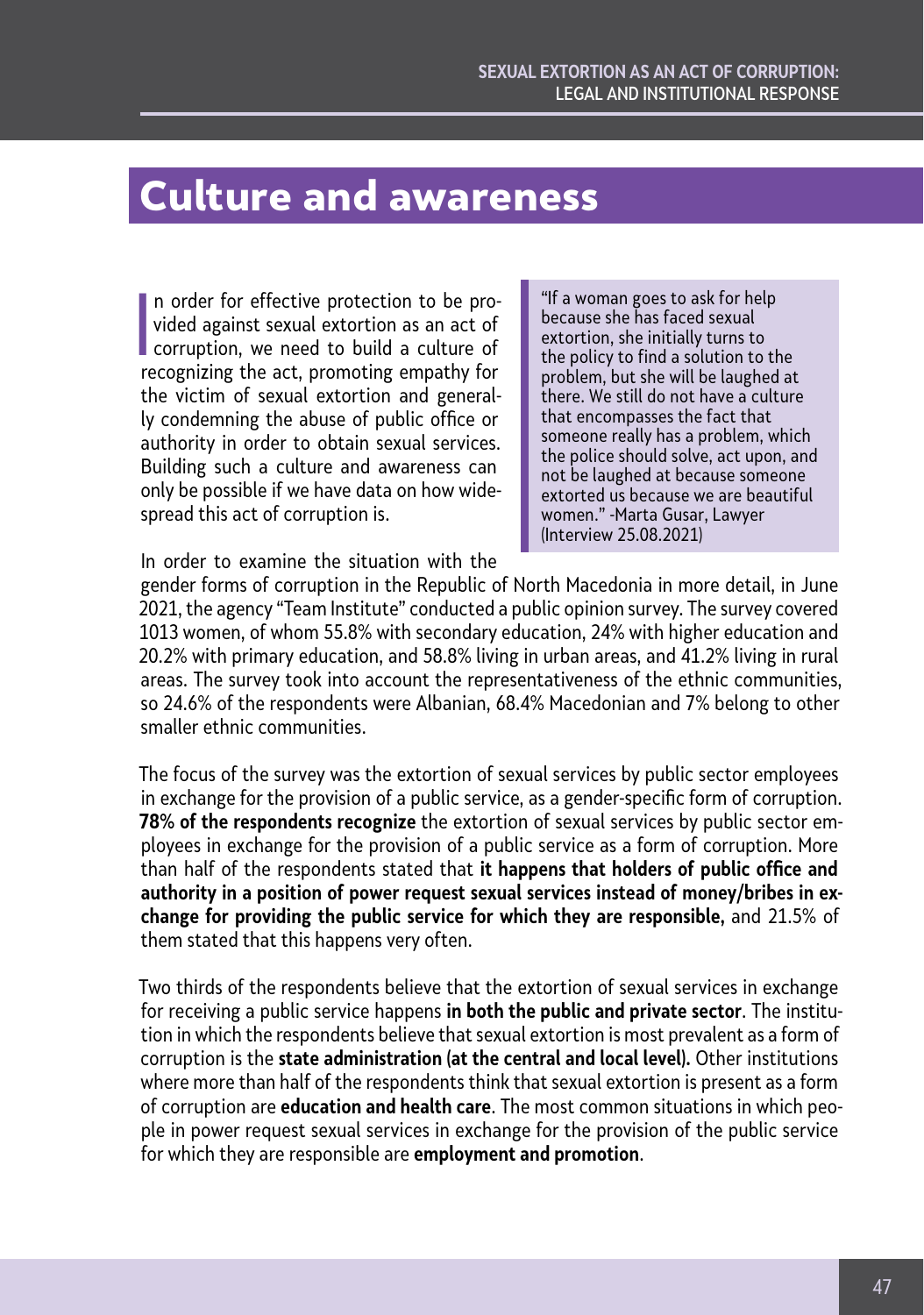

Over 63% of the respondents stated that they **do not report any personal or other people's experiences** related to this form of corruption, but the fact that reporting sexual extortion leaves room for social labelling and discomfort that reflects on the further life of the woman should certainly be taken into account. A quarter of the respondents stated that they had no personal experience, but they knew someone who has been a victim of this form of corruption and **5.4% of the respondents stated that they had personally experienced and faced with the consequences of extortion of sexual services.** Of these 54 respondents (5.4%), only **20 expressed readiness to report this pressure** and face the challenge of disclosing the experience (37%).

Out of a total of 142 respondents, 40% or 57 of them expressed distrust in the system with the answer that reporting would have no effect. **36% or 51 respondents would not report because they would be faced with shame and judgment by the environment,**  while 20% or 28 respondents would not report for fear of being judged that it is their own fault or that they caused the extortion of sexual services. Most of the respondents (around 70%) **believe that the extortion of sexual services as a specific form of corruption is not sufficiently known and recognized in the public –** in discussions, policies and legal regulations in our country.

The comparative analysis showed that the culture of recognizing this act of corruption is built through trainings, public campaigns and the introduction of codes of conduct that discipline attempts, i.e., prohibit acts of abuse of public office or authority in exchange for sexual intercourse. Such codes can in the short-term help and bridge the shortcomings of the Macedonian legal framework that currently does not specifically regulate the act of sexual extortion as an act of corruption. For example, the Code of Conduct and Ethics for Uganda Public Service prohibits the following "A Public Officer shall not subject others or be subjected to conduct of a sexual nature affecting his or her dignity, which is unwelcome, unreasonable and offensive to the recipient"**67**. This Code also provides for sanctions, such as suspension of service and compensation of the victim, as well as removal from service. However, apart from disciplinary proceedings and job loss, the codes cannot regulate other penalties, which limits their effectiveness to some extent.

It is not only important to write it, but we also need to be trained to apply it**68**. The implementation of training programs will enable all participants in the procedure, especially the prosecutors, judges, lawyers, police, but also persons appointed as anti-corruption contact persons, to get acquainted with the act, its essence, as well as the procedure for acting and protecting the victim in such acts, so that they can recognize it and distinguish it from other acts of corruption and other acts of gender-based violence. Currently, there are several countries regulating the act, but there are very few cases of acting on this case, including due to the low level of awareness, knowledge and culture of the main actors involved in the procedure. This makes the organization of specialist trainings and

**<sup>67</sup>** Cited in the IAWJ, Marval O'Farrell Mairal, Thomson Reuters Foundation, 2018:8

**<sup>68</sup>** Marta Gusar, Lawyer (Interview 25.08.2021)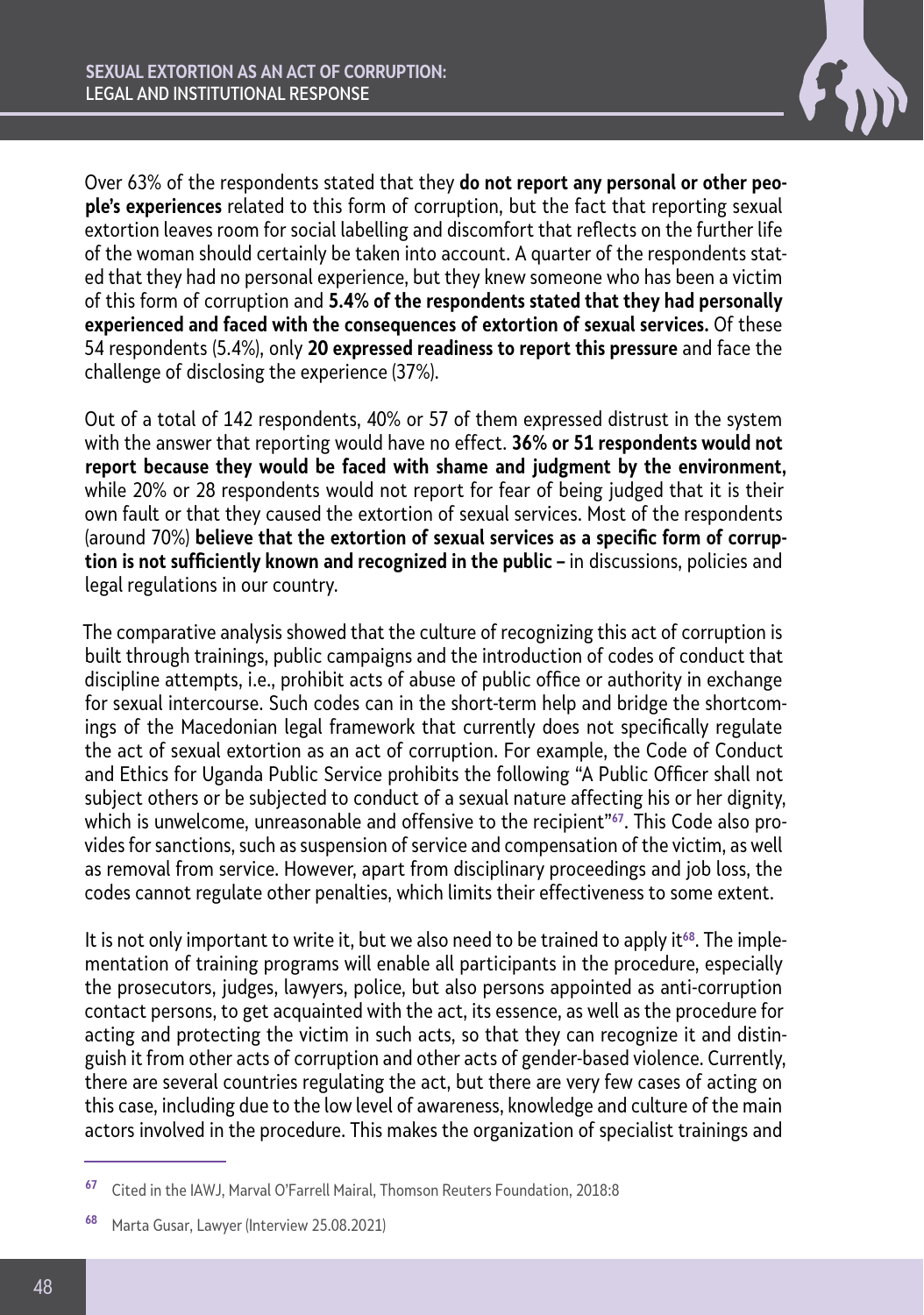activities for raising the awareness of the representatives of the justice a priority for effective regulation and protection against sexual extortion as an act of corruption.

Finally, campaigns for raising the awareness of the overall population are needed in order to break the stereotypes that have normalized the practice of sexual extortion and made it acceptable, having even smaller value than a bribe for example. It is necessary to raise the awareness that the act exists, that it is an act of corruption and that it is widespread in the country, that it should be regulated and punishable by law with the adoption of the amendments to the legal framework and the specific regulation of the act. In doing so, special attention should be paid to the media themselves which should be specifically targeted with trainings on how to report in cases of sexual extortion so as not to do harm and bring the victims into an even more vulnerable situation than the one they were in.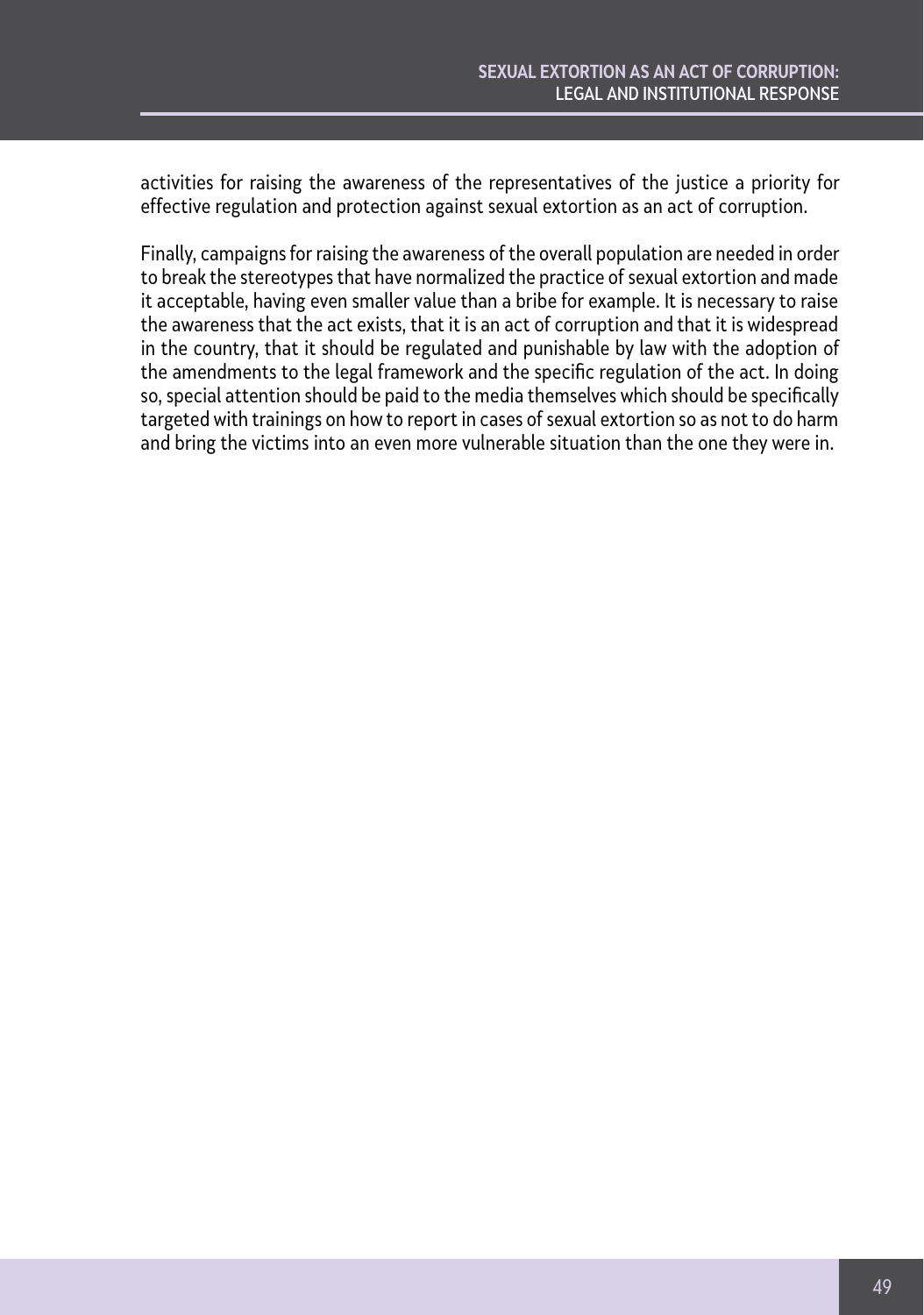

## Recommendations

## **Recommendations for legal regulation of sexual extortion as a form of corruption**

- Ê Appropriate defining, criminalization and sanctioning of sexual extortion in the Criminal Code of the Republic of North Macedonia;
- $\blacktriangleright$  Defining psychological coercion, i.e., psychological pressure in the Criminal Code;
- <sup>1</sup> Defining sexual extortion in the Law on Prevention and Protection of Women from Violence and Domestic Violence and establishment of urgent measures for prevention and protection;
- <sup>1</sup> Defining sexual extortion as an act of corruption in the Law on Prevention of Corruption and Conflict of Interests;
- Ê Harmonization of the Law on Labour Relations and the Law on Protection from Harassment at the Workplace with Convention 190 of the International Labour Organization;
- **EXECUTE:** Defining sexual extortion in the Law on Higher Education;
- <sup>1</sup> Coverage by law of all forms of sexual extortion, as well as all potential perpetrators;
- **EX** Monitoring and evaluation of the implementation of the laws every 2 years.

## **Recommendations for efficient institutional response in cases of sexual extortion**

- **Example 2 Incorporating the gender perspective in the Annual Plan for Prevention of** Corruption of the Ministry of Labour and Social Policy;
- **EX** Incorporating the gender perspective in the work of the State Commission for Prevention of Corruption;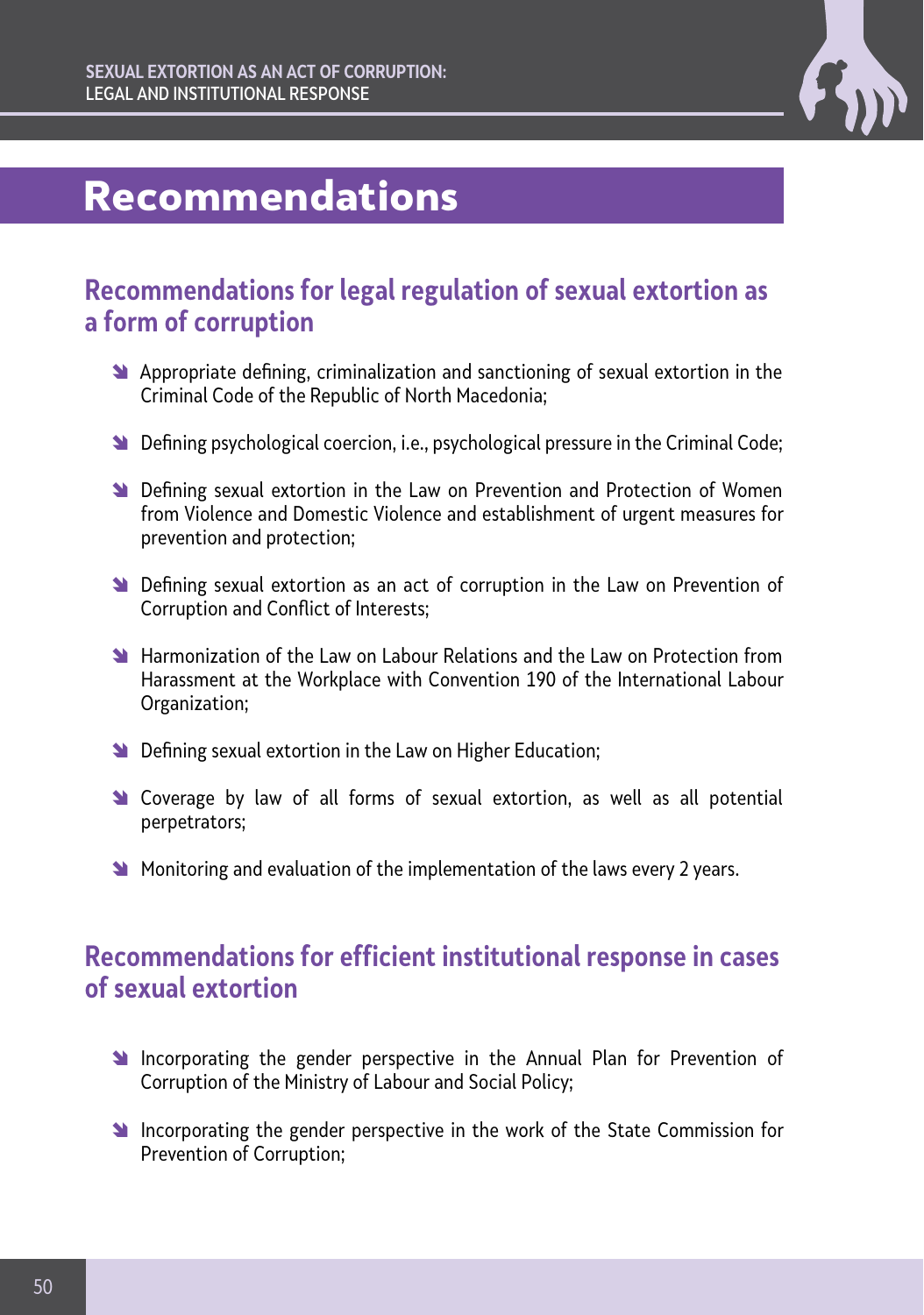- $\blacktriangleright$  Introduction of rulebooks and internal protocols for preventing and combating corruption, including gender forms of corruption in public and private institutions;
- **Establishment of a functional system for reporting sexual extortion;**
- $\blacktriangleright$  Raising the awareness among the population about the existence of the problem and encouraging reporting;
- $\blacktriangleright$  Increase of the number of women in leadership positions in both the public and private sector;
- $\blacktriangleright$  Increase of the number of women in politics, especially at the local level;
- **EXECUTE:** Reduction of the unemployment rate;
- $\blacktriangleright$  Limitation of the number of mandates of leadership positions in the public sector;
- <sup>1</sup> Gender sensitization and regular education of police officers.

## **Legislative recommendation for regulation of sexual extortion in the Criminal Code**

Current legislation:

#### **Sexual assault by position abuse**

#### **Article 189**

(1) Whosoever by abusing his position induces another, who is subordinated or dependent, to sexual intercourse or some other sexual act, or with the same intention abuses, intimidates or acts in a way that humiliates the human dignity and the human personality against another, shall be sentenced to imprisonment of minimum five years.

(2) If the crime referred to in paragraph (1) of this Article is committed by a blood relative in direct line or a brother, i.e., sister, teacher, tutor, adoptive parent, guardian, stepfather, stepmother, doctor or another person by abusing their position or by committing family violence commits a statutory rape or other sexual act with a child who has turned 14 years of age and who is entrusted to him/her for education, tutoring, care, shall be sentenced to imprisonment of at least ten years.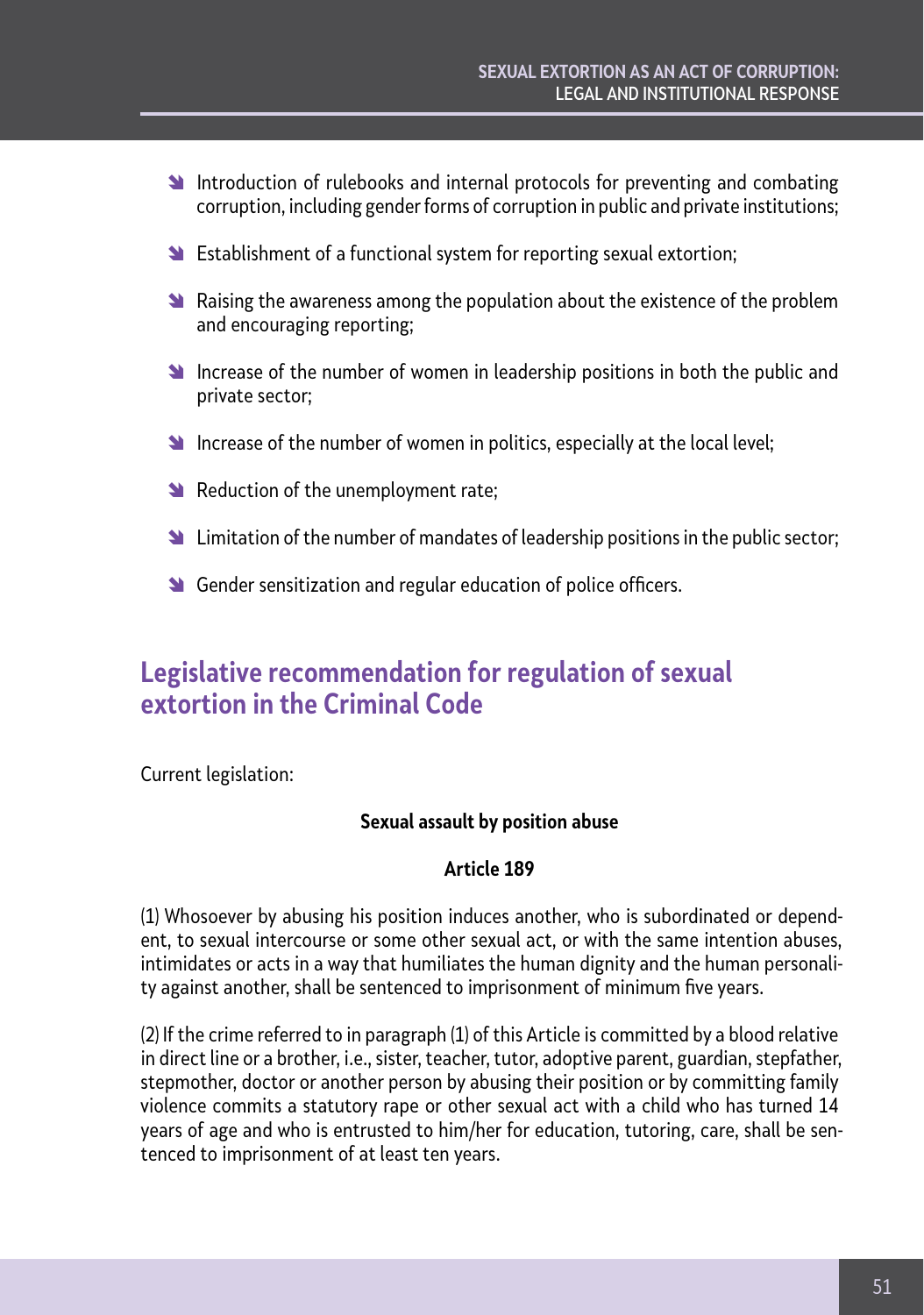

(3) The court shall impose the offender of the crime referred to in paragraph (2) prohibition to perform profession, activity or duty under the conditions of Article 38-b of this Code.

As the Criminal Code does not use the term "seksualen/na" (sexual – referring to sex), and uses the term "polov/a" (sexual – referring to gender)**69**, the following amendment is proposed:

## **Proposal 1**

Amendment of the name of the crime from "sexual assault" into "sexual intercourse by position abuse"

Option 1

Amendment of paragraph 1

Whosoever induces another, who is subordinated or dependent, to sexual intercourse or some other sexual act "by abusing a position, need or a dependent relationship based on employment, a subordinate position or another dependent relationship when it is apparent that the offender is using this dependence" or with the same intention abuses, intimidates or acts in a way that humiliates the human dignity and the human personality against another, shall be sentenced to imprisonment of minimum five years.

#### Option 2

Amendment of the existing article with paragraph (3), which shall read:

(3) If the crime referred to in paragraph (1) of this Article is committed by abusing a position, need or a dependent relationship based on employment, a subordinate position or another dependent relationship when it is apparent that the offender is using this dependence, it shall be punished by imprisonment of minimum five years.

The existing paragraph 3 shall become paragraph 4 and shall read:

(3) The court shall impose the offender of the crime referred to in paragraph (2) and paragraph (3) prohibition to perform profession, activity or duty under the conditions of Article 38-b of this Code.

**<sup>69</sup>** Translator's note: the translation of both terms from Macedonian ("seksualen/na" – referring to sex and "polov/a"- referring to gender) into English is "sexual", therefore the term in English shall remain unamended.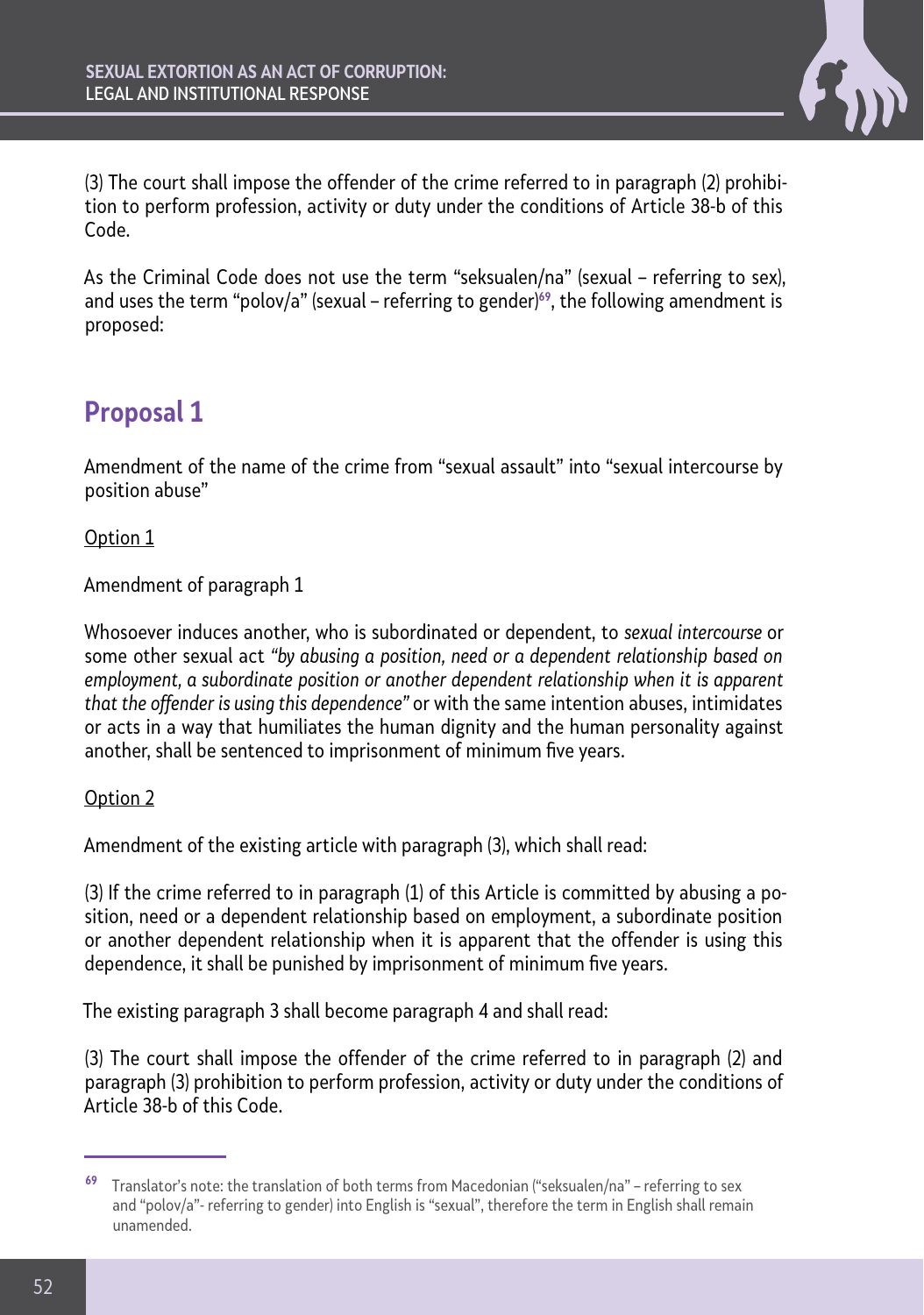## **Proposal 2**

It is proposed to introduce a new article and crime, which shall read:

#### Article 189a

#### "Sexual intercourse by position abuse"

(1) "Whosoever uses threats, force or psychological coercion to induce another who is dependent due to property, family, social, health and other position or difficult situation, to commit or engage in sexual intercourse by abusing a position, need or a dependent relationship based on employment, a subordinate position or another dependent relationship when it is apparent that the offender is using this dependence, shall be sentenced to imprisonment of minimum five years."

(2) The court shall impose the offender of the crime referred to in paragraph (2) prohibition to perform profession, activity or duty under the conditions of Article 38-b of this Code.

In addition to criminalizing the act of sexual extortion, we also propose its defining and regulation in the following civil laws:

## **Draft provisions for regulating sexual extortion in the Law on Prevention of Corruption and Conflict of Interests**

It is proposed for section "Meaning of the terms used in this Law", i.e., Article 8, paragraph 5 to be amended to read:

 (5) The term "benefit" means realization of any kind of material, non-material or social benefit, convenience, sexual service or advantage for himself/herself or for another.

It is proposed to introduce a new paragraph 12 in the same Article 8, which shall read:

(12) The term "gender form of corruption" means abuse of position aimed at causing material or non-material harm to women and/or that disproportionately affects women. Gender forms of corruption against women cover the causes and consequences of the unequal power relations between women and men as a result of a social rather than an individual problem.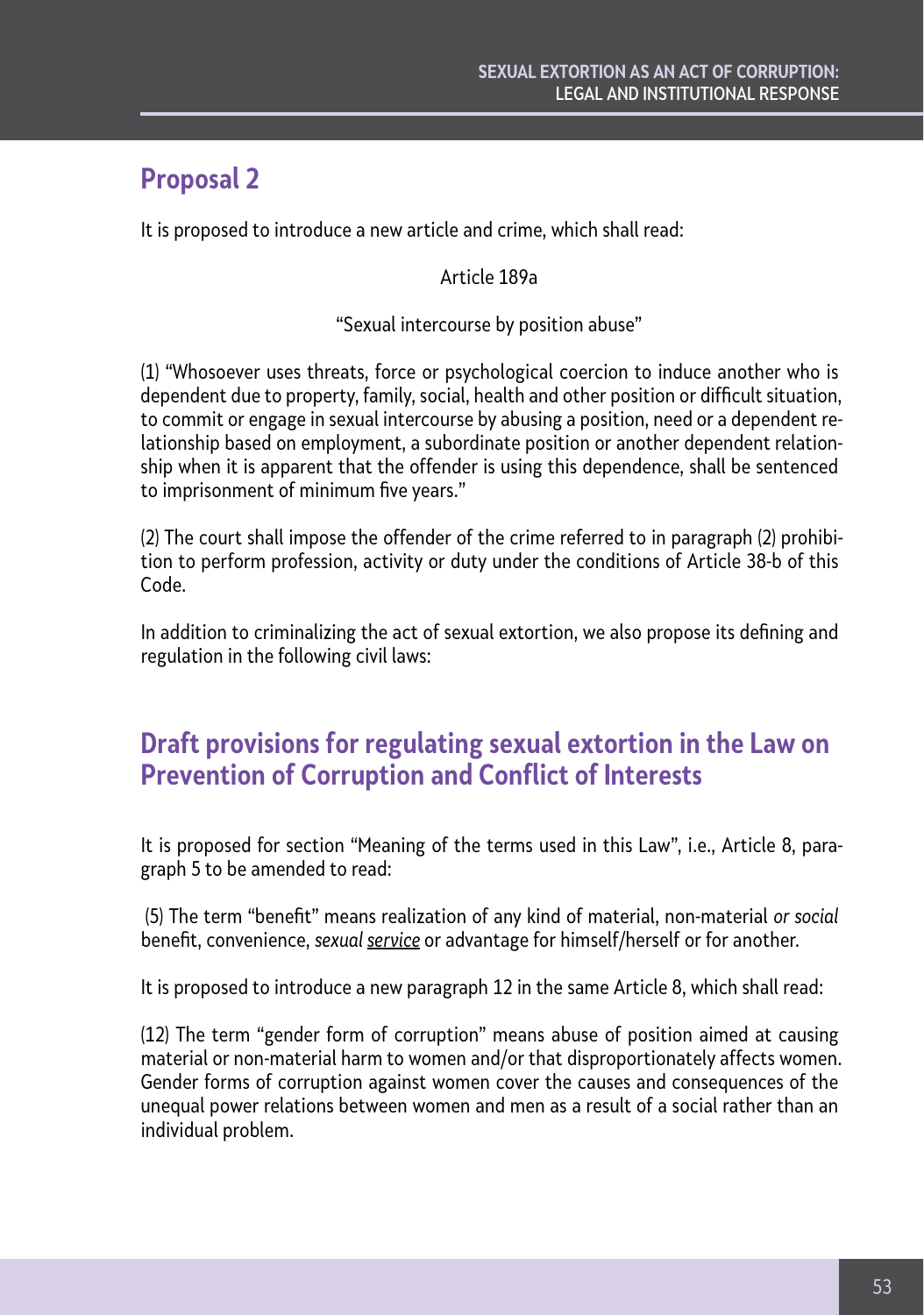

## **Draft provisions for regulating sexual extortion in the Law on Prevention and Protection of Women from Violence and Domestic Violence**

It is proposed for the Glossary in the Law on Prevention and Protection of Women from Violence and Domestic Violence, i.e., Article 3 to be amended by adding paragraph 26, which shall read:

(26) Sexual extortion means inducing to sexual intercourse or some other sexual act by using or abusing a position, need or a dependent relationship based on employment, a subordinate position or another dependent relationship in exchange for a service, good, access to a resource with which the person in a position of power manages, leads or makes decisions in relation thereto.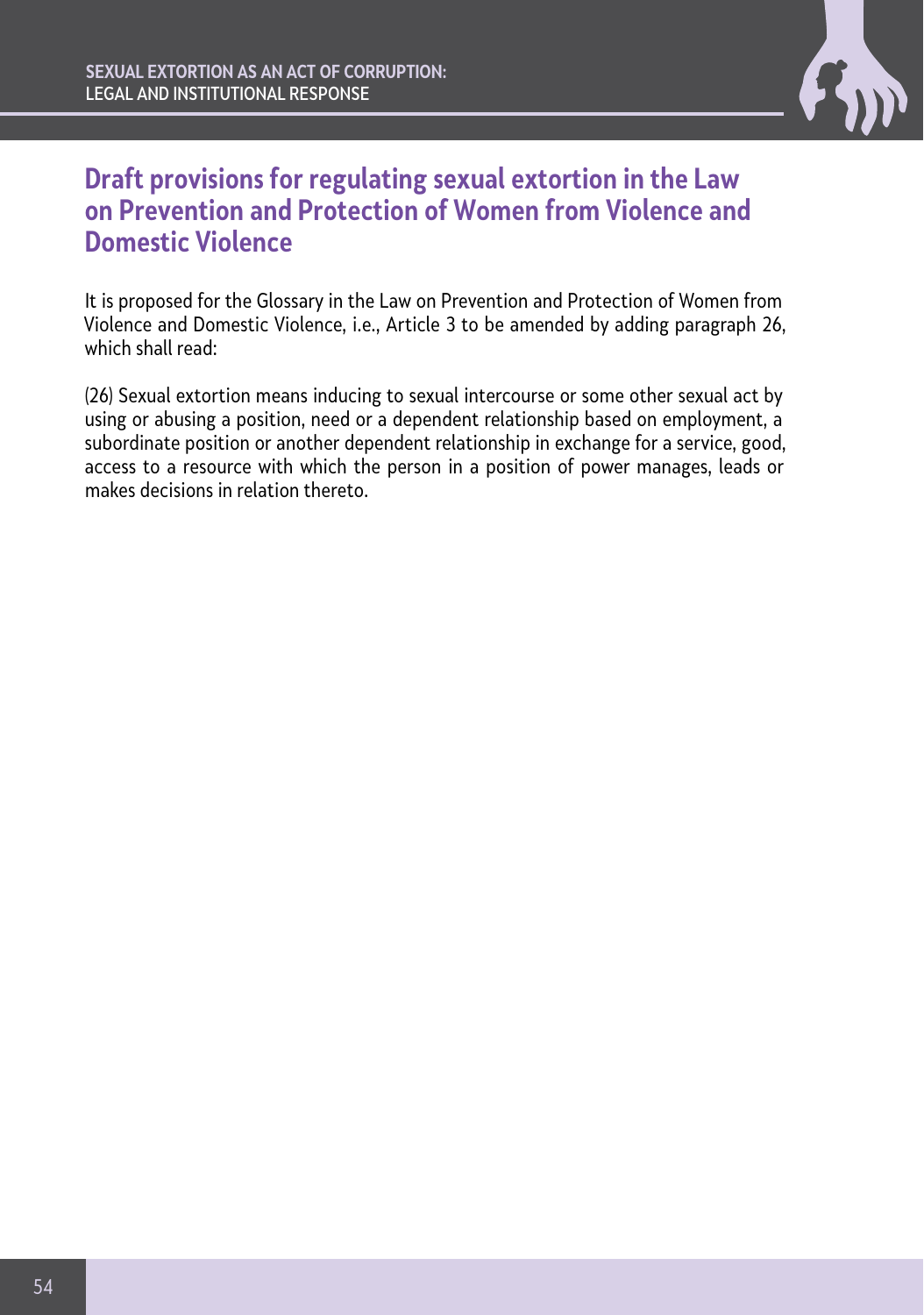## Annex I

#### **List of relevant stakeholders interviewed:**

- **Example 1** Biljana Ivanovska President of the State Commission for Prevention of Corruption
- **EX** Vladimir Georgiev Member of the State Commission for Prevention of Corruption
- $\triangle$  Gabriela Gajdova Judge in the Basic Court Veles
- **Example 2 Lidija Raicheviki Public Prosecutor in the Basic Public Prosecutor's Office Skopje**
- Ê Aleksandar Markoski Public Prosecutor in the Basic Public Prosecutor's Office Skopje
- **EXT** Marta Gusar Lawyer in the Law Office Marta Gusar
- **EX** Natasha Gaber Damjanovska Director of the Academy for Judges and Public **Prosecutors**
- $\triangle$  Aneta Arnaudovska Regional expert in the field of corruption
- **EX** Nikolina Kenig Full-time professor at the "Ss. Cyril and Methodius" University, Faculty of Philosophy
- $\blacktriangleright$  Ljupcho Nikolovski Deputy Prime Minister responsible for the fight against corruption and crime, sustainable development and human resources
- $\blacktriangleright$  Elena Grozdanovska State Advisor for Gender Equality and Non-Discrimination, Ministry of Labour and Social Policy
- **Example 2 Svetlana Cvetkovska Head of the Sector for Equal Opportunities, Ministry of Labour** and Social Policy
- $\triangleq$  Elena Dimovska Advisor for monitoring the anti-corruption legal framework, Ministry of Justice
- $\blacktriangleright$  Gordana Siljanovska President of the Equal Opportunities Commission in the Assembly of the Republic of North Macedonia
- Ê Zhaklina Peshevska MP and President of the Union of Women of VMRO-DPMNE
- Ê Snezhana Kaleska Vancheva MP and Coordinator of the Women's Forum of SDSM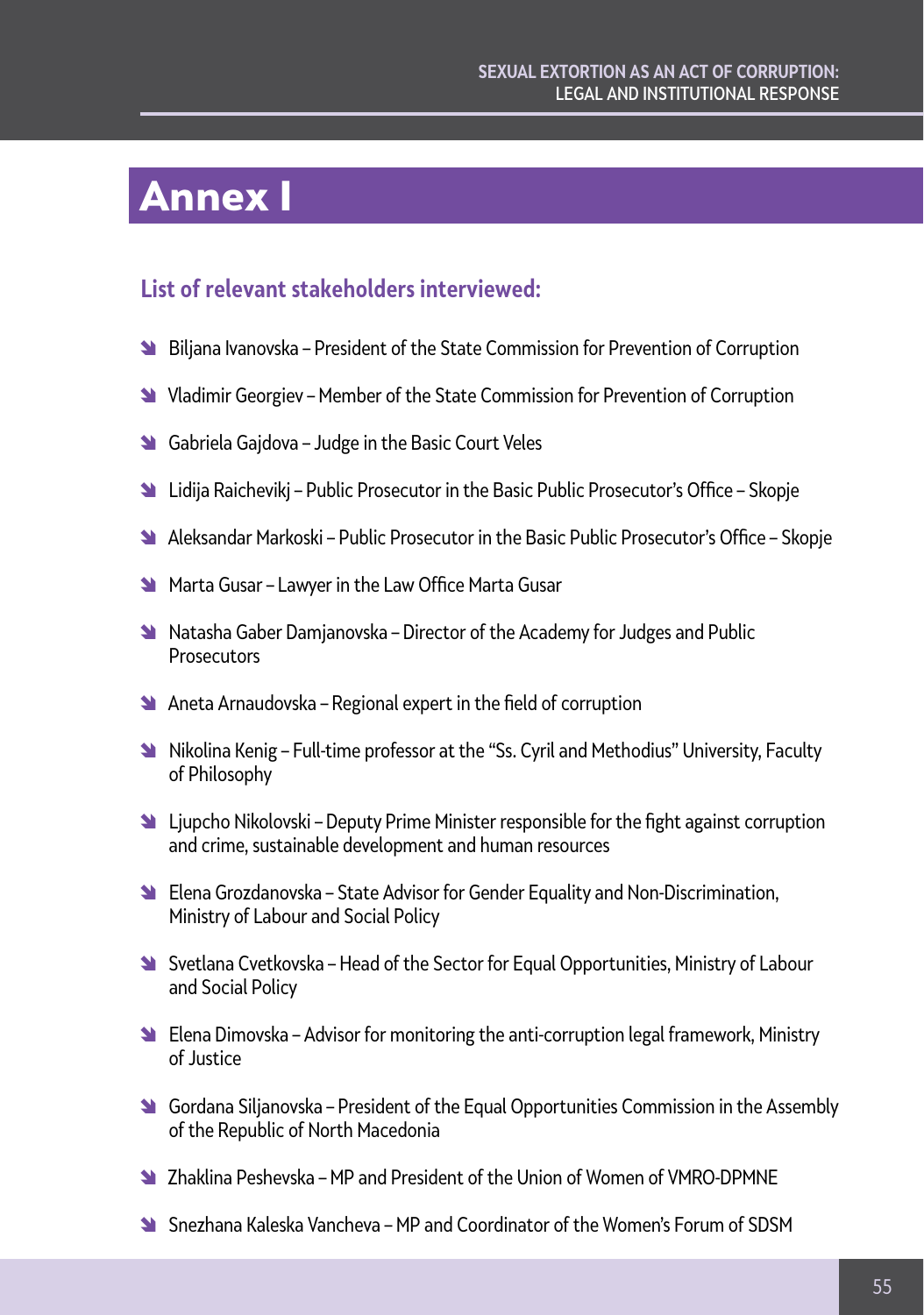

#### **List of representatives of the local self-government units with whom focus groups were held:**

- **EX** Suzana Petrovska Equal Opportunities Coordinator Municipality of Delchevo
- **Emilija Gjurchinovska Matevska Equal Opportunities Coordinator Municipality of** Gazi Baba
- **EX** Kire Gjorgievski Head of Human Resource Management Department/ Person responsible for internal reporting of corruption – Municipality of Bitola
- **Example 2 Ubavka Stojanova Deputy Coordinator for Equal Opportunities of the Municipality of** Centar
- $\blacktriangleright$  Marija Goceva Person responsible for internal reporting of corruption in the Municipality of Centar
- $\blacktriangleright$  Slavica Dimova Equal Opportunities Coordinator of the Municipality of Sveti Nikole
- <sup>1</sup> Azra Sadiku Equal Opportunities Coordinator of the Municipality of Gostivar

#### **List of representatives of the civil sector with whom focus groups were held:**

- **EXAMPLE 20 Misha Popoviki Institute for Democracy "Societas Civilis" IDSCS**
- **EXA** Maja Atanasova Macedonian Young Lawyers Association
- **E Marija Todorovska Open Gate La Strada**
- <sup>1</sup> Ana Avramoska National Network to end Violence against Women and Domestic Violence
- **EXECUTE:** Natasha Boshkova Coalition Margins
- $\triangleq$  Lila Milikj STAR-STAR first Sex Workers collective in the Balkans
- $\triangle$  Ina Dzugumanova Helsinki Committee for Human Rights